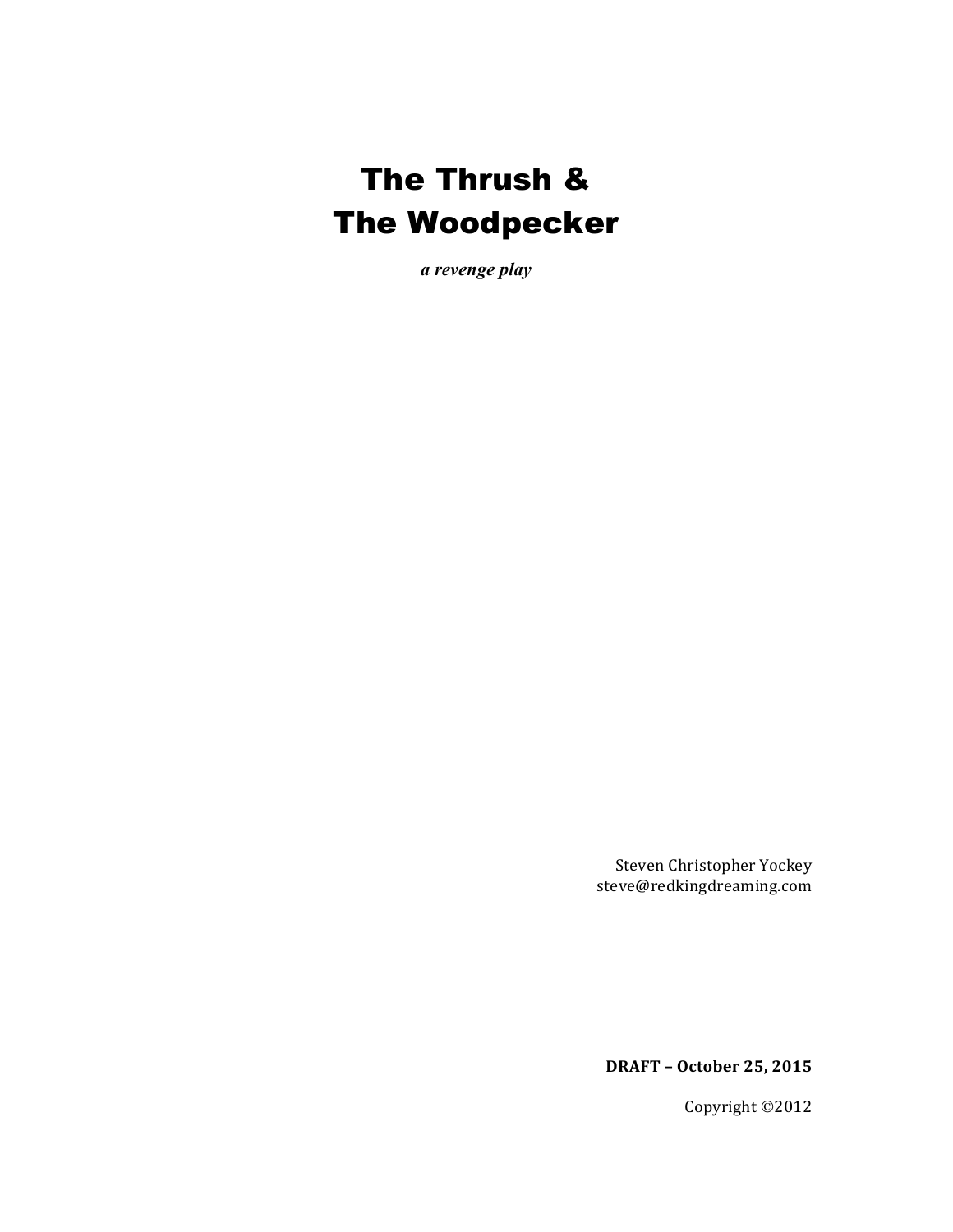## List of players:

| Brenda Hendriks | a woman in her forties/fifties, fit, quick-witted &<br>sharp tongued but down to earth, practical,<br>nurturing, and willing to roll up her sleeves |
|-----------------|-----------------------------------------------------------------------------------------------------------------------------------------------------|
| Noah Hendriks   | a young man, early twenties, something of a<br>hipster idealist, sarcastic & sporting the worn<br>charisma necessitated by a nomadic upbringing     |
| Róisín Danner   | a woman in her forties, stylish & graceful, her<br>pleasant demeanor is an act masking rage; very<br>put together, she commands a room with ease    |

## **Notes about staging:**

[ ] indicate overlapping dialogue.

The play takes place in the entry area and living room of a small house in the rolling hills and valleys of Northern California.

Shadow puppets are very smooth, bordering on filmic in execution. Perhaps even projections if possible. Realizing the immensity of their scale is the most important idea.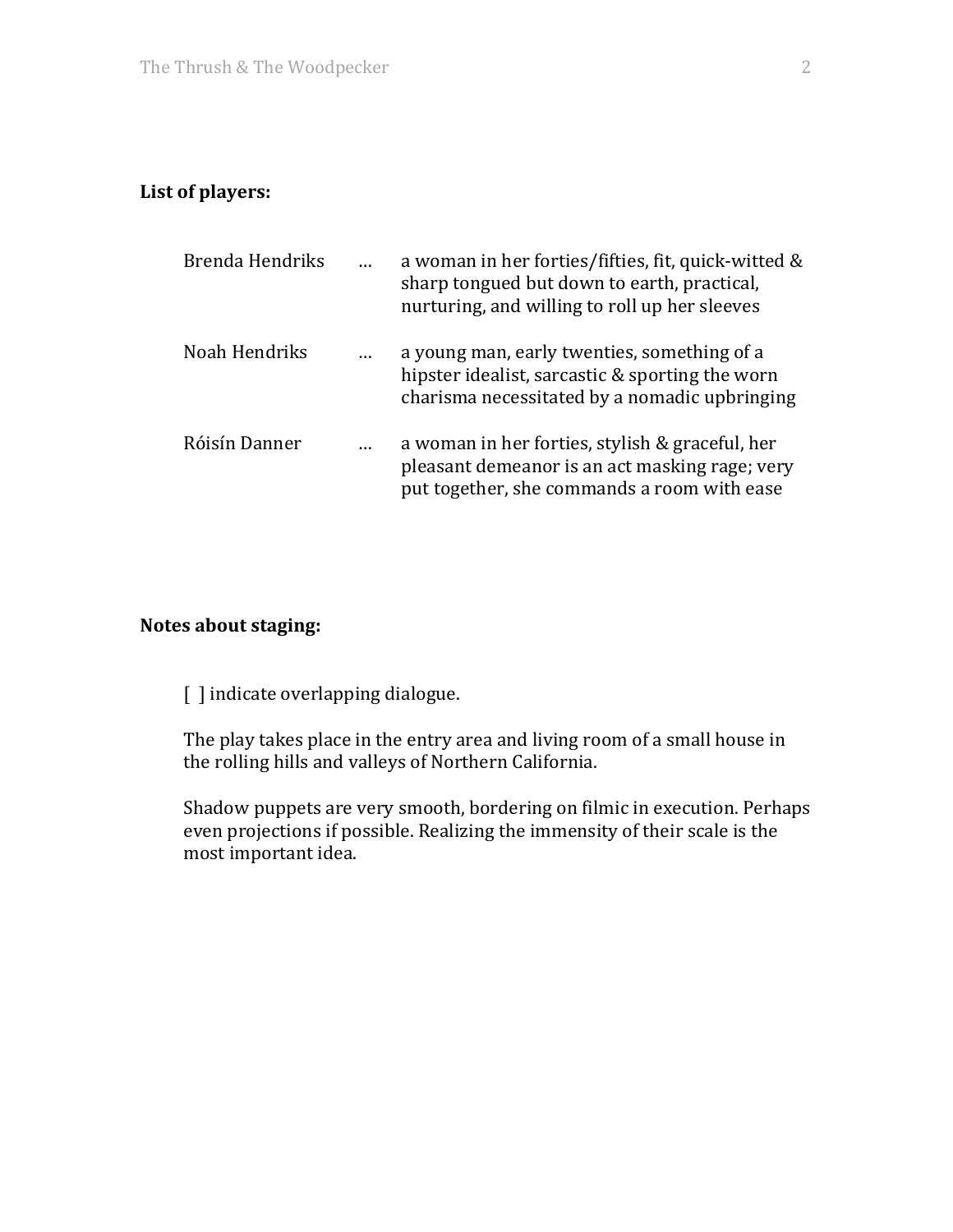## The Thrush & The Woodpecker

*Early morning. The living room of the Hendriks home. Small, well kept, comfortable. There is an entry area. The front door is visible.* 

*Brenda stands looking out the window. She is fit and casual in jeans and a simple,* dark V-neck t-shirt. She has a scarf or bandana casually *wrapped to hold her hair out of her face and a pair of gardening gloves jammed in her back pocket. She holds a mug of some kind. It seems casual, but she's lying in wait.* 

*Noah enters in pajama pants and t-shirt. Unsteady. He has a hipster vibe. He sees Brenda and stops. Cautious. He looks like he might turn around. Instead he bucks up and crashes onto a chair. She glances at him then looks back out the window and* sips from her mug.

Noah

Is there coffee?

Brenda

It's so early. Of course, you've been sleeping for over a day, I wondered if you'd ever wake up. You're just in time for the prettiest part of the morning. I have no idea why I thought east facing windows were so breathtaking; it gets too bright. It's something though, the light, you take it for granted; well not you, I mean me of course, but I was starting a bit of gardening and I thought, "Why don't you just stop for a moment and enjoy the morning?"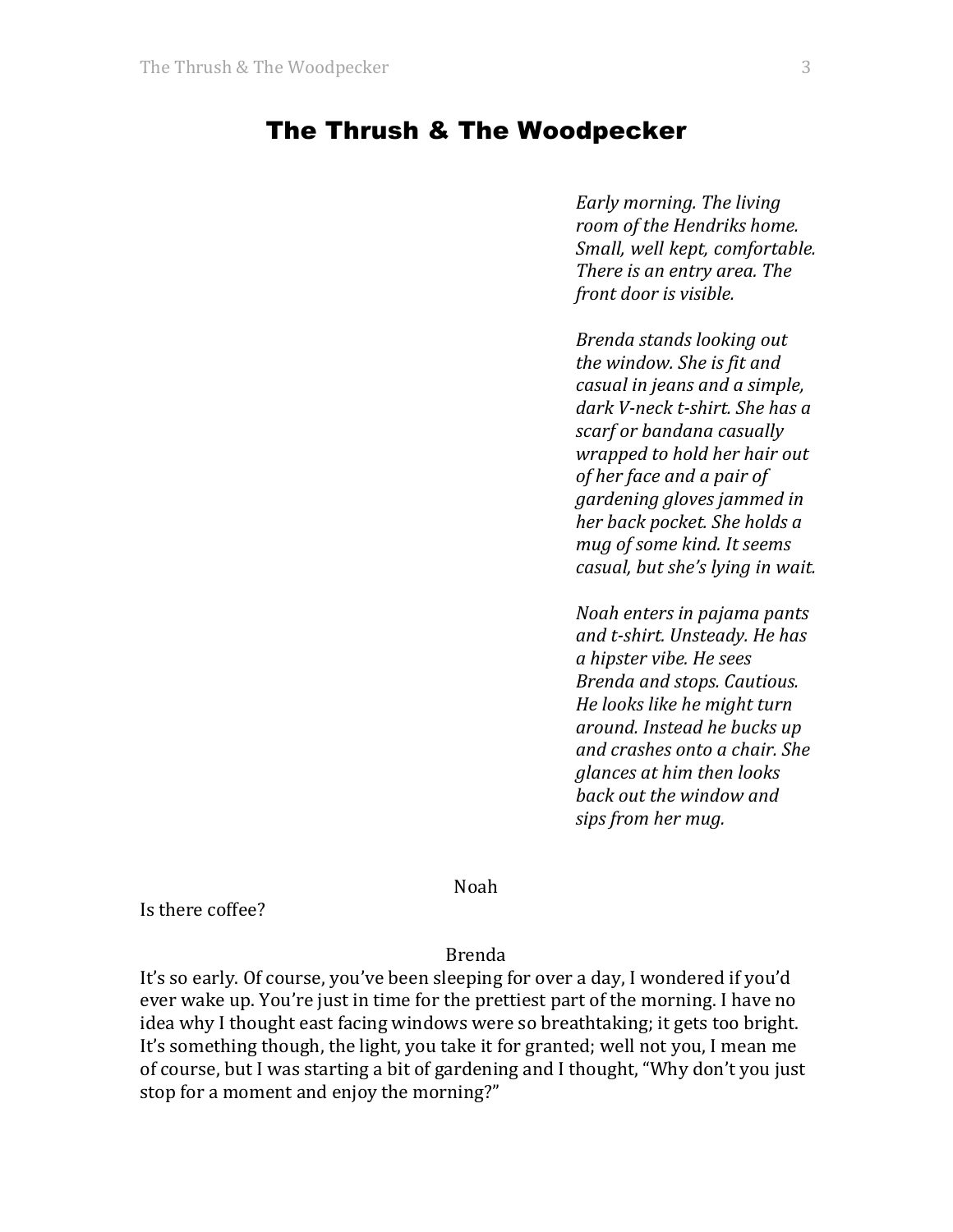#### *She finally turns to him.*

And now you can enjoy it with me. Actually, I find it shocking that you were able to get any sleep at all. Not shocking, that's a bit much; I mean to say that I find it surprising that you weren't up all night trying to figure out what you're going to do with yourself now. In life I mean, rolling out before us, another [day dawning.]

Noah

[You don't] [have to be so...]

Brenda

[What do] people, people such as yourself, you'll have to forgive me, Noah, what do those people do when they're thrown out of an expensive private college after working so hard, after struggling so hard to get in? Imagine what would happen if someone like that were actually kicked out? Can you fathom it?

*Pause.*

I'm sure you can.

Noah

That's my fault for asking about coffee.

Brenda

Noah

Vandalism.

Noah You're saying it like, the way you say things.

Brenda I'm sorry, is there a positive way to say vandalism? Help me out here.

It wasn't vandalism.

Brenda Breaking things, destroying things, a lot [of things.]

Noah [It wasn't] like that. Do you even want to know my side?

Brenda

Not particularly.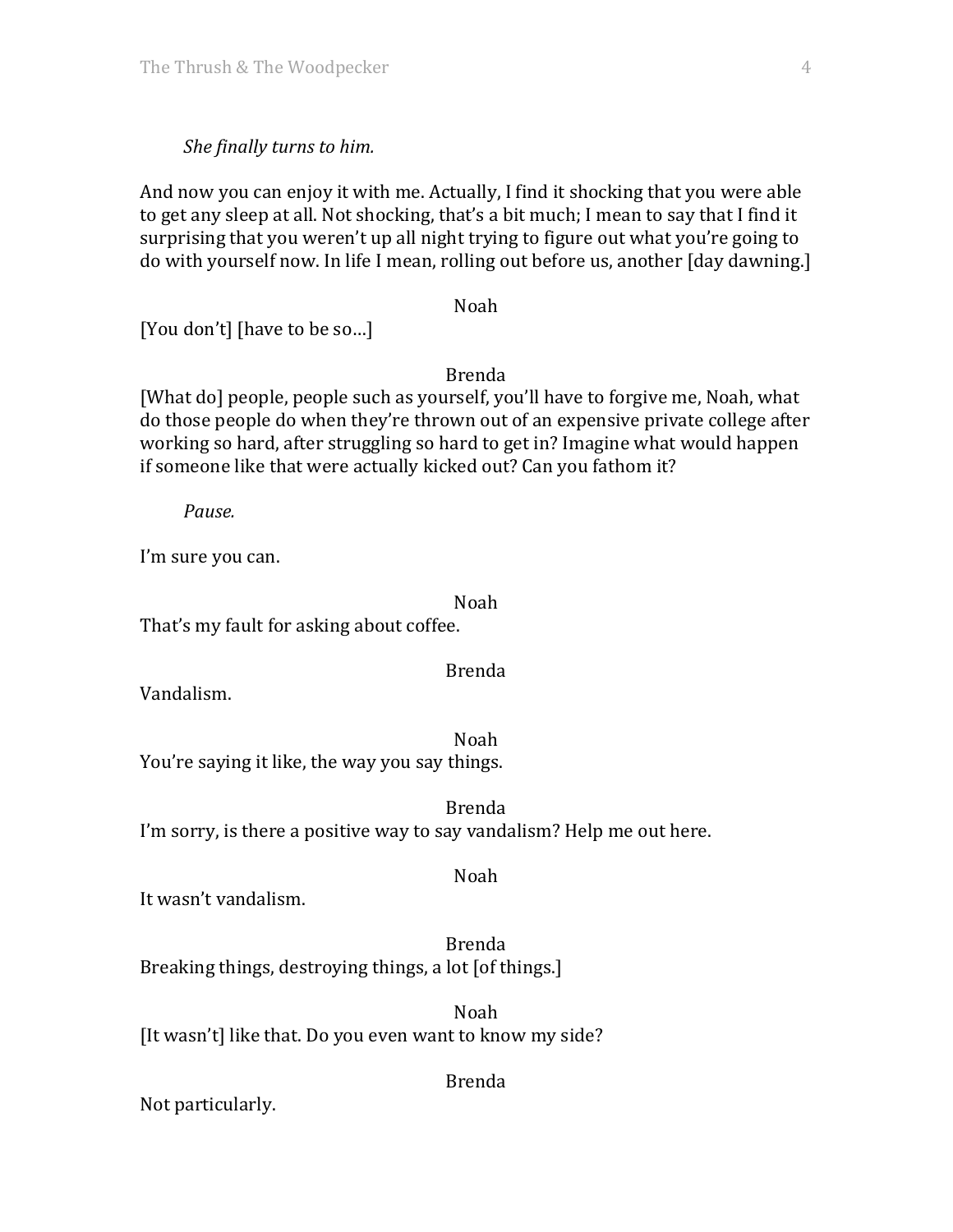#### Noah

The administration refused, blithely even, dismissively, to make any changes to the outdoor lighting, even when I succinctly presented my written, my wellwritten and clearly documented grievances and I'm not going [to just...]

| [Outdoor] lighting.                        | <b>Brenda</b>                                                                                 |
|--------------------------------------------|-----------------------------------------------------------------------------------------------|
| Yes.                                       | Noah                                                                                          |
| Pet project.                               | <b>Brenda</b>                                                                                 |
| Important issue.                           | Noah                                                                                          |
| Semantics.                                 | <b>Brenda</b>                                                                                 |
| You know what? Don't. It's pollution.      | Noah                                                                                          |
|                                            | <b>Brenda</b>                                                                                 |
| I'm sorry, what was that?<br>You heard me. | Noah                                                                                          |
| entirely inexplicable, unproductive level? | <b>Brenda</b><br>Have you perhaps taken my efforts to raise you with a green conscience to an |
|                                            | Noah                                                                                          |

Is that a real question? It's a kind of pollution and should be acknowledged as such. With all of the money that school has to take corrective measures [they really...]

Brenda

[When you say] outdoor lighting, I feel unprepared because you haven't shared your "grand manifesto" with me.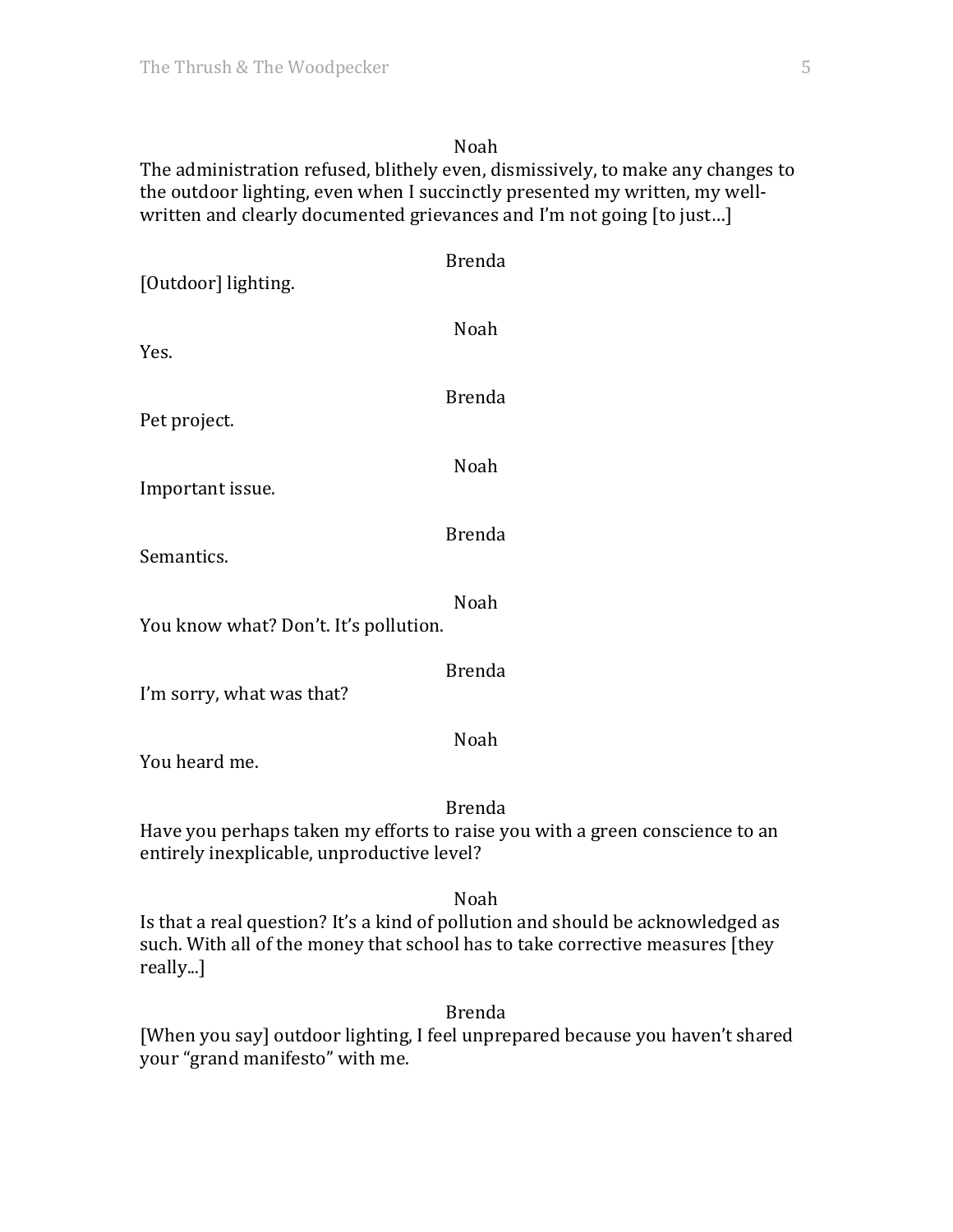Jesus.

#### Brenda

Noah

So what encompasses "outdoor lighting?" You're talking about those tiny spotlights that illuminate signage, or street lamps, that kind of thing?

Noah

Brenda

It sounds small when you say it like that, but man-made light creates a kind of bubble that will eventually [inhibit...]

[So that's] a yes?

Yes.

Brenda

Noah

All right, am I listening to you? No, not anymore. I'm drinking this and enjoying the morning. Unless you're prepared to have an actual conversation, then please spare me these details and let me just drink this, whatever this is.

*She drinks.*

#### Noah

I need one guess.

Brenda Well if you only need one then it wouldn't be a guess, would it?

Noah That's fair. Brenda Look at you. It's good to see you. Noah It's good to see you too. Brenda Have you been eating? Noah

Yes.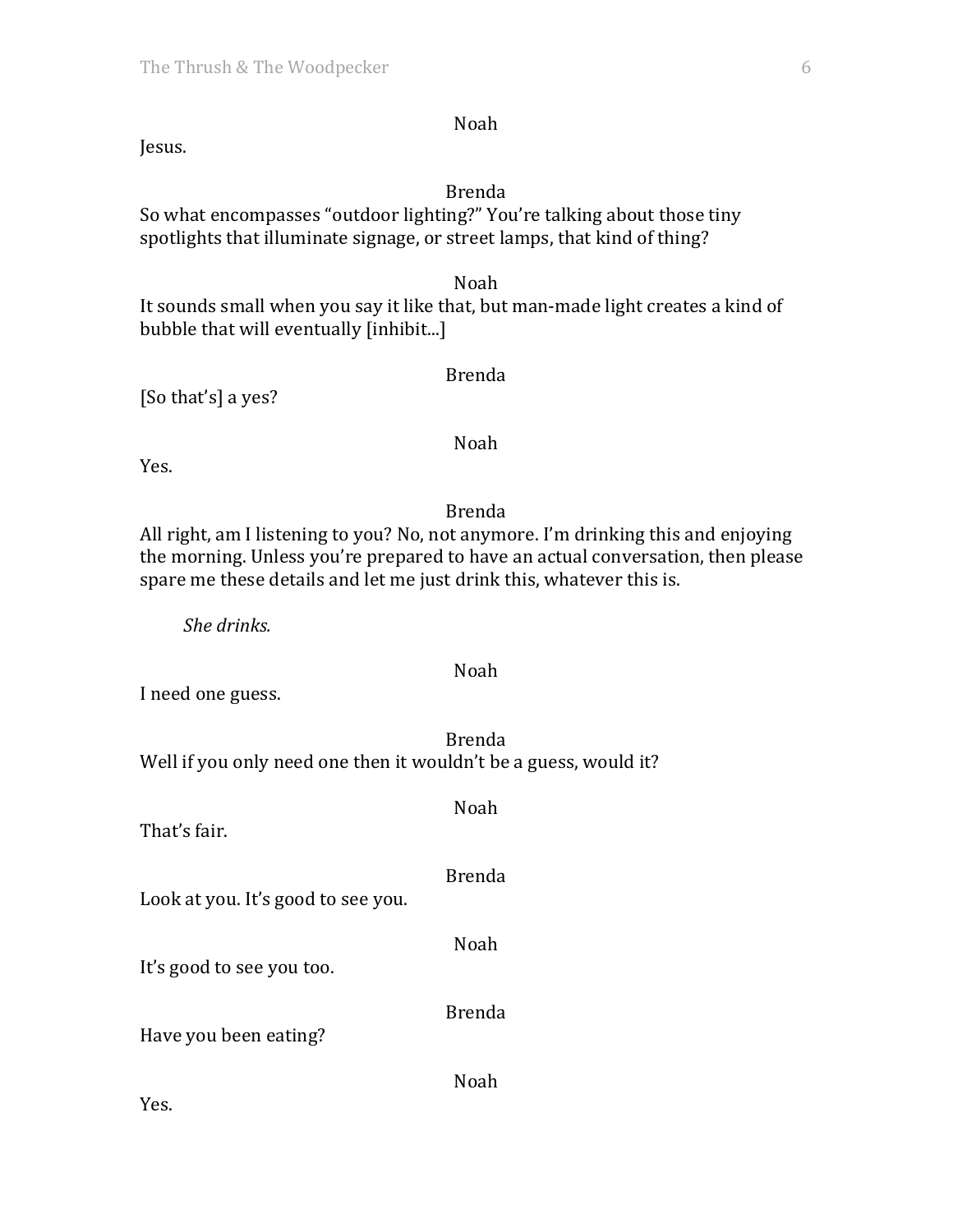| Just, you're thinner. And your hair. | Brenda |
|--------------------------------------|--------|
| It's just messy right now.           | Noah   |
| Your hair. Your life. Everything.    | Brenda |
| Okay, I walked into that one.        | Noah   |
| Didn't you.                          | Brenda |
| What did you do to my room?          | Noah   |

Your room?

Noah

That room. The room where I sleep that's suddenly full of books and a less than forgiving pull out couch.

#### Brenda

Ah. Well, I foolishly thought that because you made it all the way to your senior year in college without being expelled for vandalism that making it one more year wouldn't be a problem, so Robert and I turned "your room" into a study. I apologize if the sleeper couch, the one that's meant for guests, isn't to your liking.

| I'll deal with it.      | Noah          |
|-------------------------|---------------|
| Temporarily.            | <b>Brenda</b> |
| 1471 ו-110 חווי - 1 הוד | Noah          |

When's Robert coming back from Washington?

Brenda

He can't.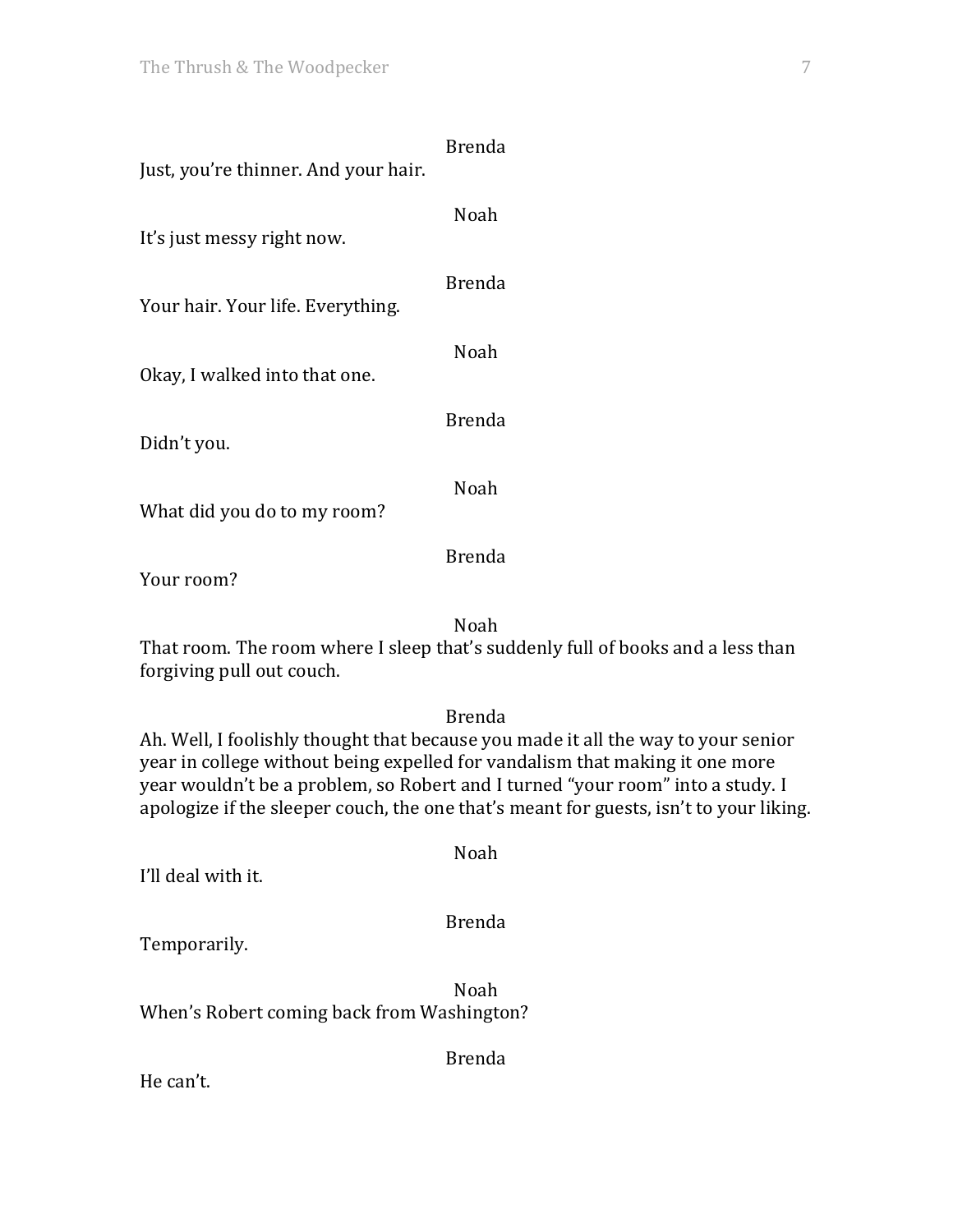| Noah                                                                                                              |  |
|-------------------------------------------------------------------------------------------------------------------|--|
| He can't?                                                                                                         |  |
| <b>Brenda</b>                                                                                                     |  |
| He can't.                                                                                                         |  |
|                                                                                                                   |  |
| Noah<br>He can't?                                                                                                 |  |
|                                                                                                                   |  |
| <b>Brenda</b>                                                                                                     |  |
| He can't. It's like a game, now you say it.                                                                       |  |
| Noah                                                                                                              |  |
| Why can't he come back?                                                                                           |  |
| <b>Brenda</b>                                                                                                     |  |
| You're bright; reason it out.                                                                                     |  |
| Noah                                                                                                              |  |
| Okay. He can't come back from Washington because, okay, it's really early and                                     |  |
| I'm out of practice at talking with you, Mom.                                                                     |  |
|                                                                                                                   |  |
| She toasts her mug to him.                                                                                        |  |
| <b>Brenda</b>                                                                                                     |  |
| I raised you to be a thinker.                                                                                     |  |
| Noah                                                                                                              |  |
| And apparently you're in a bad mood.                                                                              |  |
| <b>Brenda</b>                                                                                                     |  |
| And apparently you're a vandal.                                                                                   |  |
|                                                                                                                   |  |
| Noah<br>Stop it.                                                                                                  |  |
|                                                                                                                   |  |
| <b>Brenda</b>                                                                                                     |  |
| Hmmm, the topic is on my mind. If you'd rather discuss Robert at the moment<br>then you'll have to reason it out. |  |
|                                                                                                                   |  |

I don't know, I don't have enough to try to put together a plausible, okay, Robert can't come back from Washington because... you won't let him come back?

Noah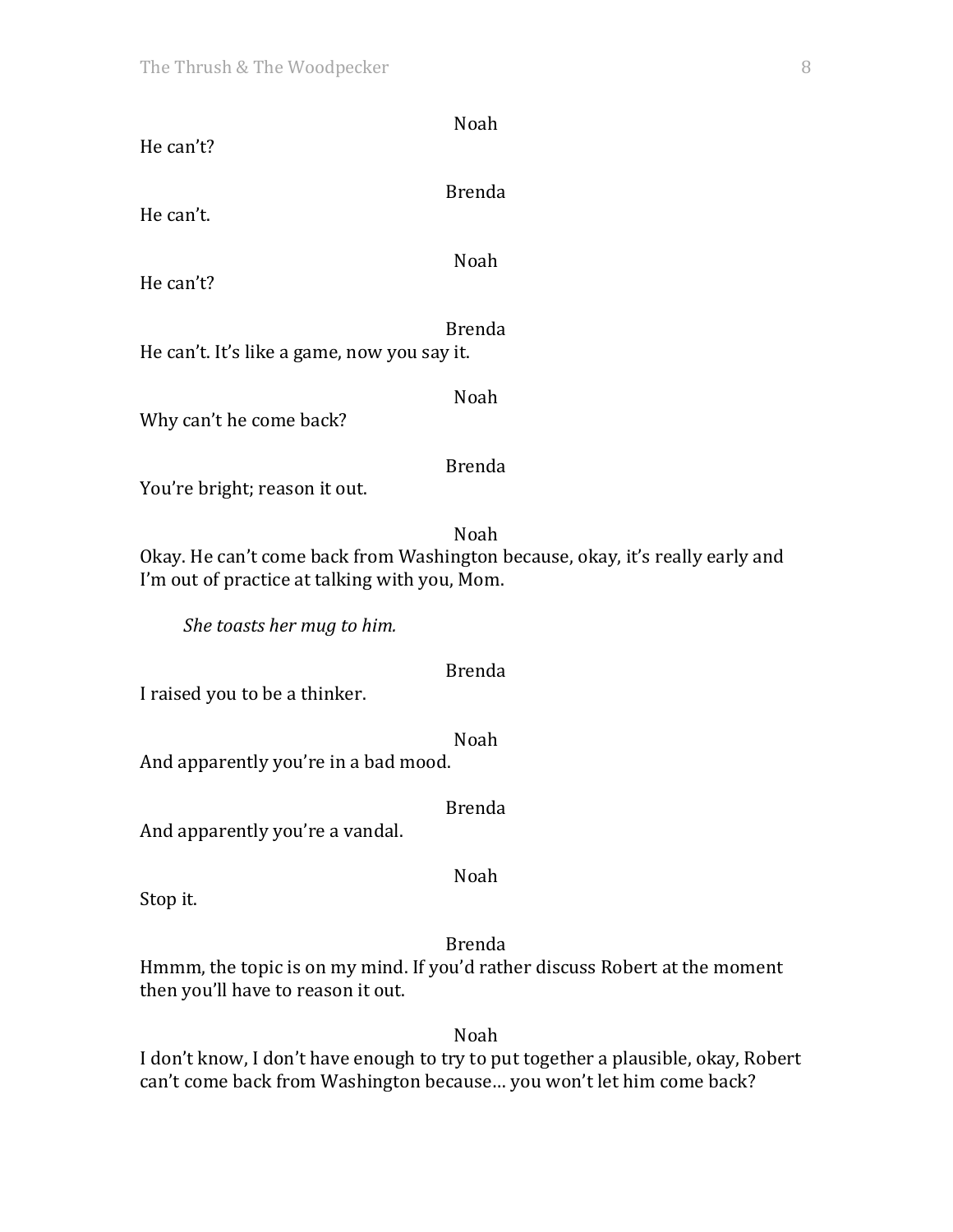So wise. Always my fault.

| Noah<br>You've never been very good with men.                                                                                                              |  |  |
|------------------------------------------------------------------------------------------------------------------------------------------------------------|--|--|
| <b>Brenda</b><br>He can't come back from Washington because that's not where he is right now.                                                              |  |  |
| Noah<br>I thought he was at Mt. Wilson?                                                                                                                    |  |  |
| <b>Brenda</b><br>Clearly.                                                                                                                                  |  |  |
| Noah<br>Look, he said he was going to Mt. Wilson in October.                                                                                               |  |  |
| <b>Brenda</b><br>He said a lot of things.                                                                                                                  |  |  |
| <b>Noah</b><br>Well then where is he?                                                                                                                      |  |  |
| <b>Brenda</b><br>Who knows, somewhere, he has to be somewhere. Let's get back to you.                                                                      |  |  |
| Noah<br>Mom, where's Robert?                                                                                                                               |  |  |
| <b>Brenda</b><br>He decided to go to Anchorage for a while. Something to do with a shipping deal,<br>ostensibly, I didn't really ask. He has his own life. |  |  |
| Noah<br>He's your husband.                                                                                                                                 |  |  |
| <b>Brenda</b><br>Thank you.                                                                                                                                |  |  |
| Noah<br>When's he coming back?                                                                                                                             |  |  |

Brenda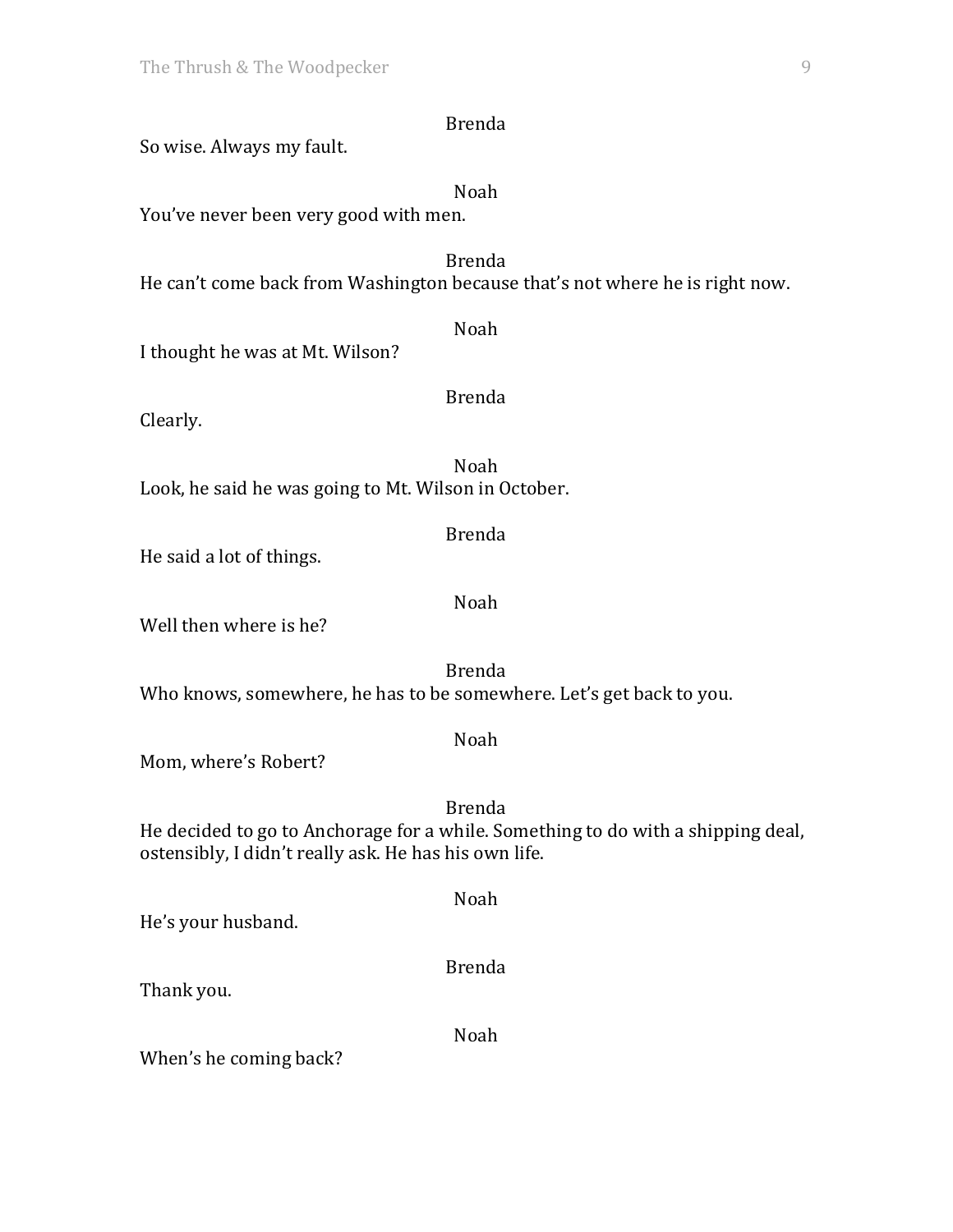No idea. He might stay for a few extra days to "explore" the city. But trust me, he'll be more disappointed than I am, if possible, so if I were you I wouldn't be wishing for his return.

### Noah

Alaska, huh? I'm not surprised I guess. He loves the cold, so there he is. And you love the middle of nowhere, so here you are.

Brenda

This is not the middle of nowhere; the highway is less than a mile down the drive. You're being hyperbolic, you're changing the subject, and you're doing a poor job of it.

## This is isolation.

## Brenda

Noah

This is space to breathe.

### Noah

Come on, we're always hidden away somewhere; it's always a project to get to wherever [we are.]

#### Brenda

[Well you] don't live here anymore, so you don't have to deal with that.

Noah

Think about how much happier we'd all be if we just lived somewhere beautiful, "tropically" beautiful, near water, on the beach. Somewhere like Hawaii.

You're being fanciful.

Noah

Brenda

I'm being absolutely serious.

Brenda

It's a childish stalling tactic, but fine, for the sake of argument, let's say you actually mean that. You don't want to live in Hawaii, Noah. Robert's like old leather and I could probably handle it, but you with your pale skin, can you imagine? You're not made for the sun, like porcelain crisping red, just the thought of it. I took you to the beach [once...]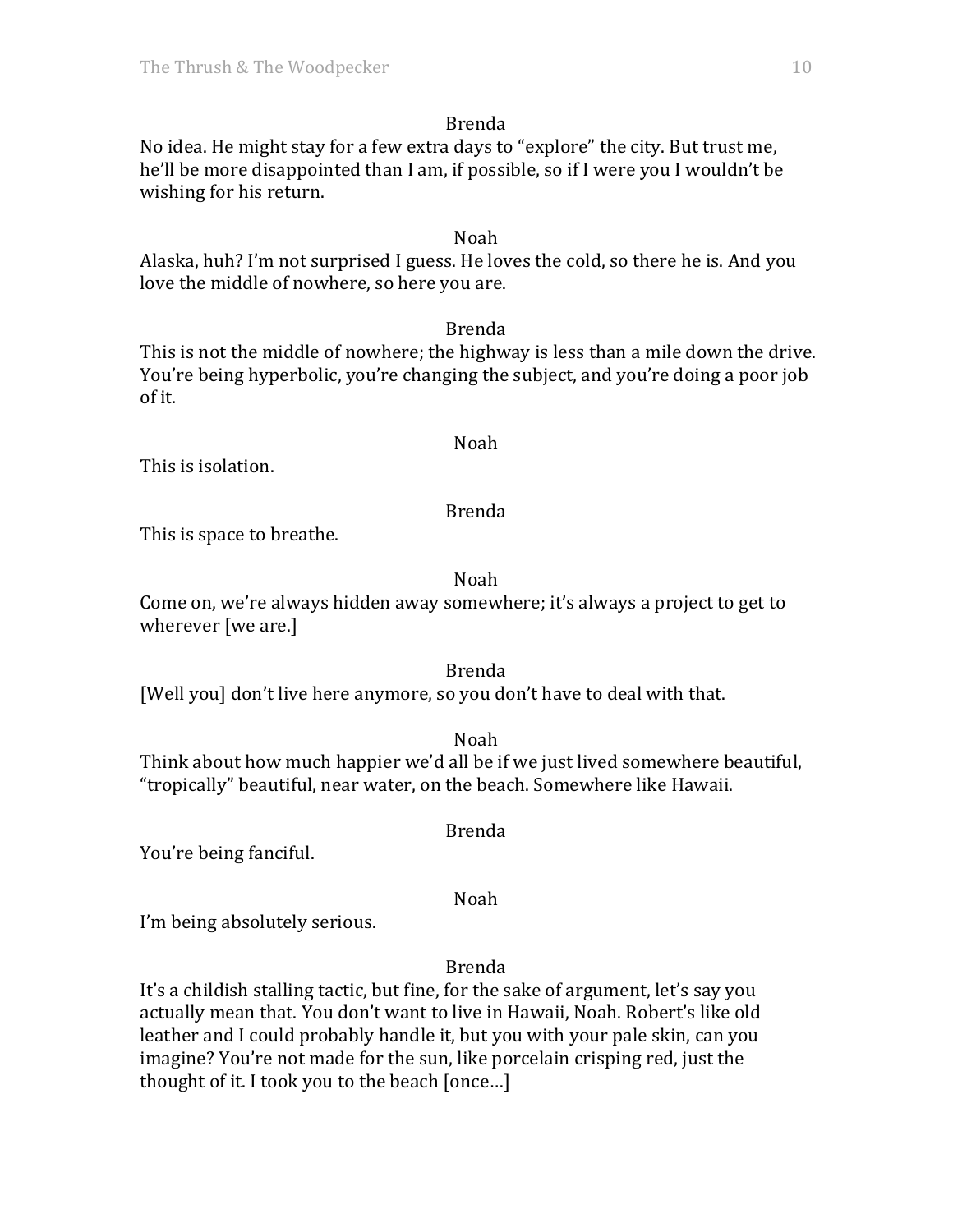Noah

[I definitely] remember.

Brenda

You remember, and you, afraid of sharks, sunburned and all of your whining, and that's all I needed to know about you and the beach.

Noah I was a little boy. Brenda You're still that little boy. There is a quick, sharp knocking at the door. Noah

Thank god.

Brenda

Are you expecting anyone?

Noah

Maybe it's a rescue party.

Brenda You're definitely in need of rescue, but that's not an answer.

Noah

No I'm not "expecting" anyone.

*Noah heads over and opens it. No one is there.* 

There's no one here.

*He looks around outside.*

Brenda Sometimes the woodpeckers attack the door.

Noah

That sounded like a knock.

*He closes the door.*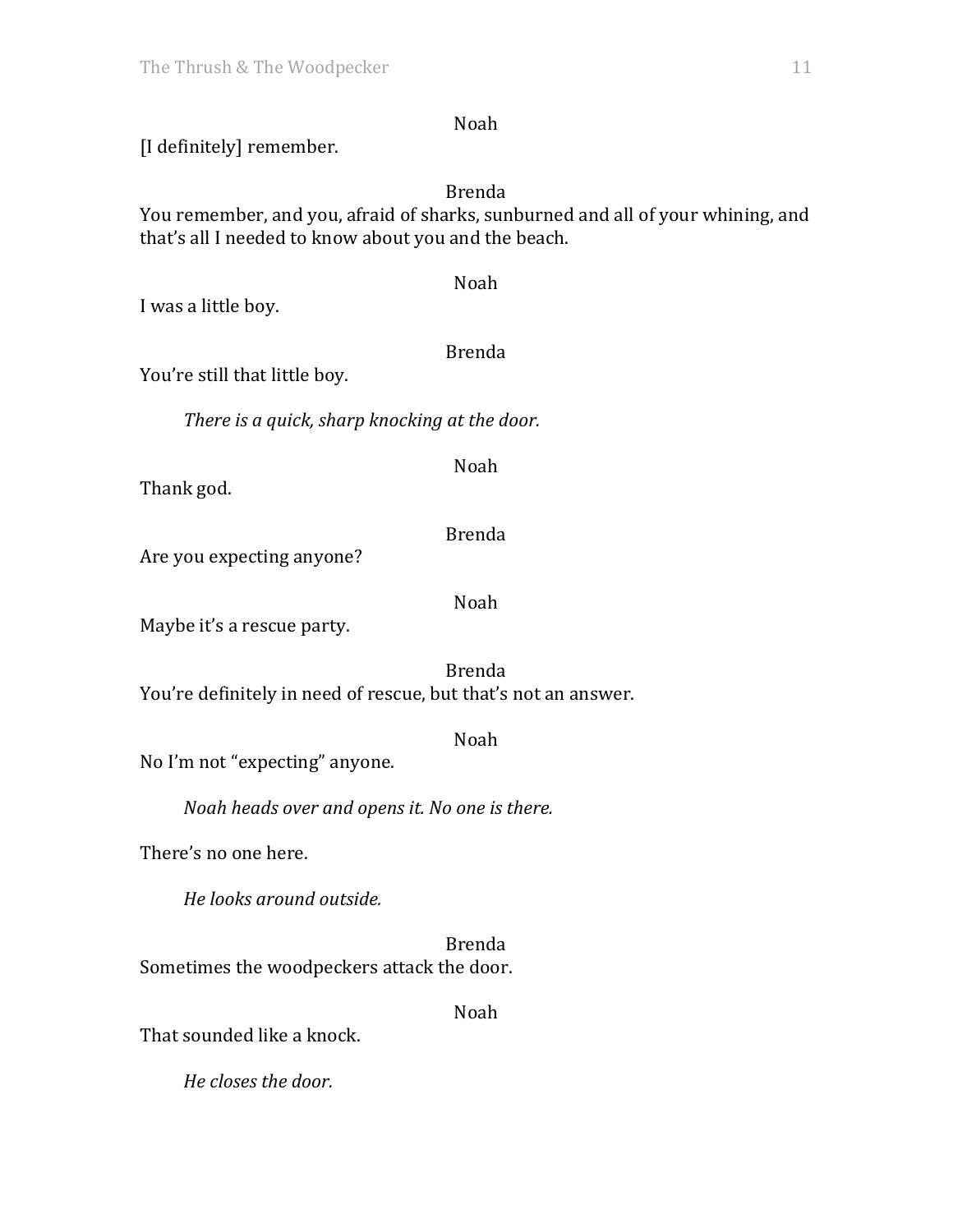Brenda It started recently. They like the wood. Or they don't like it. Either way, Robert says it's something about the particular wood we used.

Isn't that bad for the door?

#### Brenda

Noah

Undoubtedly. Here is another point to consider about your beach fantasy. There is an abundance of volcanic activity in Hawaii, volcanic instability. Over time, it breeds tentativeness. Besides, I've been and it isn't what you imagine, being there, being marooned in the Pacific.

Good grief.

Noah

Brenda

Never been a fan.

Noah

Well, I don't think the people of Hawaii would share your assessment.

Brenda The indigenous people or the tourists who live there now?

#### Noah

Tourists? Really Mom?

## Brenda

Noah

Of course the people of Hawaii would disagree, they're the "people of Hawaii." They don't know. You're born, you look around, ocean, ocean, ocean, you get used to how things are; that's how it works.

Tell me about it.

*She puts down her drink.*

#### Brenda

Oh, your life. So hard.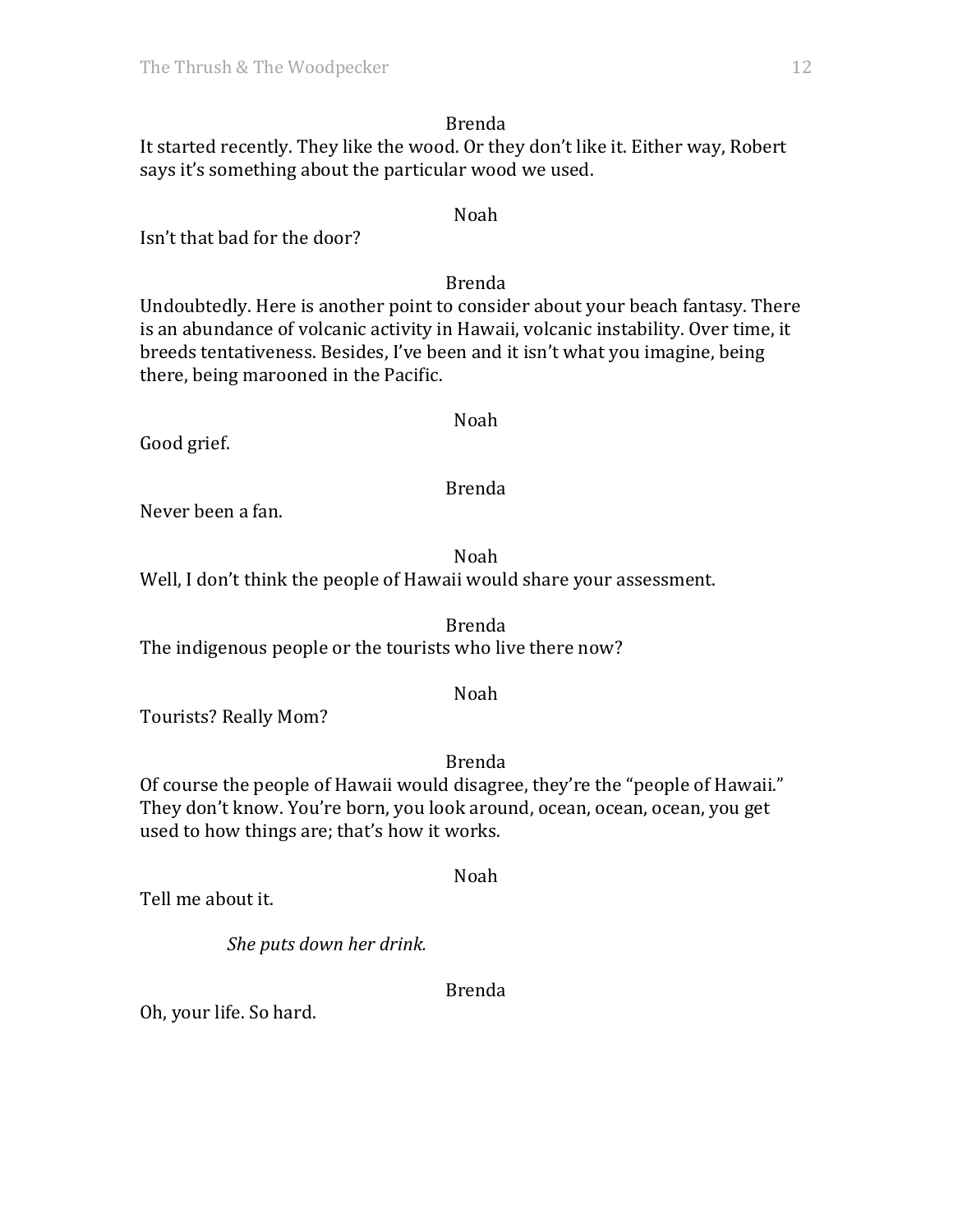## Noah

I'm only saying that considering the number of times we moved before you met Robert and we actually settled in here, which is more than I can count or even remember, it would have been great to try somewhere like Hawaii. That's the only point I was making.

#### Brenda

Well, I'm happy here. That's why I wasn't going to go to Washington with Robert in the first place and it's why I'm not wrapped up in a parka in Alaska right now.

He asked you to go?

Who can say?

Brenda

Noah

Noah

You can say.

### Brenda

He usually asks me to go. But it's a good thing I didn't go or else who would be here to welcome you.

Noah You should have gone. It's not good for you to spend so much time alone.

| That garden takes a lot of work. | <b>Brenda</b> |
|----------------------------------|---------------|
| I worry about you.               | Noah          |
| I love you, but don't push it.   | <b>Brenda</b> |
| Why didn't you go?               | Noah          |
|                                  | <b>Brenda</b> |

He doesn't notice the difference and we just... needed a bit of time apart, don't make that face, apart from each other. Everything is fine.

Noah

Mom.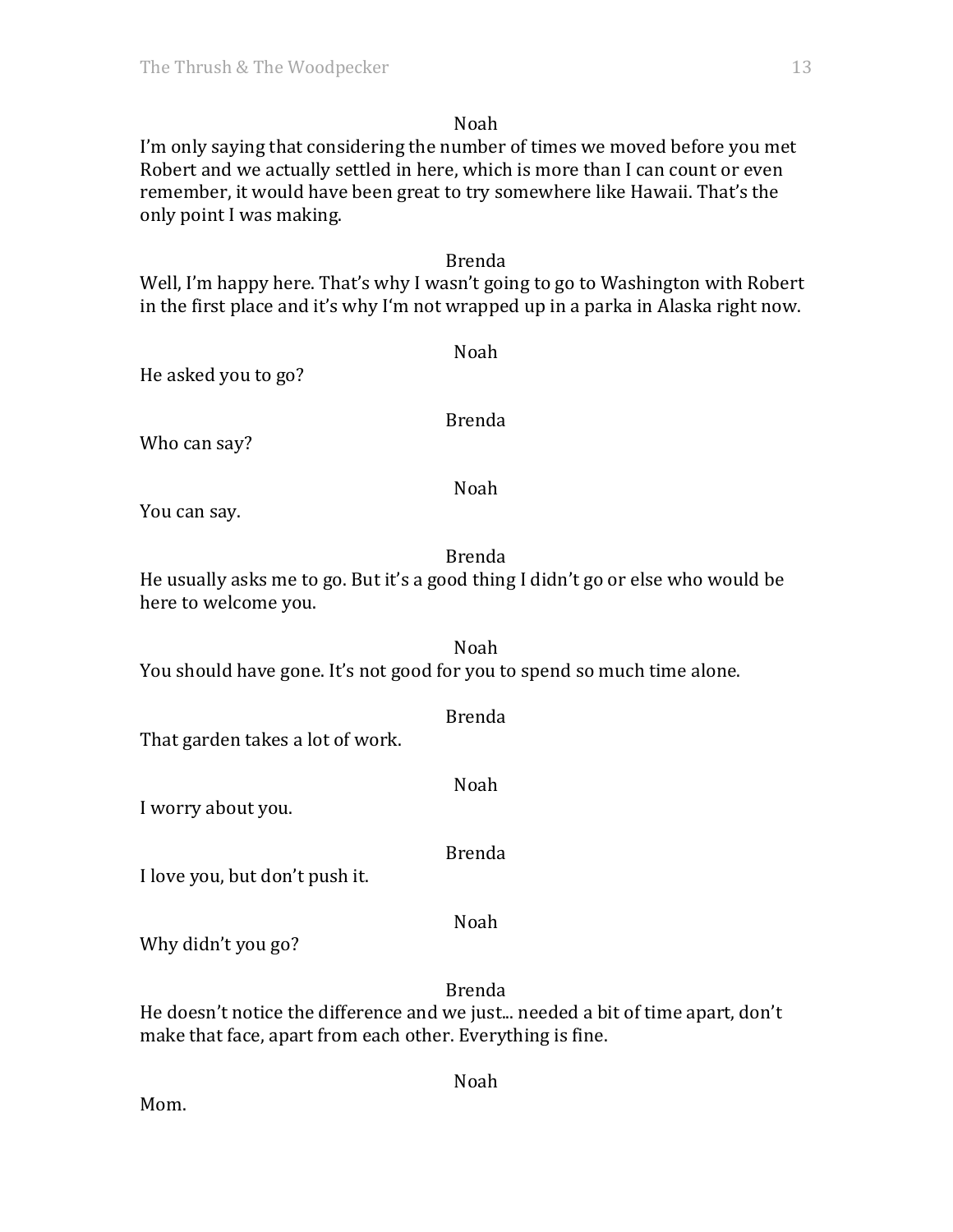## Brenda He wants some time to think about things, all right?

#### Noah

What things?

Brenda

Noah, when I use a word as general as "things" it's because I'm not going to tell you anything more specific beyond the word itself. That's between the two of us and nothing for you to worry about. You certainly have your own concerns at the moment and you never even liked Robert anyway.

Noah He's a territorial jerk but I like that you like him and I like that he makes you happy. So don't talk like he's gone if you don't know for sure that he's gone.

Brenda I've never been very good with men; you said that.

Noah You should have told me something was wrong.

#### Brenda

There's nothing to tell. Yet.

Noah

Is he leaving?

Brenda That's not what I said and I know you were listening.

Noah

If he leaves, are you going to [have to...]

## Brenda

[Don't get] ahead of yourself.

Noah

Will you have to go back to work?

Brenda

Excuse me, I have a job.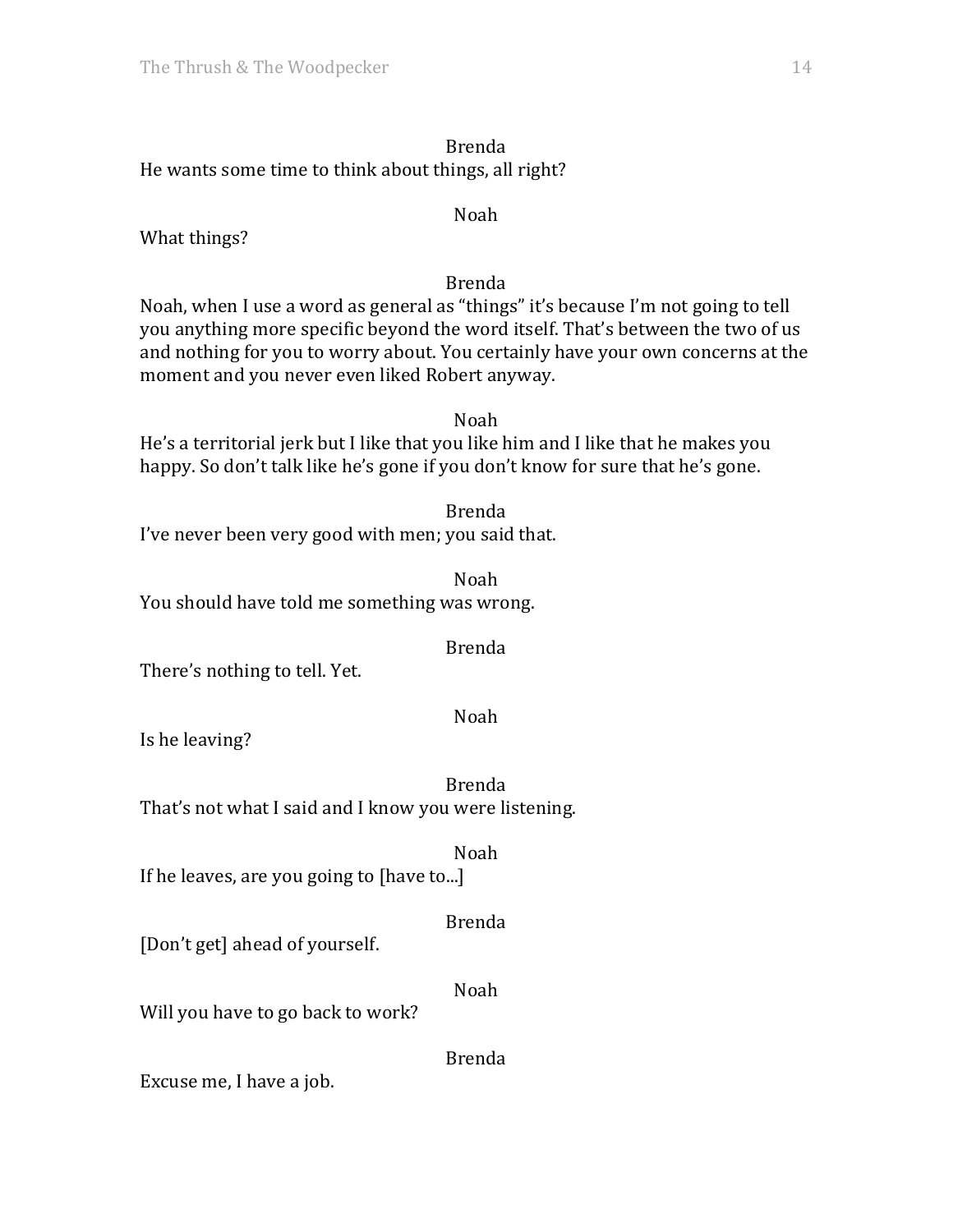# Noah

Volunteer work at the library is not a job; it's volunteer work.

### Brenda

It's distasteful to look down your nose at things, Noah. And the money from leasing the land is more than sufficient.

## Noah

Whoa, will you even get to keep the land, the house? He's the [one that...]

## Brenda

[Look at] me. Nothing's happened yet, so how can I answer you? Robert is a good man and we needed some space. I shouldn't need to explain it twice and I will not explain it again.

## Noah

Did he go to Alaska by himself?

Brenda And I'm here by myself. Except for you. Unexpected.

Noah

For both of us.

Brenda

Couldn't behave.

Noah Are you drinking whatever that is because of Robert?

## Brenda

Jesus Christ, if I wasn't standing here to, you listen to me, seldom do I use this tone with you, young man, because you're smarter than it implies. I've spent a good deal of time alone in my life and it's much better to have people around you. So clearly I'm not happy about this situation with Robert, but I'm doing my best not to indulge in any anxiety I might be experiencing. And I will not have you using my personal life as a tangential escape route to avoid me; it's petty.

Noah

That's not  $[what'I'm...]$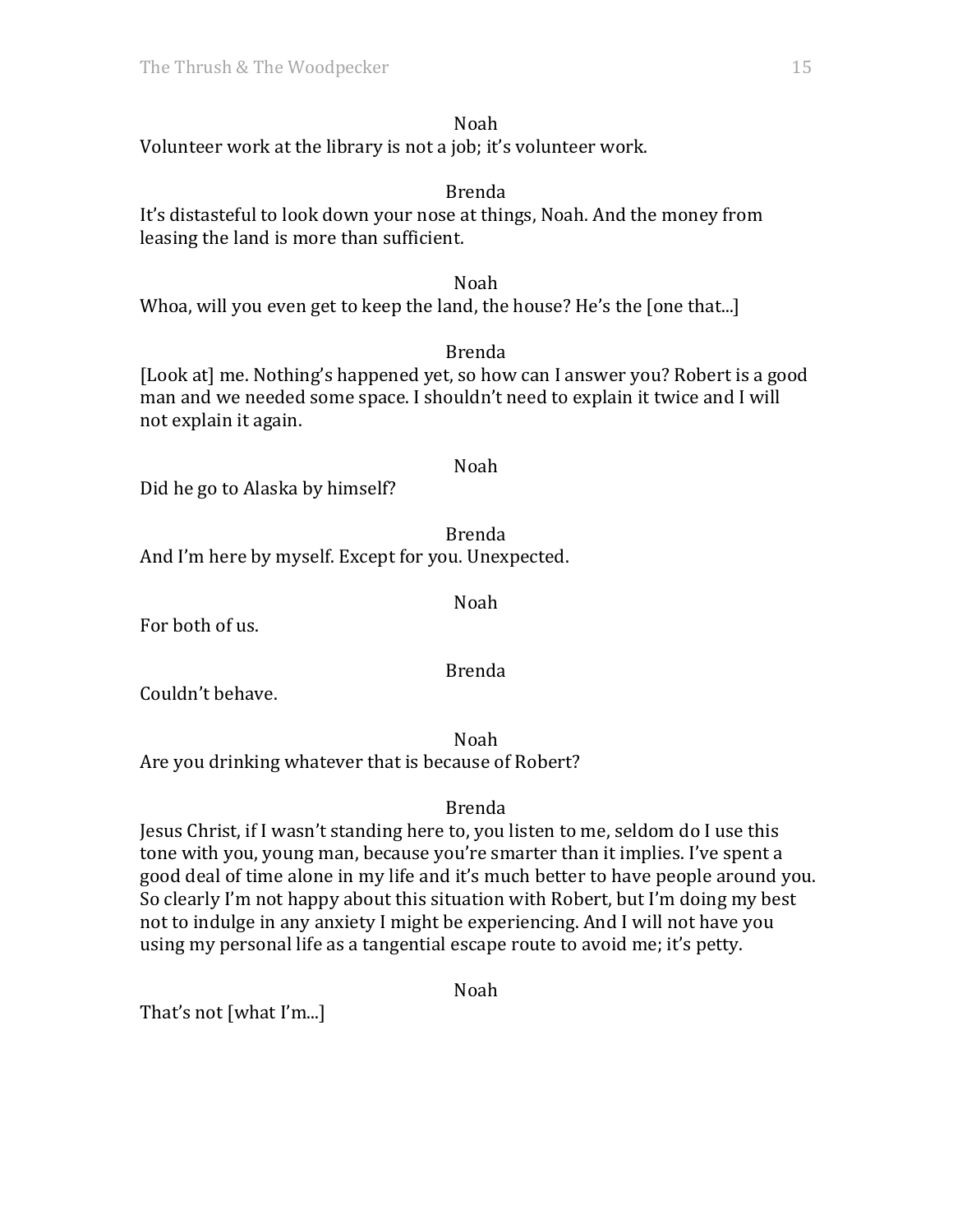[And even if] you're actually concerned, thank you for that, it just makes your pressing on the topic now opportunistic. I got a room ready, I made you soup, I've let you recover a bit from something that I'm sure was difficult and hurt your pride, but what you've done is serious, the repercussions are serious. You make grown up choices and you have to take the grown up consequences so please give me some small glimmer that you understand that basic fundamental even a little because it would at least be a place to start.

*Pause.*

#### Noah

I'm sorry.

*She throws her hands up and picks up her mug again as if she might really just* walk out of the room.

### Brenda

Ugh, that's such an easy thing to say when confronted with your actions. Don't be sorry, don't regret things, be able to defend them. To yourself. And to me.

#### Noah

Look, just, do you want me to leave?

*She spins on her heel, diving right back into the thick of it.* 

Brenda

Ah, okay, where would you go?

Noah

I don't know.

## Brenda

Then it's another empty thing to say.

#### Noah

Mom, it wasn't vandalism.

Brenda

Smashing the campus streetlamps and any other outdoor lights [you could find.]

Noah

[I'm trying to explain] how all of this unnecessary, man-made illumination is blocking [out the...]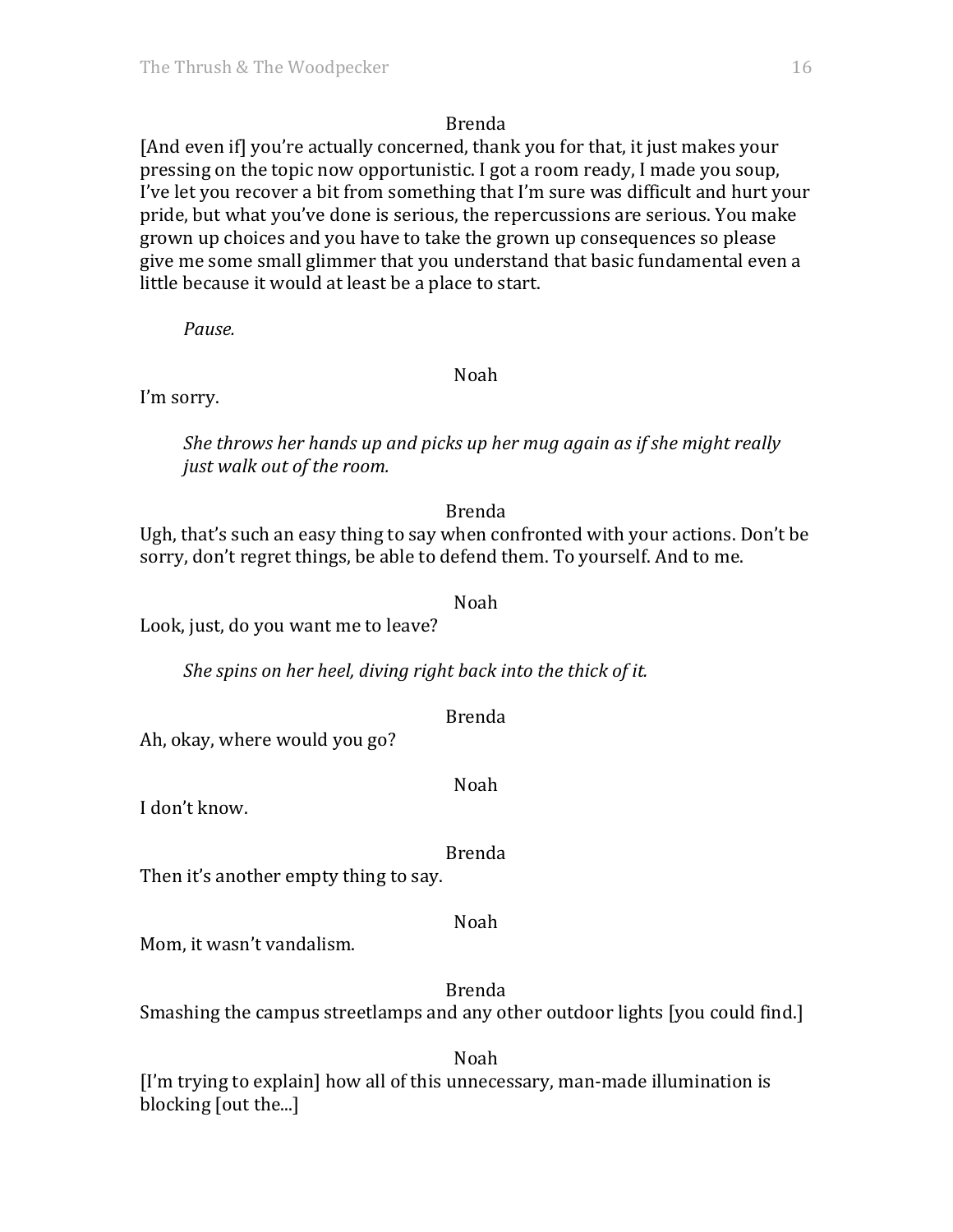[Save the] activist stump speech, please.

Noah It's not just a talking point, I'm studying astronomy.

## Brenda

Not anymore.

Noah It's too important to me, to what I hope to do, [to observe...]

#### Brenda

[You're] getting closer.

### Noah

Jesus, what do you want to hear?

Brenda Why did you do it? You, specifically, Noah, why did [you do it?]

Noah [I was doing] what I thought was right!

*She stops, cocks her head and grins.* 

What?

## Brenda

Now, that is an answer.

## Noah

Okay, good.

Brenda You were doing what you thought was right.

Yes.

Brenda

Noah

In the dark. With a hammer.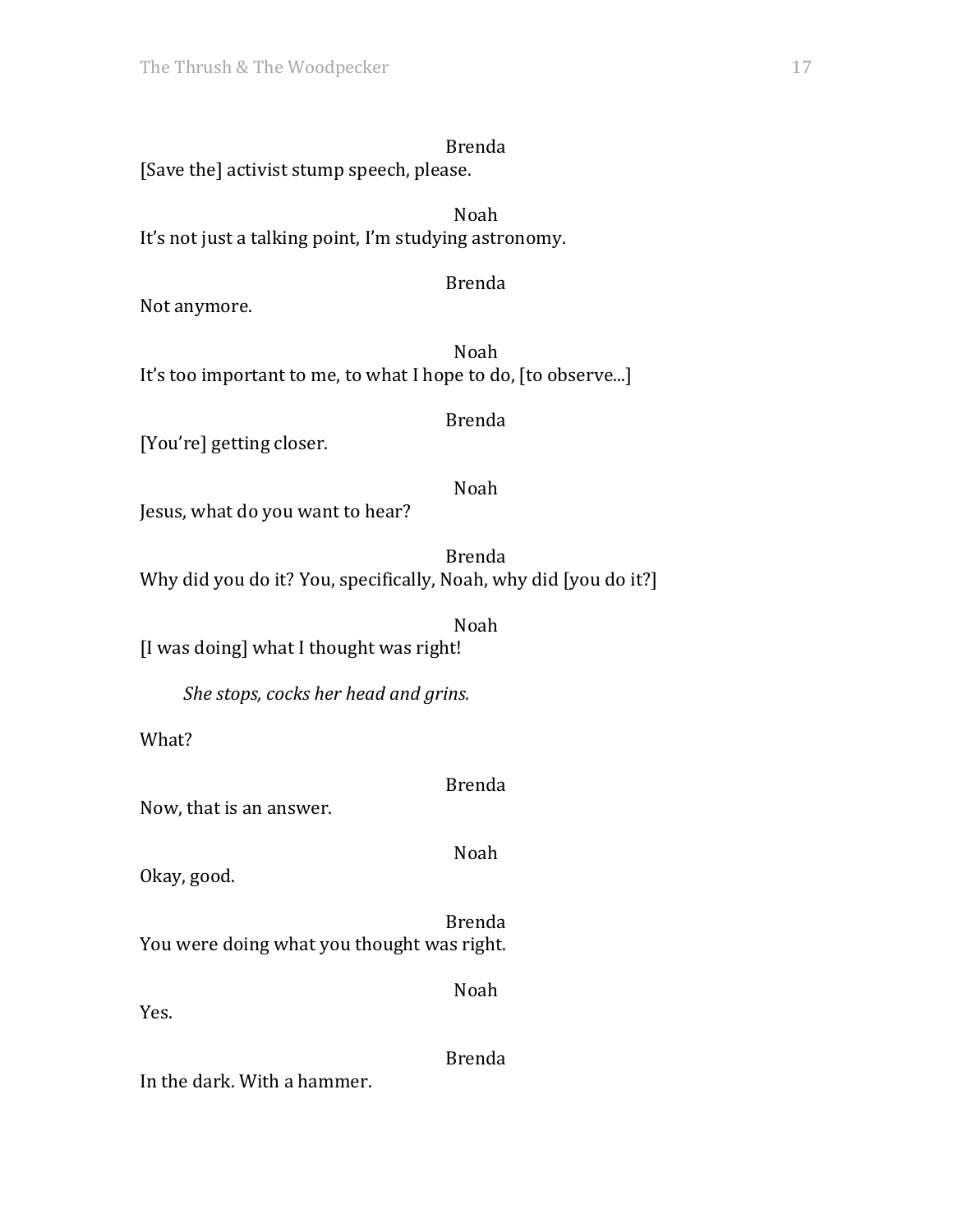Yes.

#### Brenda

Noah

All right, let me just... an evil man-made "bubble" of light is going to blot out the night sky, rendering the stars invisible, isolating us from the rest of the galaxy, blinding us from the bigger picture.

#### Noah

We learned about it in my optics class and there are [very real...]

#### Brenda

[So as a] whole, we'll eventually lose our ability to see the stars but also our perspective on our place in things. Something like that?

#### Noah

I thought you hadn't read my manifesto?

#### Brenda

I read National Geographic. And I'm the one that showed you all of those constellations when you were little, so please don't act like I'm ignorant. Now, you don't really have a manifesto, do you? You haven't gone that far down the road towards idealistic self-destruction?

Not per se.

## Brenda

Noah

You acted on your beliefs.

Noah Yes. And I would fully think you'd support that.

Brenda

Really?

Noah

Yes.

## Brenda

You'd still think that, really?

Noah Yes I would and do think that, in fact, yes.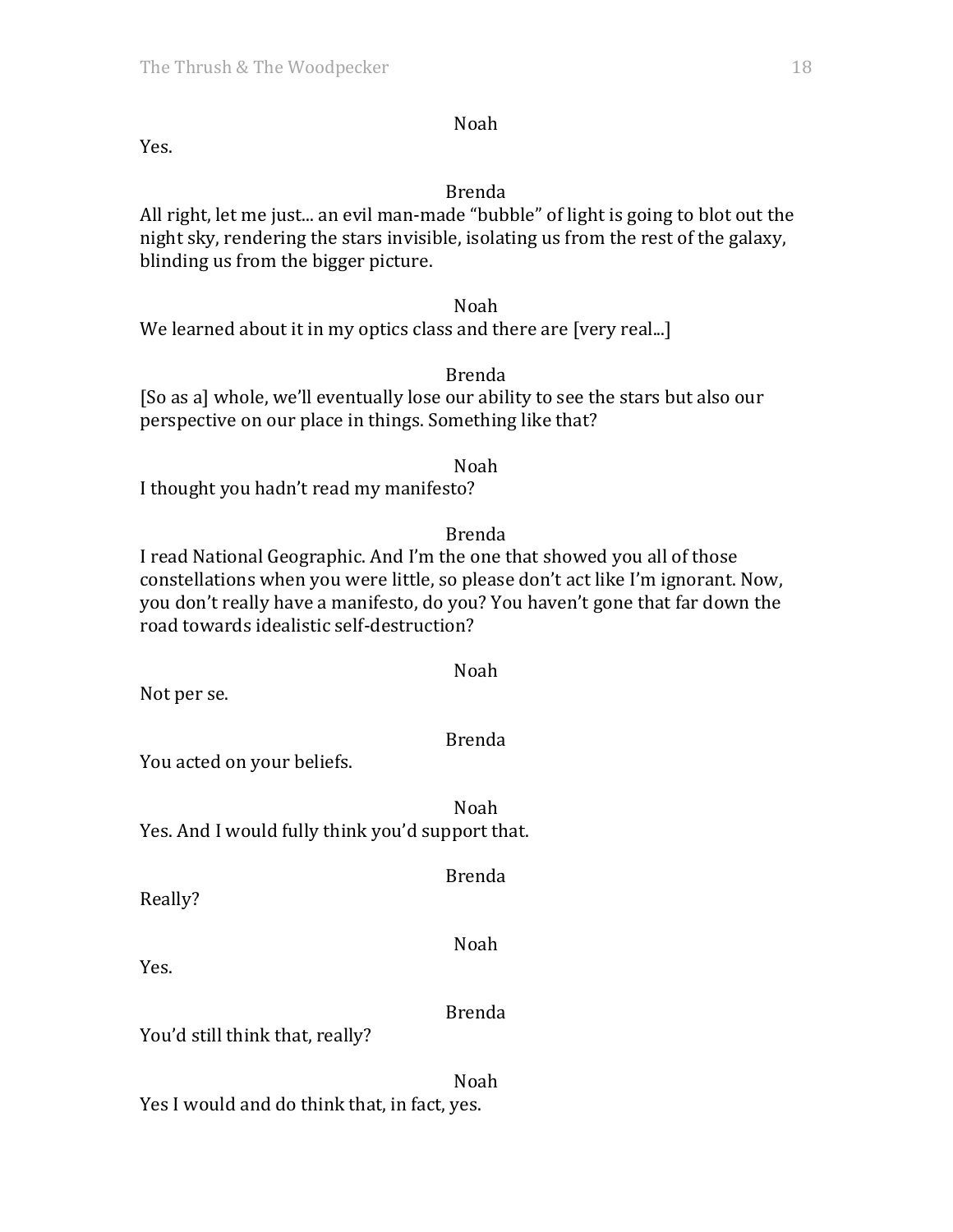You'll be unsurprised when I admit to not knowing everything. I suspect you've thought that for quite some time. But I do know what it is to make a decision that seems questionable. I know what it means to choose the unconventional for the sake of what seems right.

## Noah

"Seems" right?

### Brenda

Or what we think is right, Noah, but everyone has different ideas about what that means. So I'm telling you right now I can understand. And I hope you can understand how important it is to me for you to achieve something, for you to be able to hold your head high [and...]

#### Noah

[Why?]

## Brenda

Because I'm your mother and if you need a better reason: so you can have some semblance of a happy life.

Noah You're blowing this way out of proportion, it's not like my whole life [is going...]

Brenda

[Noah, my issue] with you is nothing grand or philosophical. It's simpler and much more personal.

Noah

Okay.

## Brenda

After everything you've been through, after having to grow up with me as a mother, like this, forced to think, forced to understand, I still don't think you sat down before you did this and weighed the cost of causing all of that damage; the actual cost. You were angry and felt marginalized, so you acted from a place of embarrassment and desperately hoped that you wouldn't get caught.

Noah No, I didn't even think about it, I didn't care about getting caught, this [is so...]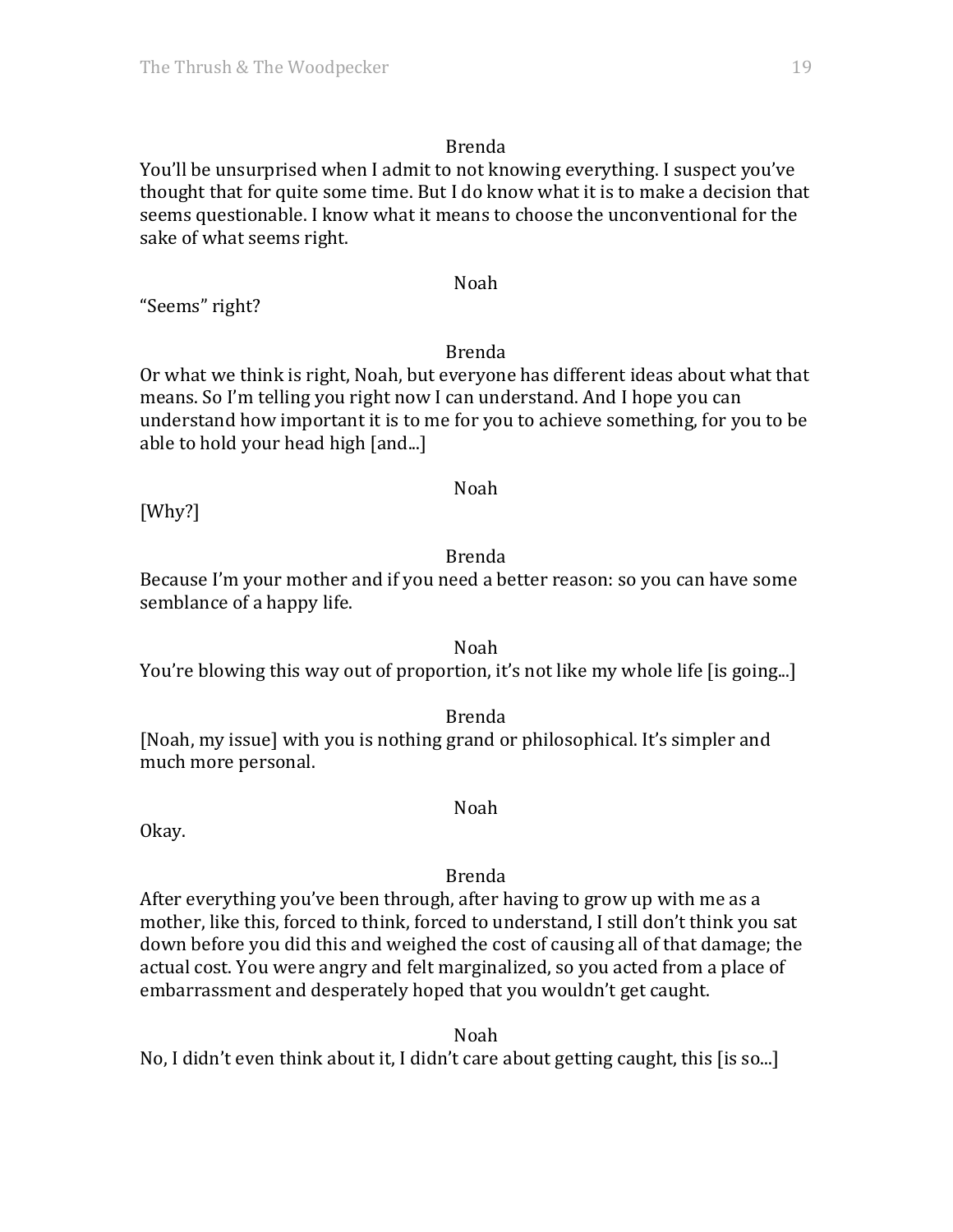## *Brenda leans forward and places the mug down again forcefully.*

#### Brenda

[That's not] a better answer; please don't sound so proud when you brag about not thinking. You have to stand up for what you believe in, absolutely, but you also always have to understand what you're giving up.

I did.

## Brenda

Noah

Noah

No more school in exchange for breaking easily replaceable lighting fixtures.

Yes!

Brenda That were probably up and running again by last night.

Noah

It was worth it!

I find that hard to believe.

Noah

Brenda

Believe it or don't, it doesn't make a difference now, does it? Here I am. But it was the right thing. And I do feel bad about it, okay? It's not like I'm proud of myself for fucking the whole thing up, but you did raise me to stand up for what  $I$ believe in and if you can't see that's what I was doing then maybe you're just not looking hard enough, not even trying to understand, and all I wanted was some fucking coffee, I just came out here to ask about coffee, god, which I can just make for myself, all right?

*Pause.*

Brenda

You'll make it yourself?

Noah

What?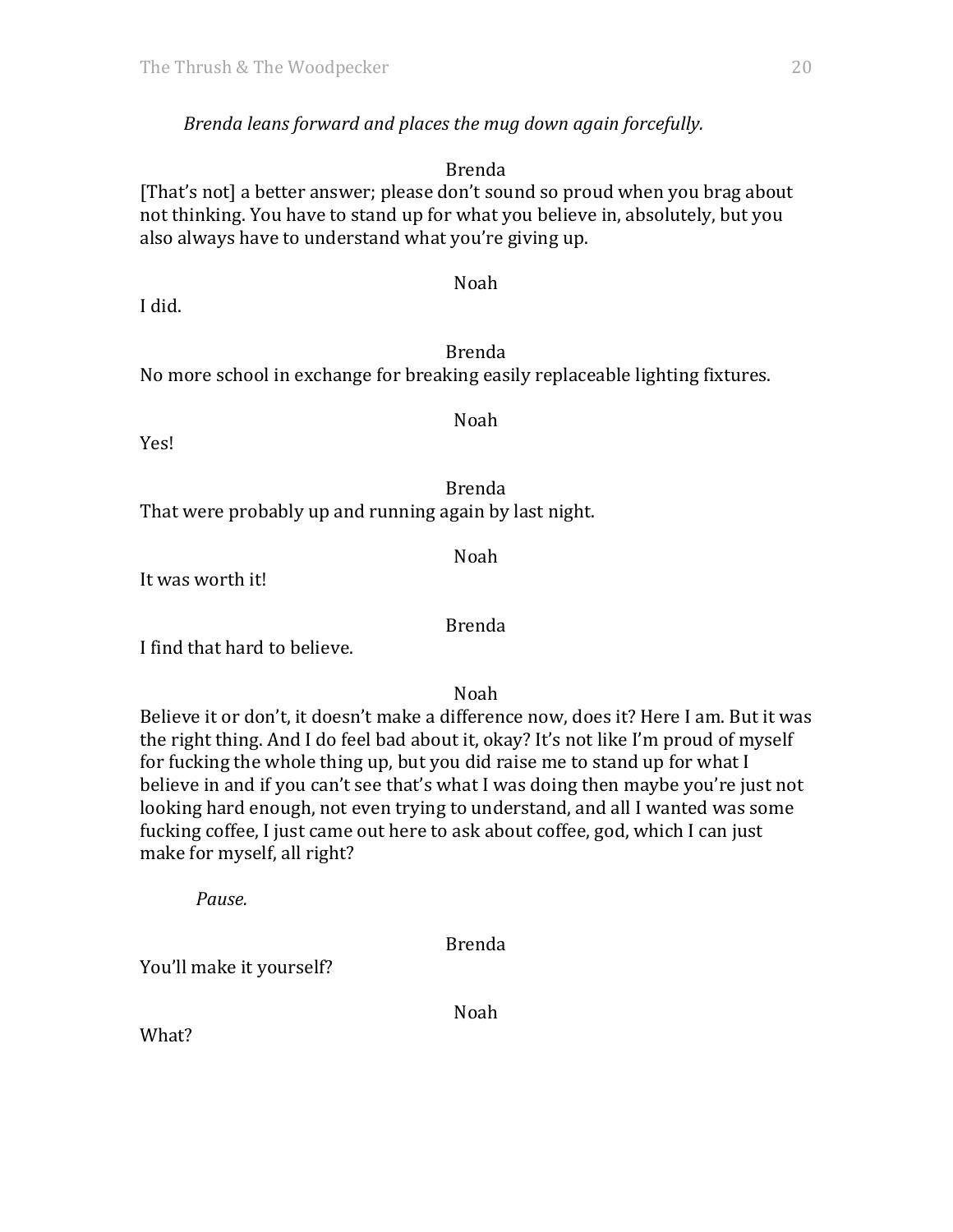Brenda You'll make the coffee yourself? That would be something, wouldn't that be something?

I can make coffee.

Brenda

Noah

No doubt.

Noah

Okay, you know what? I make excellent coffee.

Brenda

Huh. All right then, let me just say, because it seems clear you need to hear it: I'm so proud, you know? I've worked so hard, supporting you, keeping you on track and to see you here now, ready to make your own coffee, I don't know if you're aware, but I'm so very, exceptionally proud of you.

*Pause.* Stand off. He eventually drops his gaze. She picks up her mug again.

I know you want me to let you off the hook, but clearly that's not how this is going to play out. So let's get past the sparring portion, even though it's such fantastic sport, and figure out what you're going to do now.

Noah

Fine.

*She rises to leave. As she passes him, she stops and lifts his face to look at her.* 

Noah Just so we're on the same page. Noah Yes.

> *She places her hand on his shoulder. He puts his hand on top of hers and gives it a squeeze.*

You know that I love you.

Yes.

Brenda

Brenda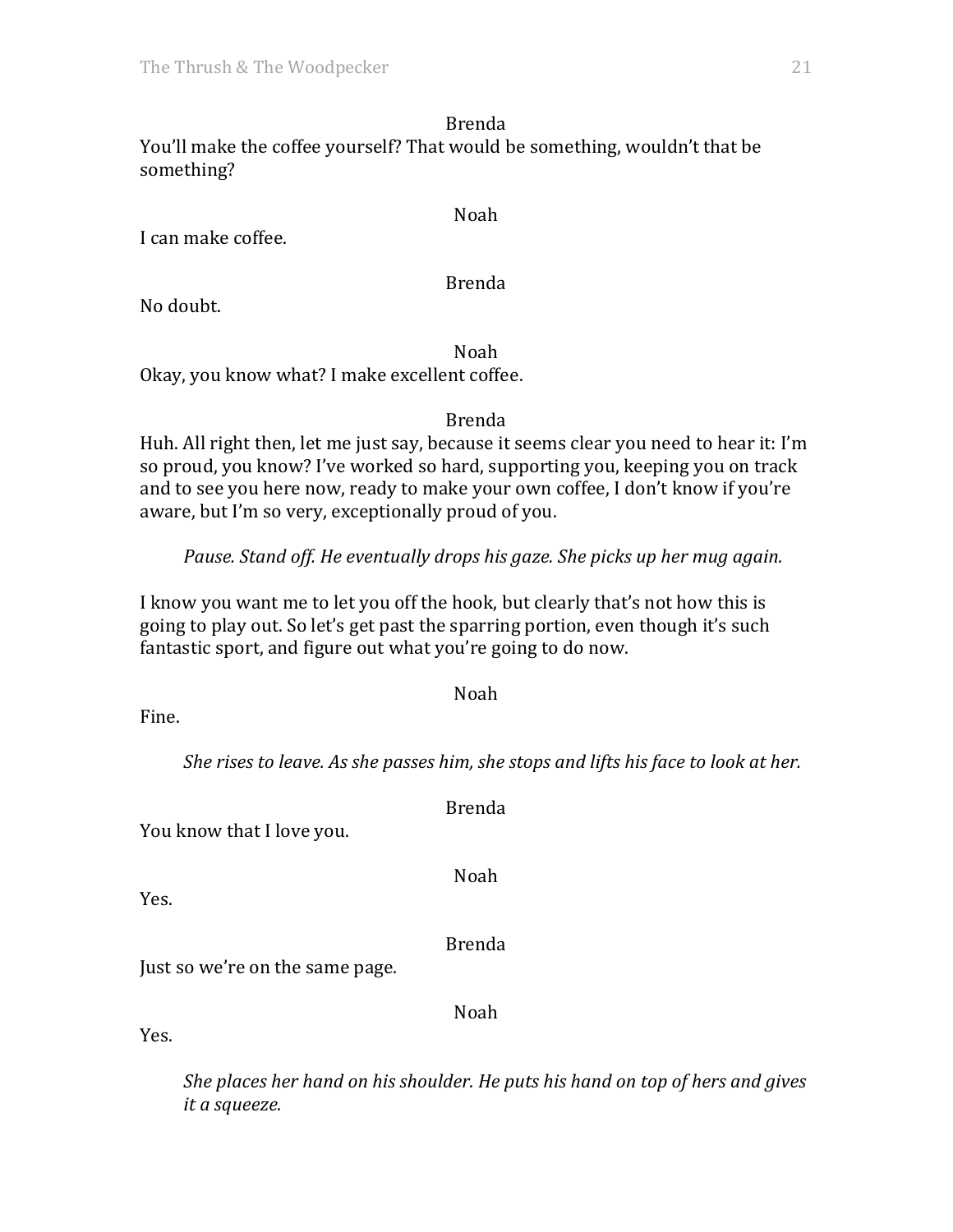Good. I need to splash some water on my face and then run into town quickly, so you'll have some time to formulate a new game plan while I'm gone. But when I get back, we're having a talk about this, about you, about exactly how long you'll be sleeping on that sofa bed and what's next for you, got it?

Yes.

Brenda

Noah

That's a start.

*She exits. He sulks.*

### Noah

*Quietly.*

Good to be home. Love you too.

## Brenda (from off)

I hope you're not pretending that this reaction is anything unexpected, anything that you couldn't have foreseen when you decided to start smashing other people's property under cover of night.

#### Noah

Uh huh.

Brenda (from off) That's not a reply, that's just a guttural noise.

Uh huh.

*There is another quick, sharp knocking at the door. Noah heads over and opens* it. No one is there. He looks around outside and closes the door.

Noah

Brenda (from off)

Is that the door?

Noah

No.

*Brenda enters looking refreshed, she is finishing the last of her drink.*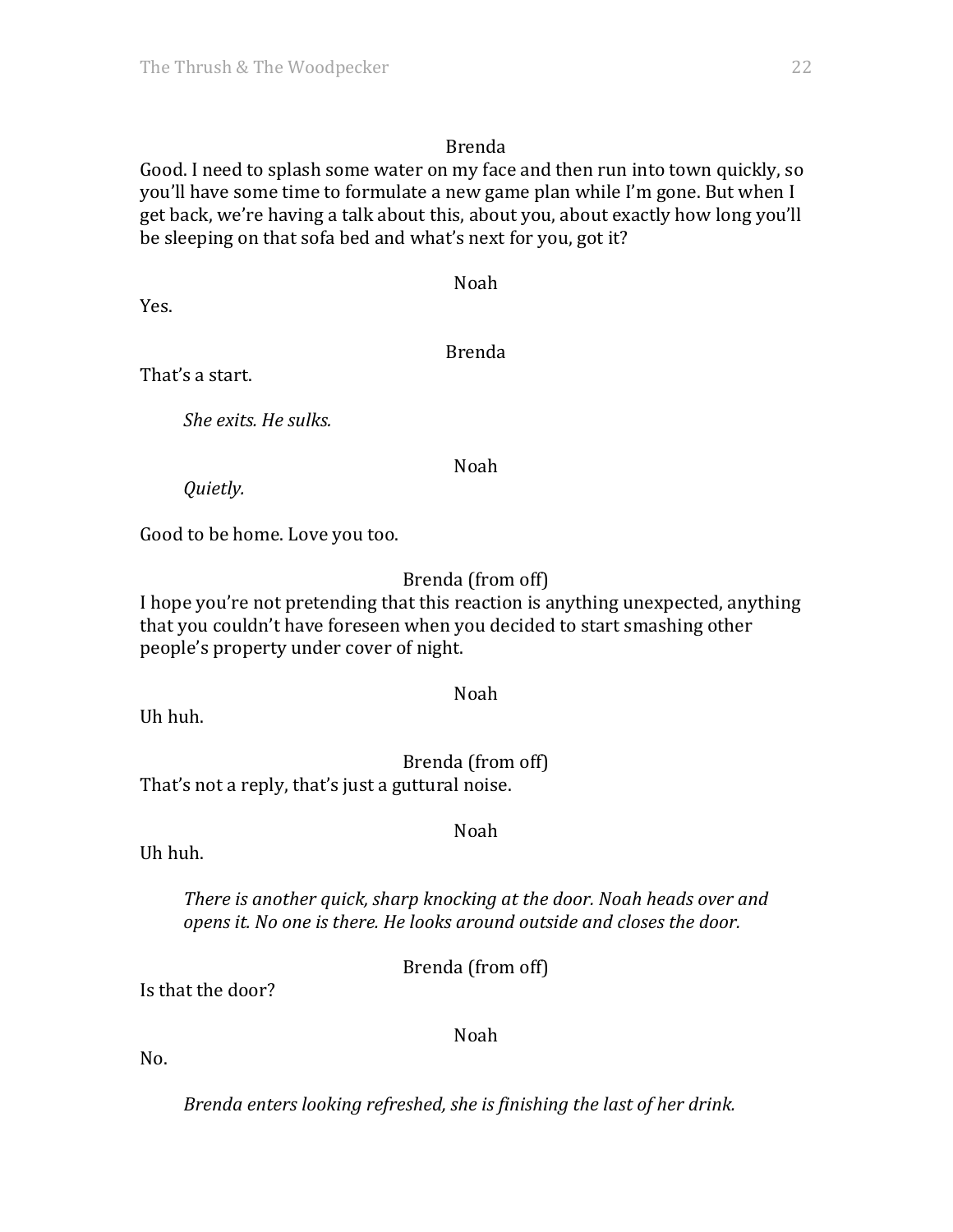## Woodpeckers.

She hands him the mug as she passes him. He smells it.

Noah

I guessed right on the drink.

Brenda

Congratulations.

Noah

So... it's a little bit early for whiskey.

*Brenda looks through her purse.*

Brenda

It's not "whiskey." It's coffee with a splash of whiskey and you're in no position at the moment to lecture me about anything.

### Noah

So it's a little bit early for whiskey.

Brenda Do you feel better now? I can't find my keys.

Noah They're probably over on the table by the door.

## Brenda

Ah.

*Crossing to the table, she stops and looks him up and down.* 

Noah

What?

Brenda

Nothing.

*She continues to stand still, looking at him.*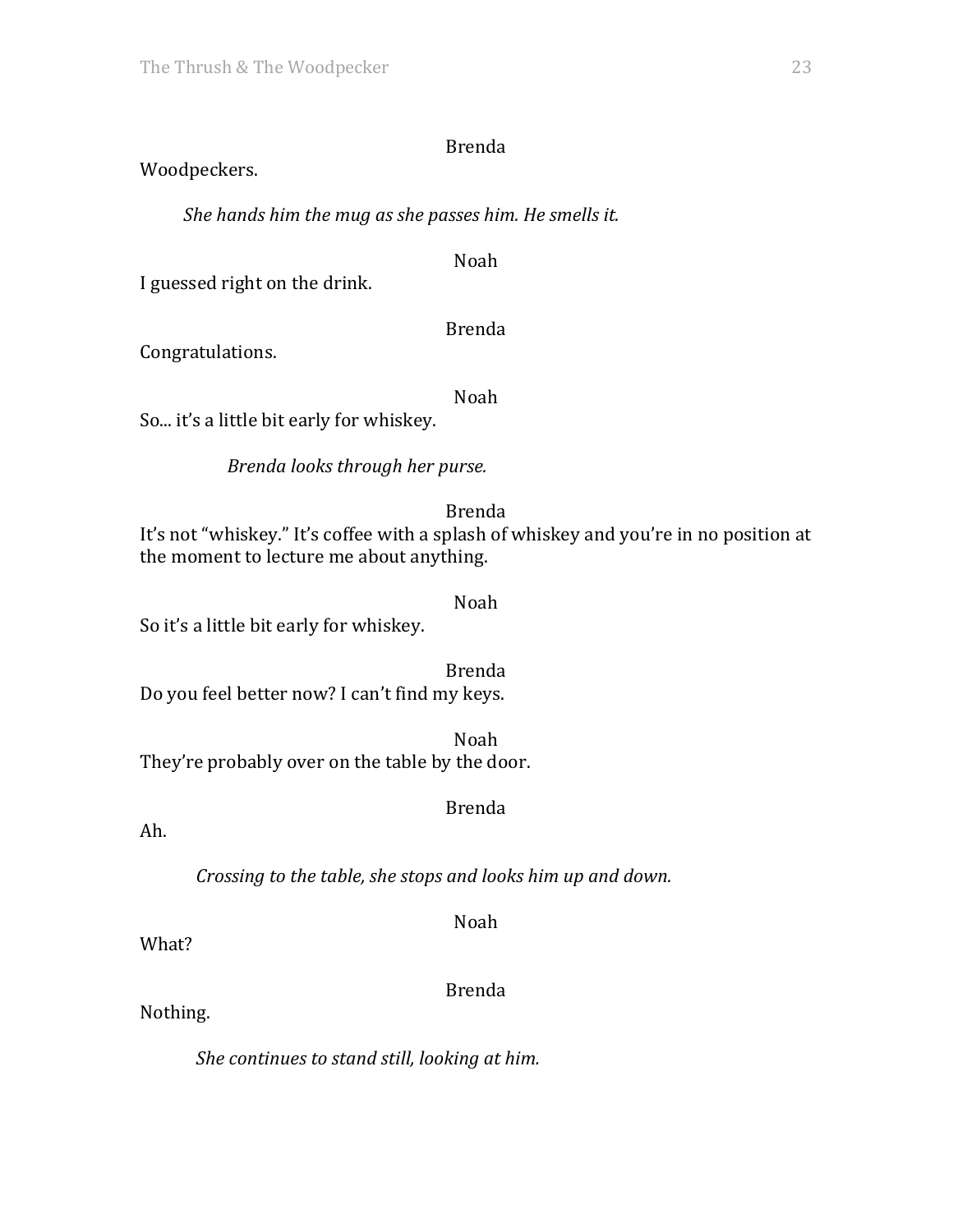Noah What? I'm sorry I got kicked out of that stupid, elitist college, okay? I said I was sorry and I meant it even though that's not how you want [to hear it.]

Brenda

[I'm just looking] at you and wondering: do you think you'll be cleaning yourself up today?

Noah Jesus, I didn't even have any coffee yet.

All right.

Noah

Brenda

Thank you.

Brenda So then you will be cleaning yourself up today?

Noah

I'll do my level best.

Brenda

That's a bit subjective lately, isn't it?

Clearly.

*Brenda grabs the keys. Noah exits in a huff towards his bedroom.* 

Brenda

Noah

I'll be back soon. And then we talk.

*She exits.*

*After a moment, there is a knocking at the door. This time it is a more familiar sound.* Noah *comes back in fastening jeans. He is still barefoot and unshowered as he heads toward the door.*

Noah I'm going to permanently attach house keys to your wrist if you can't...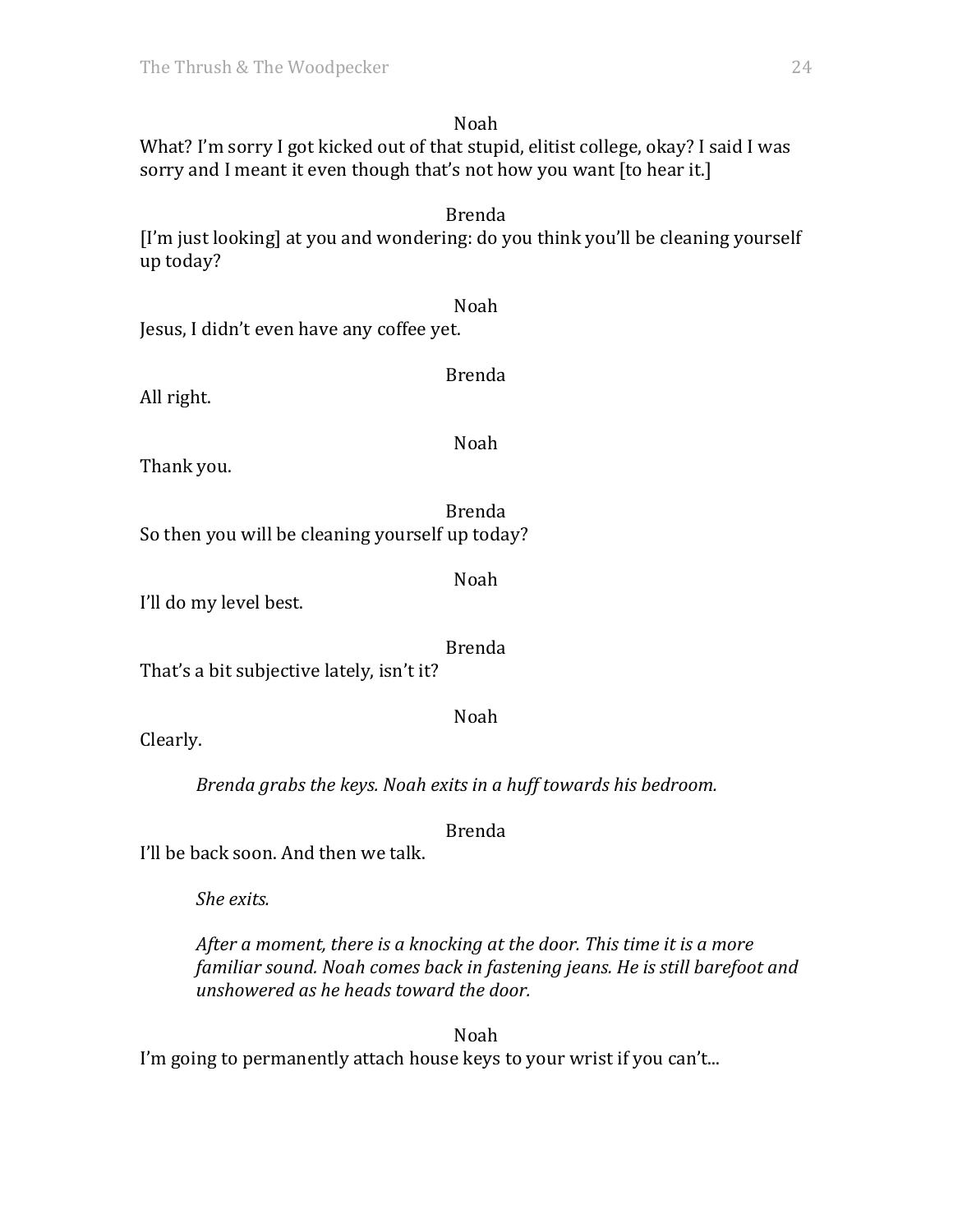*He* opens the door to find Róisín. She is in a silk blouse or thin, fitted sweater, slacks, high-heel boots, perhaps a jacket. She is adjusting a beautiful scarf around her neck. She has a large clutch. Everything about her speaks of *careful planning. As the door opens, there is the sound of birds scattering. Róisín looks over her shoulder towards the sound, apparently a bit startled.* 

#### Róisín

So many birds.

#### Noah

Oh, sorry. I thought you were my Mom. She's always forgetting her, you know, it doesn't matter. Sorry.

She looks him up and down.

| Not at all.                              | Róisín |
|------------------------------------------|--------|
| Can I help you?                          | Noah   |
| I'm looking for Brenda Hendriks?         | Róisín |
| She's not here right now.                | Noah   |
| Ah. Hmm. Did you see all of those birds? | Róisín |
| No.                                      | Noah   |
| All over the lawn.                       | Róisín |
| Where?                                   | Noah   |
|                                          | Róisín |

You scared them away. The door, I mean. But there were so many.

Noah Huh. You were, you're here to see my Mom?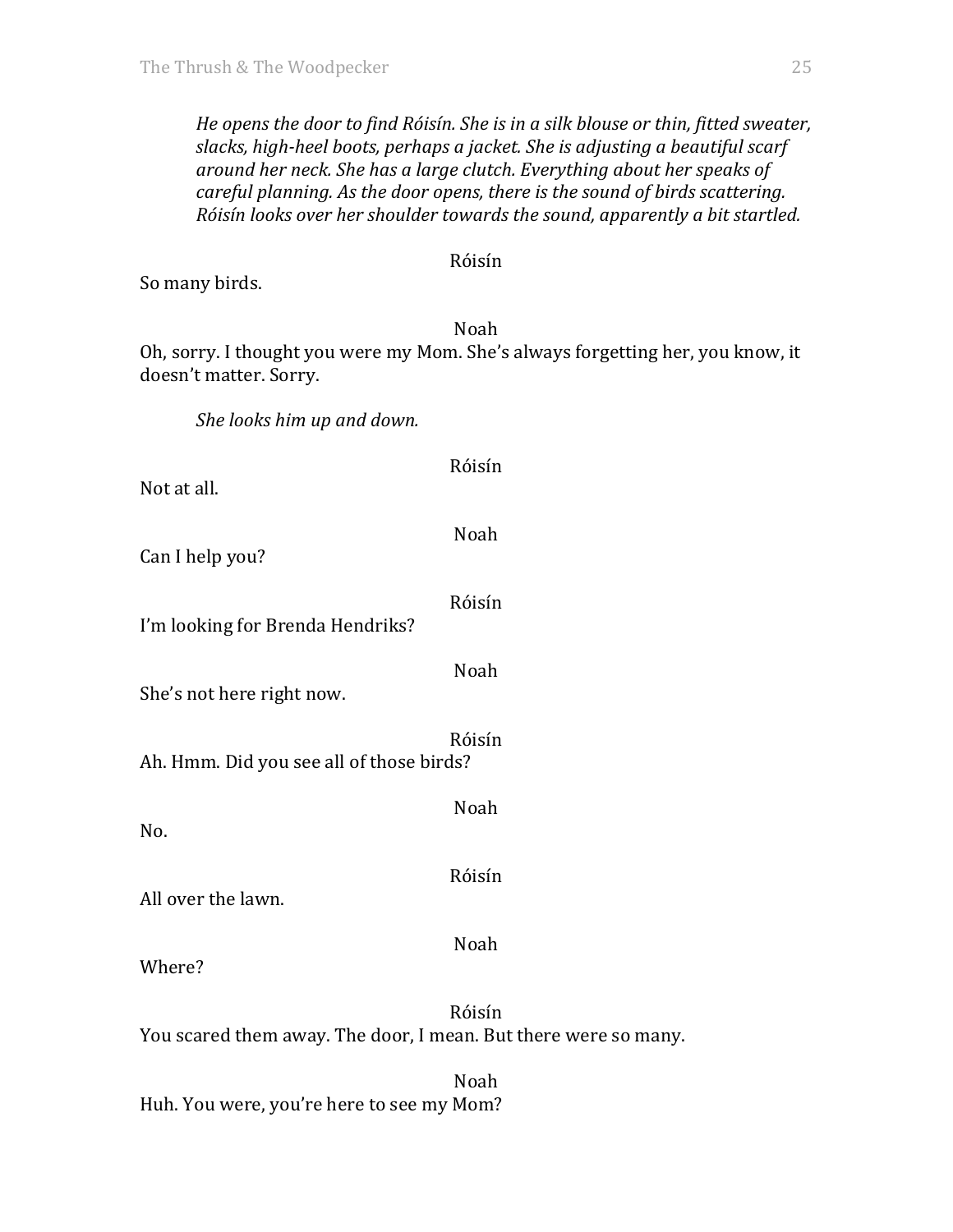| You can't possibly be Brenda's son?                                 | Róisín                                                                                         |
|---------------------------------------------------------------------|------------------------------------------------------------------------------------------------|
| I'm Noah. Nice to meet you.                                         | Noah                                                                                           |
| All right.                                                          | Róisín                                                                                         |
| She just ran into town for a minute, was she expecting you?         | Noah                                                                                           |
| Probably not.                                                       | Róisín                                                                                         |
| Happy to tell her you stopped by if, I'm sorry, what was your name? | Noah                                                                                           |
| Róisín Danner.                                                      | Róisín                                                                                         |
| Are you staying in town?                                            | Noah                                                                                           |
| Do you mind if I wait?                                              | Róisín                                                                                         |
| In here?                                                            | Noah                                                                                           |
|                                                                     | Róisín<br>You're right; I'll just come back. But it's quite an undertaking getting out here.   |
| I'm just a little rusty. Of course it's all right.                  | Noah<br>Yes it is. No, I mean, it's fine. Come in, please. We don't have guests very often, so |

*Róisín enters and takes in the room. She sets down her clutch and scarf.*

Róisín

I appreciate it, really.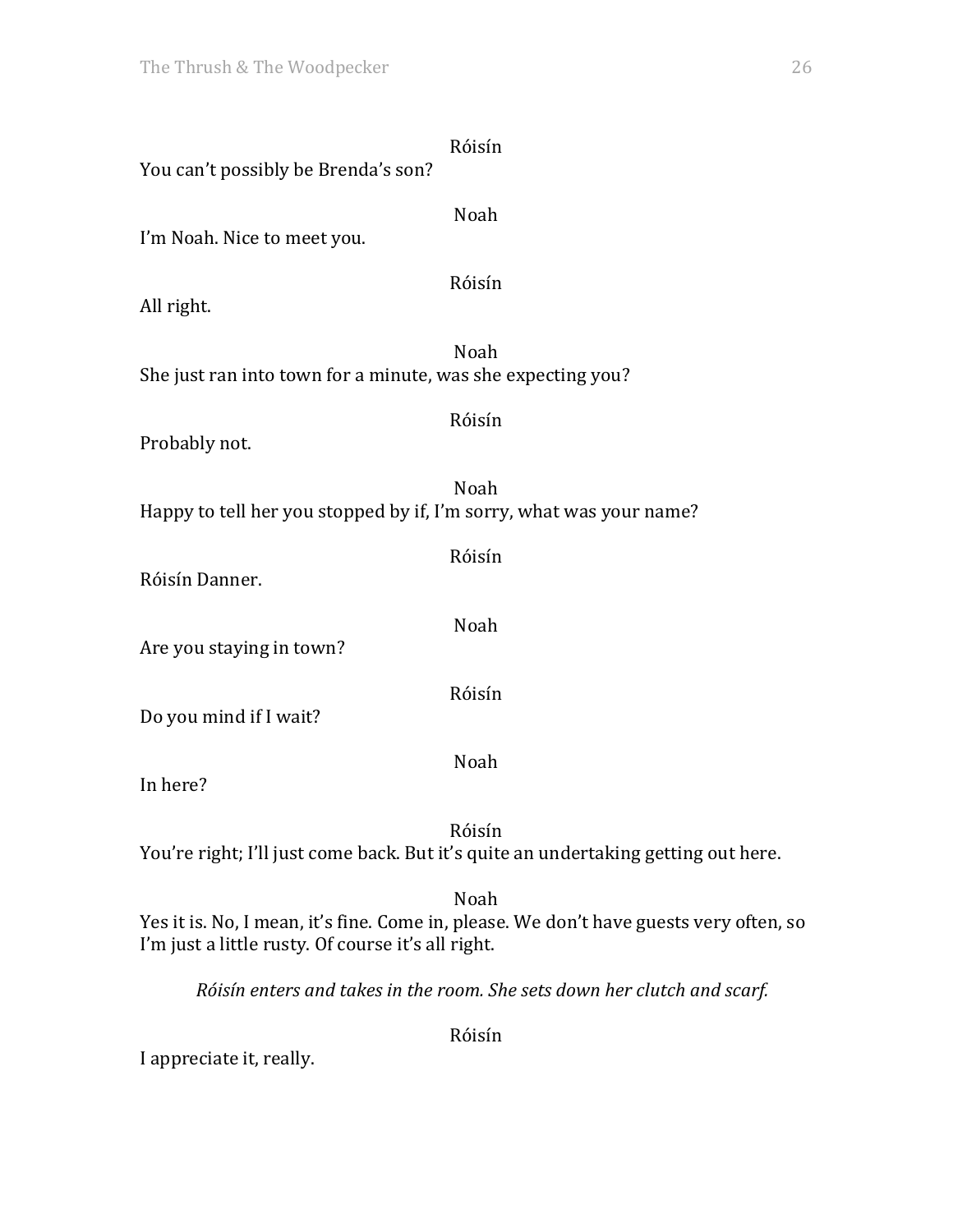Make yourself at home. Róisín Huh, this place looks like your Mom. Looks like the way I remember her. Does that make sense? Noah I think so. Róisín It just takes me back. Noah

Can I get you anything?

Do you have any Scotch? I take it neat.

*Noah begins to exit. Róisín looks at him blankly before holding up her hand...* 

Róisín

Are you, are you really going to get me Scotch?

Noah If I can find some, sure. I don't know if there's any in the house [right now.]

Róisín [That's, huh,] very accommodating of you.

Noah

Okay.

Róisín Do you often have guests in the early morning asking for Scotch?

Noah I think I mentioned we don't really ever have guests. And you asked for Scotch.

Róisín

*She laughs at him, a small thing.* 

Yes, I remember that.

Noah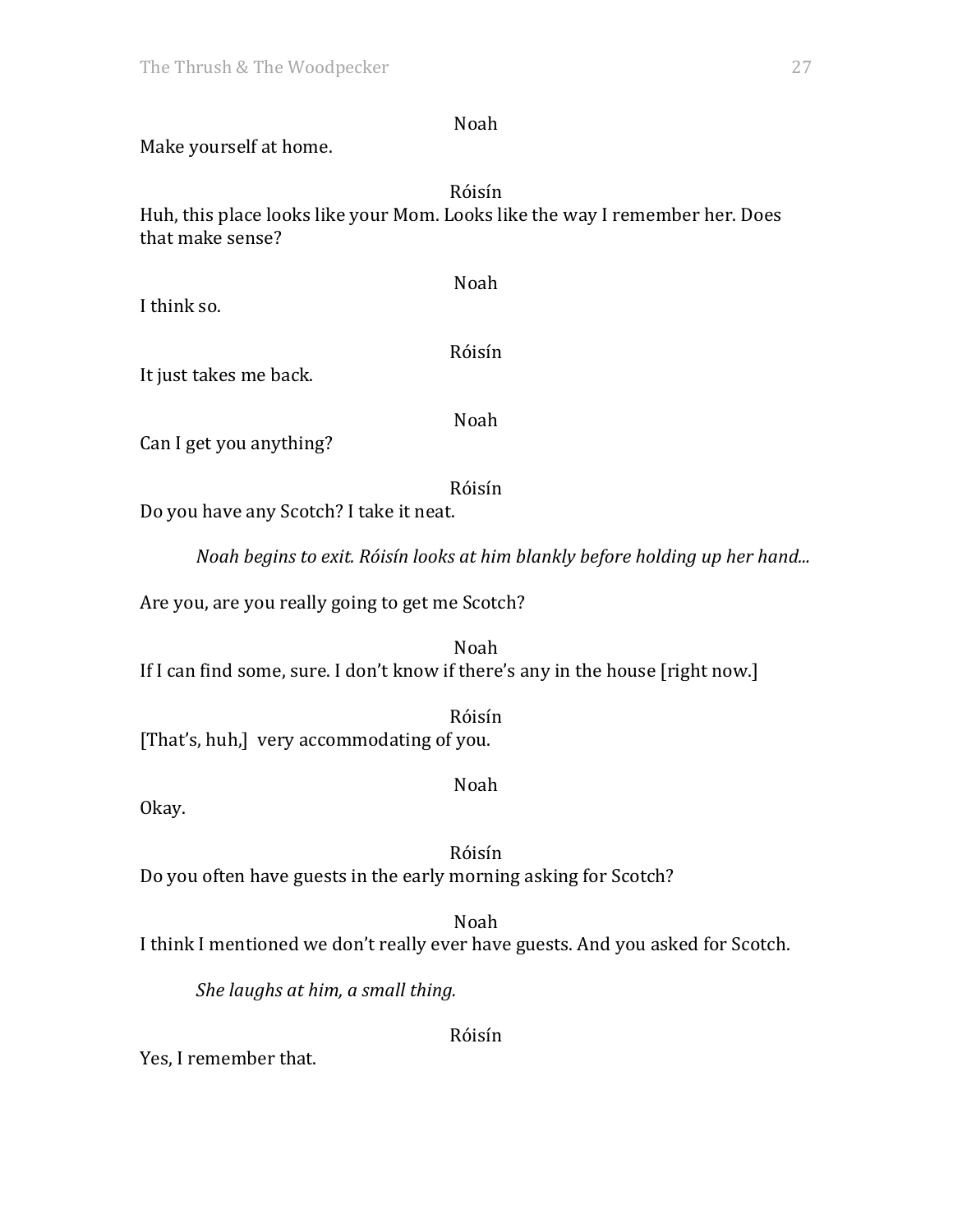## Noah

## So you weren't serious?

#### Róisín

No. I don't need any Scotch. That was apparently a very poor joke on my part. But I appreciate the hospitality and some hot tea would be wonderful.

Noah

Tea.

### Róisín

Please.

Noah

I can do that. But are you sure this time? Because I'm going to go in there and make some tea for you now.

*Róisín smiles at him and nods.*

It'll take a minute for the water.

Róisín

I don't mind.

*Noah exits.* 

As soon as he leaves the room, Róisín leans against a chair for support, almost overcome. She clutches at her stomach and looks as if she may weep. *She looks up taking in a huge breath and tries to compose herself, suddenly doubling over again. Noah enters.*

Noah

Like I said, it'll only be a minute for the...

She jerks upright as he enters.

Are you okay?

Róisín

Oh, yes, don't give it a thought, my back is just twisted into knots from the trip. I don't know what it will take to sort it out at this point.

Noah

Do you need to sit down?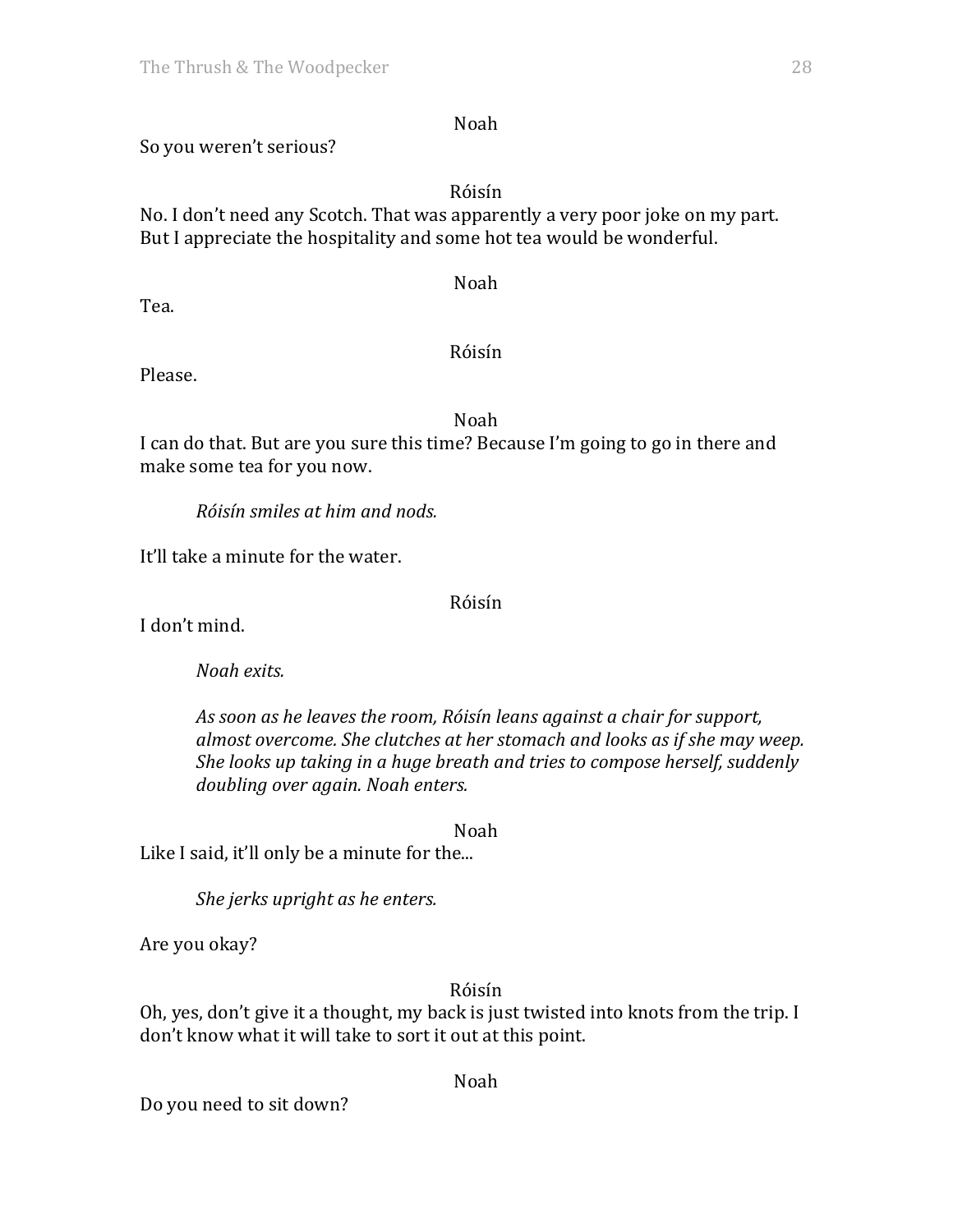| I'm fine, thank you for asking.                    | Róisín                                                                                 |
|----------------------------------------------------|----------------------------------------------------------------------------------------|
| You just got in?                                   | Noah                                                                                   |
| Yes. Long flight.                                  | Róisín                                                                                 |
| From where?                                        | Noah                                                                                   |
| Boston. Actually just north.                       | Róisín                                                                                 |
|                                                    | Noah                                                                                   |
| I've never been on an airplane, believe it or not. |                                                                                        |
| That's unusual.                                    | Róisín                                                                                 |
| We drive everywhere.                               | Noah                                                                                   |
| Car people?                                        | Róisín                                                                                 |
| That's a good way to say it.                       | Noah                                                                                   |
|                                                    |                                                                                        |
| How would you say it?                              | Róisín                                                                                 |
| Nomadic.                                           | Noah                                                                                   |
|                                                    | Róisín<br>Hmm. I don't have much use for airplanes so I won't try to change your mind. |
| You don't like them?                               | Noah                                                                                   |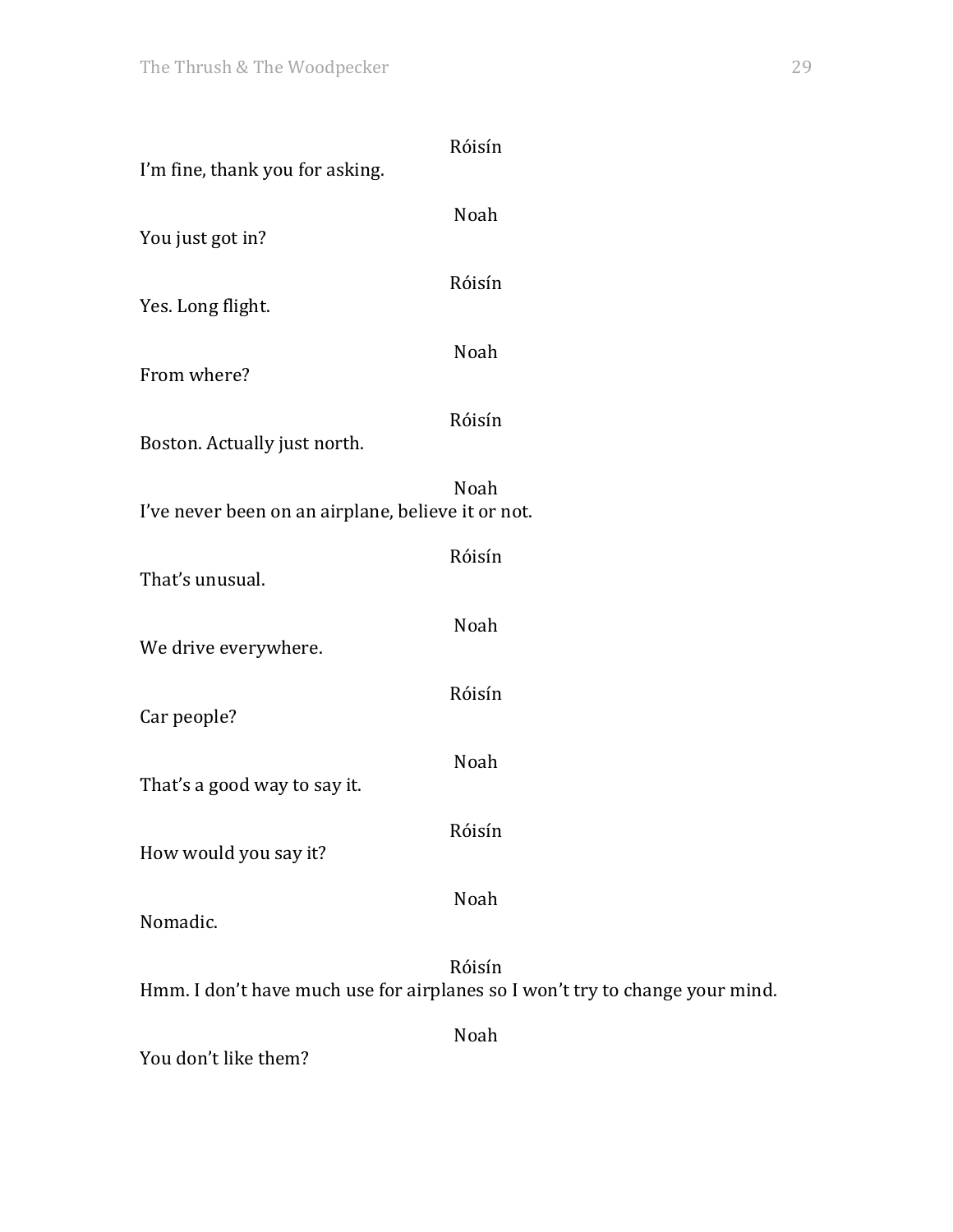| As it happens, I don't.           | Róisín                                                                                    |
|-----------------------------------|-------------------------------------------------------------------------------------------|
| Got you here in one piece though. | Noah                                                                                      |
| Did I say I took a plane?         | Róisín                                                                                    |
| With a chuckle.                   | Noah                                                                                      |
| You said it was a long flight.    |                                                                                           |
| Stick to the roads.               | Róisín                                                                                    |
| She winks.                        |                                                                                           |
|                                   | Noah<br>Okay. I'm sure if my Mom knew then she could have been here to meet you.          |
| Do you think?                     | Róisín                                                                                    |
|                                   | Noah<br>It's just with guests, you know? She usually makes a big production out of it.    |
|                                   | Róisín<br>Honestly, it's been a while and I just thought I'd surprise her. Maybe that was |

Honestly, it's been a while and I just thought I'd surprise her. Maybe that was a bad idea, but it's what I decided to do and here I am.

Noah No, it's fine. It's great actually, I was just telling her that she spends too much time out here without, huh, it's just nice she'll have some company.

Róisín Good. And it's been a long time coming.

The whistle of the teapot sounds.

Noah

Right back.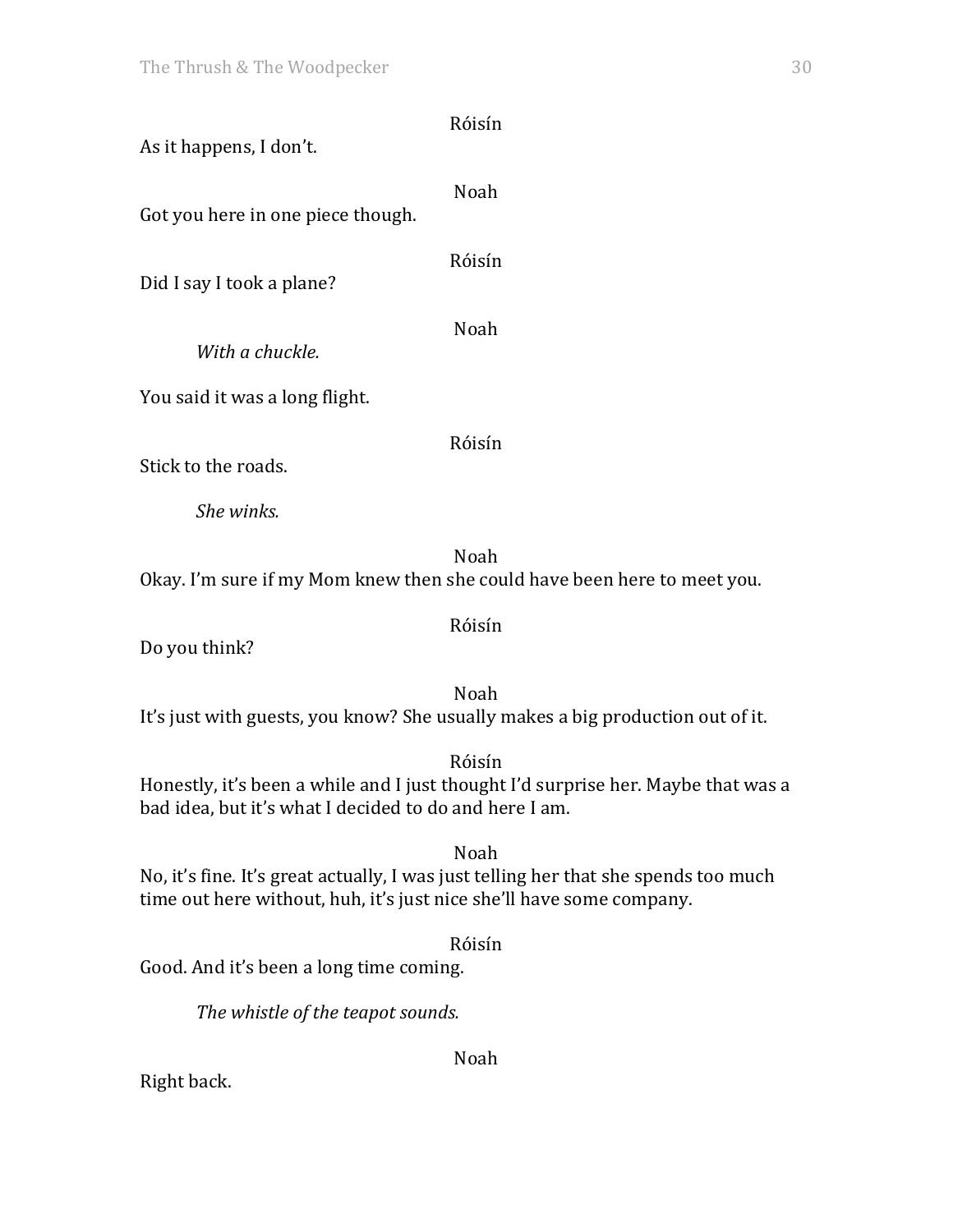He slips away to get the tea. Róisín walks towards the front door and then *quickly spins around, taking in the room.*

Róisín

Bitch.

Noah (from off)

Milk or sugar?

Róisín

Both, thank you.

*She opens and closes her hand making a fist. Bracing. As Noah comes back into the room with a mug, she pulls herself together, pleasant demeanor restored.* He hands her the mug.

Here you go.

Róisín

Noah

Thank you very much.

Noah

Probably better let it cool for a minute.

Róisín I forgot to ask this: on my way in I noticed the, I'm embarrassed to say I don't know what they're properly called in this incarnation? Windmills?

Noah

Oh, the wind turbines? Sure.

Róisín They're beautiful. Rows and rows of them, I've never seen anything like it.

Noah I love to just stare at them sometimes. It's hypnotic.

Róisín

And they're immense.

Noah They look bigger than they actually are, from far away I mean.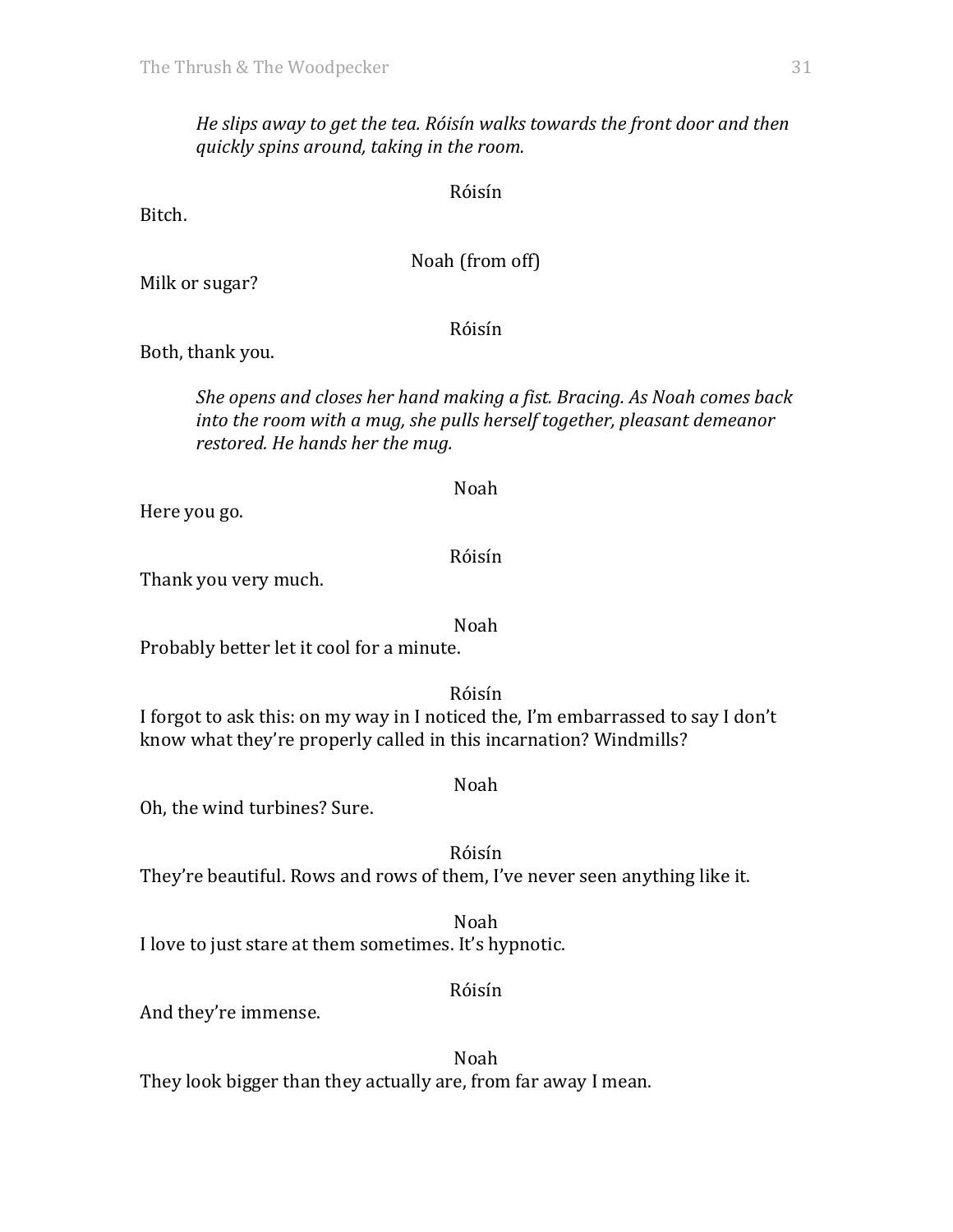### Róisín

Do they belong to you?

Noah

We lease the land to an alternative energy start-up and sort of keep an eye on them. Actually, they have people for that, we don't officially watch them. It's not like someone could just walk away with one or anything; like you said, they're pretty big. The hills on our property, Robert's property, they're ideal for it though. So the company came in and built them. It's something else.

| Robert? Is that your father?                             | Róisín |
|----------------------------------------------------------|--------|
| He's my mother's husband.                                | Noah   |
| Ah, thus the use of the first name. Where's your father? | Róisín |
| Uh, was it Mrs. Danner?                                  | Noah   |
|                                                          | Róisín |

Ms. Danner.

Noah

I'm sure my Mom will be back soon.

Róisín

Oh no, I'm asking too many questions. I do that, I'm aware of it and I just can't stop myself. I'm always so curious about other people's lives. Why they do the things they do, how they get to where they are, choices, like that. I apologize.

Noah

No, I didn't mean to, this is the longest conversation I've had with anyone in a while. Except my Mom and those aren't really conversations, so...

*He shrugs.* She inhales deeply from the mug. She then looks at the mug, *smiles and looks at Noah.*

Róisín

Maple?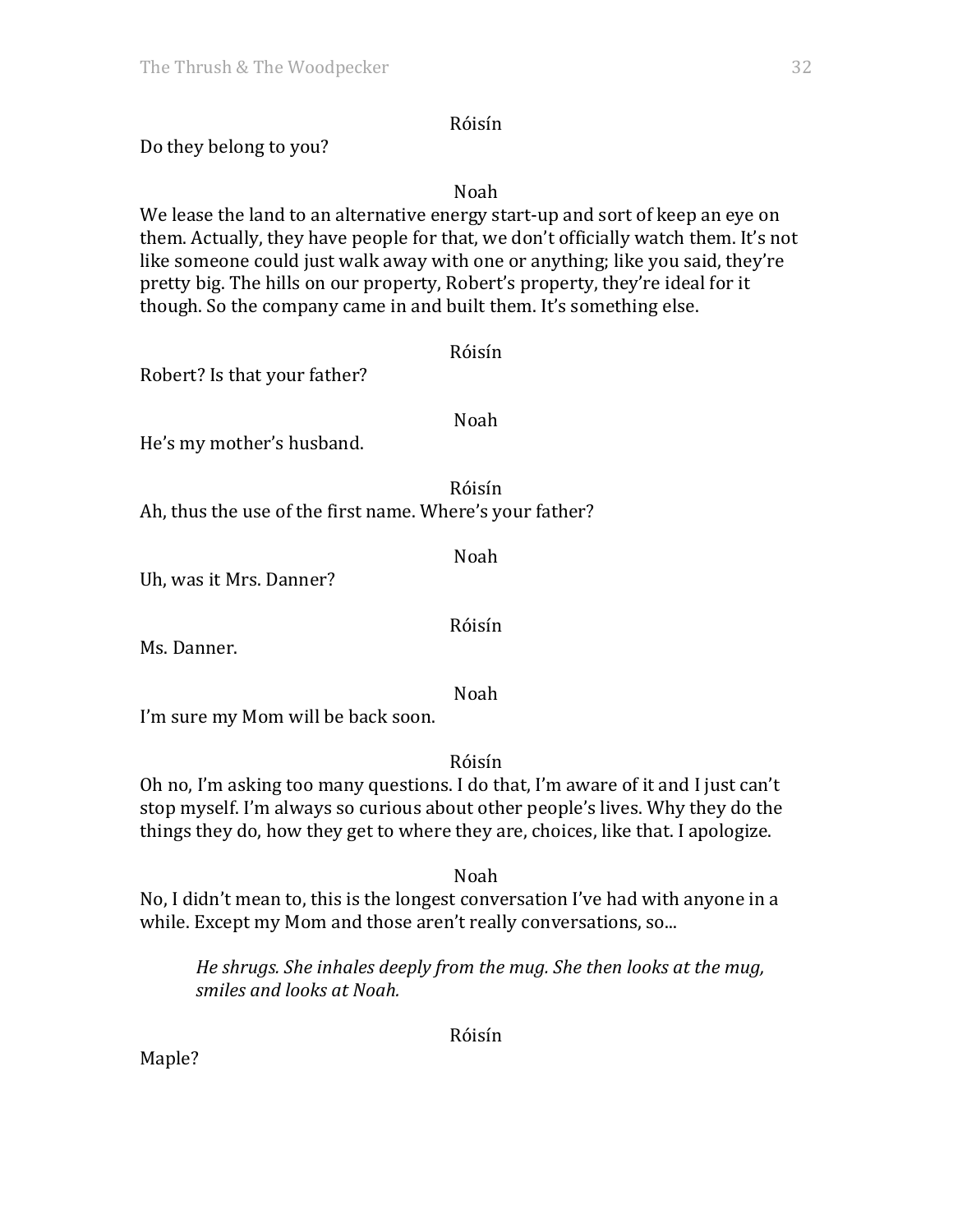#### Noah

I'm impressed, most people can't tell from the smell.

#### Róisín

Ah, I'm not most people, Noah. I'll say it's an interesting choice and it smells wonderful. 

### Noah

Just tell my Mom I was a good host. Please. Or I'll never hear the end of it.

#### Róisín

You've been an excellent host.

#### Noah That will relieve her some. She's not very happy with me right now. Actually, your visit might take the heat off of me a little, so great timing all around.

Róisín

What did you do? That's another question, I know, but it seems like a logical progression [from your...]

Noah [I don't] mind. Vandalism. That's what she'll tell you, I'm sure. We're currently finding some common ground to talk about it.

#### Róisín

To talk about it.

Noah

Yep.

## Róisín

Vandalism. Isn't that something? Hopefully she smacked you around a little bit. Huh, I don't mind telling you that's what I would do.

She did.

## Róisín

Noah

Good for her.

Noah She just doesn't understand; I take this seriously. If I want to really be able to pursue a career in astronomy, light pollution matters.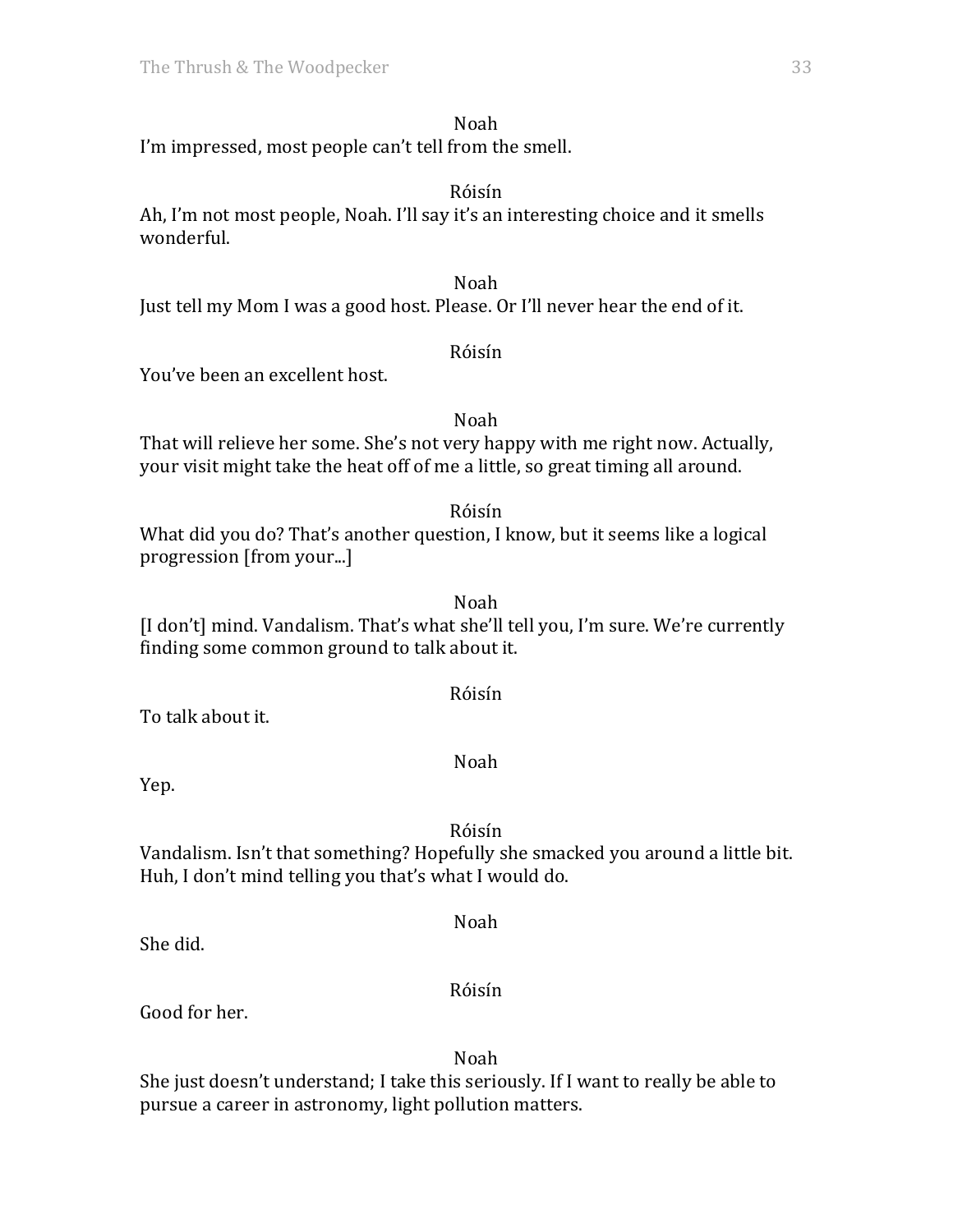## Róisín

All right, that brings any number of questions to mind, but I'm trying to be on my best behavior now.

Noah

No, please go ahead.

## Róisín

Well in no particular order, what is light pollution? Is astronomy something someone can have a career in? And why would you choose such an unconventional filed?

### Noah

Is it unconventional?

## Róisín

Only in so much as I've never met an astronomer, but that probably shouldn't be the recognized standard of what's conventional.

Noah All right, let me just, I'll just keep this simple.

## Róisín

I'm actually pretty sharp.

Noah I'll keep it simple so that I don't end up talking for two days.

#### Róisín

Ah, thanks for that.

## Noah

Light pollution, very generally, is the impact that man made illumination has on our ability to see the night sky, the stars. It's a problem, a growing problem. Especially for astronomers. Or mostly for astronomers, at this point, and that's what I'm trying, was trying to become.

## Róisín

Why astronomy?

#### Noah

I mentioned we moved around a lot?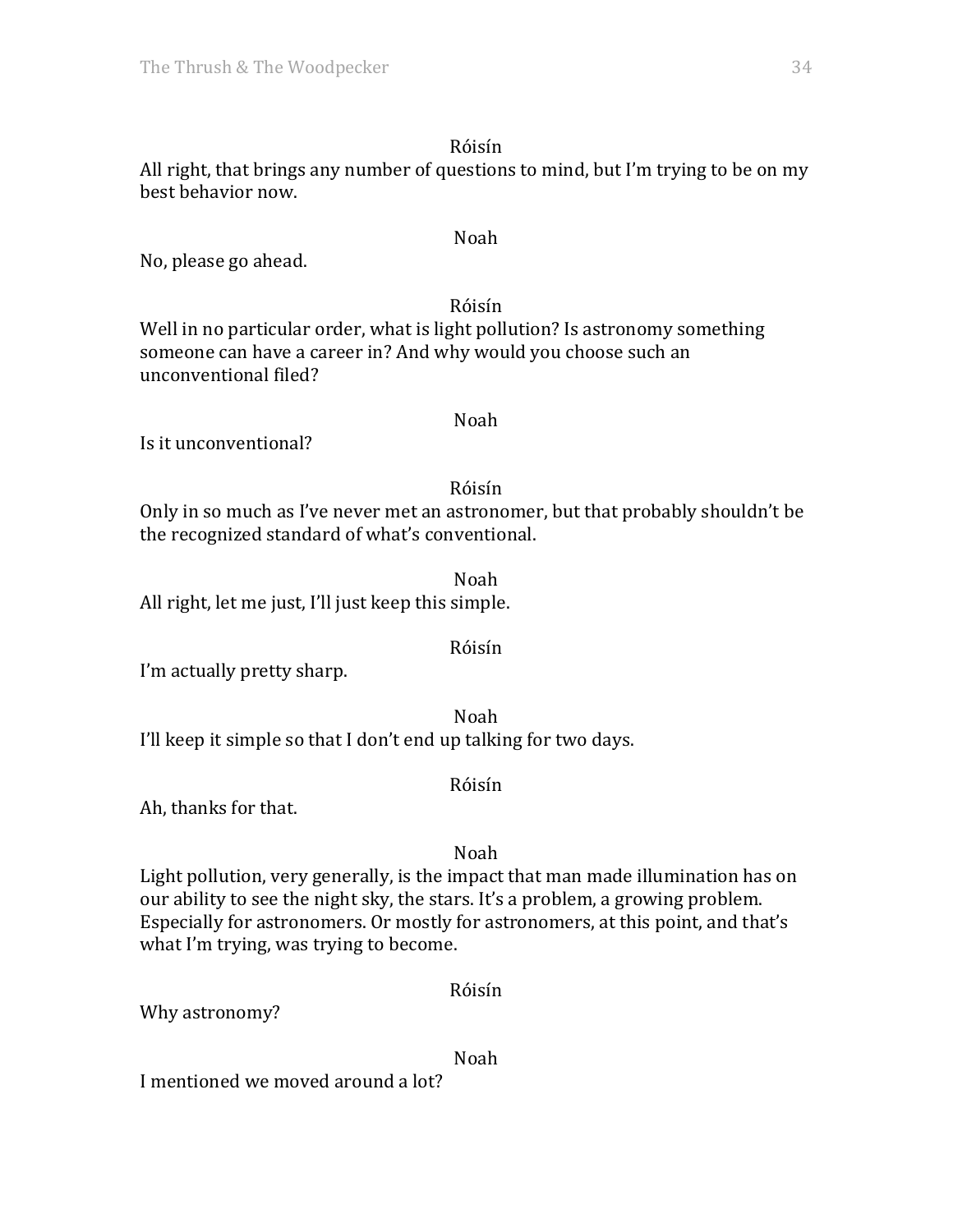#### Róisín

Nomadic.

#### Noah

No matter where we lived. I could always find the same stars. Well, in this hemisphere anyway. That's incredibly reductive, but I guess the night sky has always been a comfort. That's maybe a big part of how all of this started.

#### Róisín

That is an absolutely lovely explanation.

### Noah

I'm over-romanticizing.

### Róisín

There's nothing wrong with that, nothing at all. Astronomy lets you study the stars, study what you love.

Noah

Not just stars, it's basically focusing on any celestial objects, anything that's outside of us, outside of the Earth's atmosphere.

Róisín Far away things. Things you'll never touch.

Noah I've... huh, I've never thought of it that way.

Róisín Probably not the best way to think about it.

## Noah

Food for thought.

*He smiles and nods. Róisín sits gently on the edge of the couch. It's more like perching.* She sips her tea and stares at Noah. He smiles. She smiles. He takes *a stroll around the room. She follows him with her eyes.*

Róisín Compared to most trips to town, is this a particularly long one?

Noah She shouldn't be much longer. So, did you two go to school together or [something?]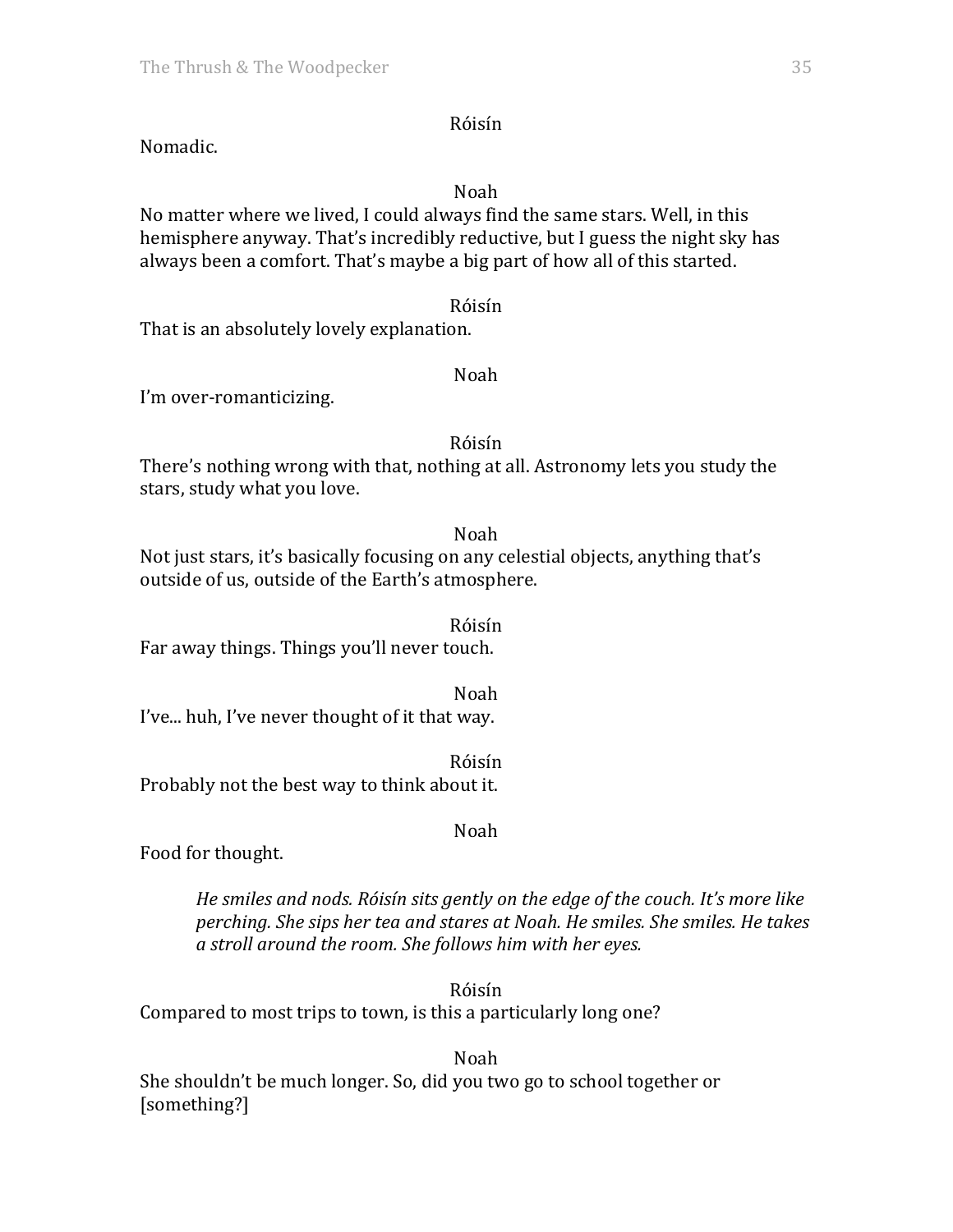# Róisín [I'm just now] taking the time to notice. You're a very attractive young man. Noah  $U<sub>h...</sub>$ Róisín I hope that doesn't, I'm not propositioning you. Noah No, I didn't think that. Róisín Good. Noah Yes. Róisín But you are very attractive. Noah Okay, thanks. Róisín You know that though, don't you? You seem like maybe you know that. Noah Um, I'm not really sure how to answer that. Róisín Honestly. Noah I look normal, I guess. Róisín It's striking to me. How old are you? *Noah puffs up a bit.* Noah How old do you think?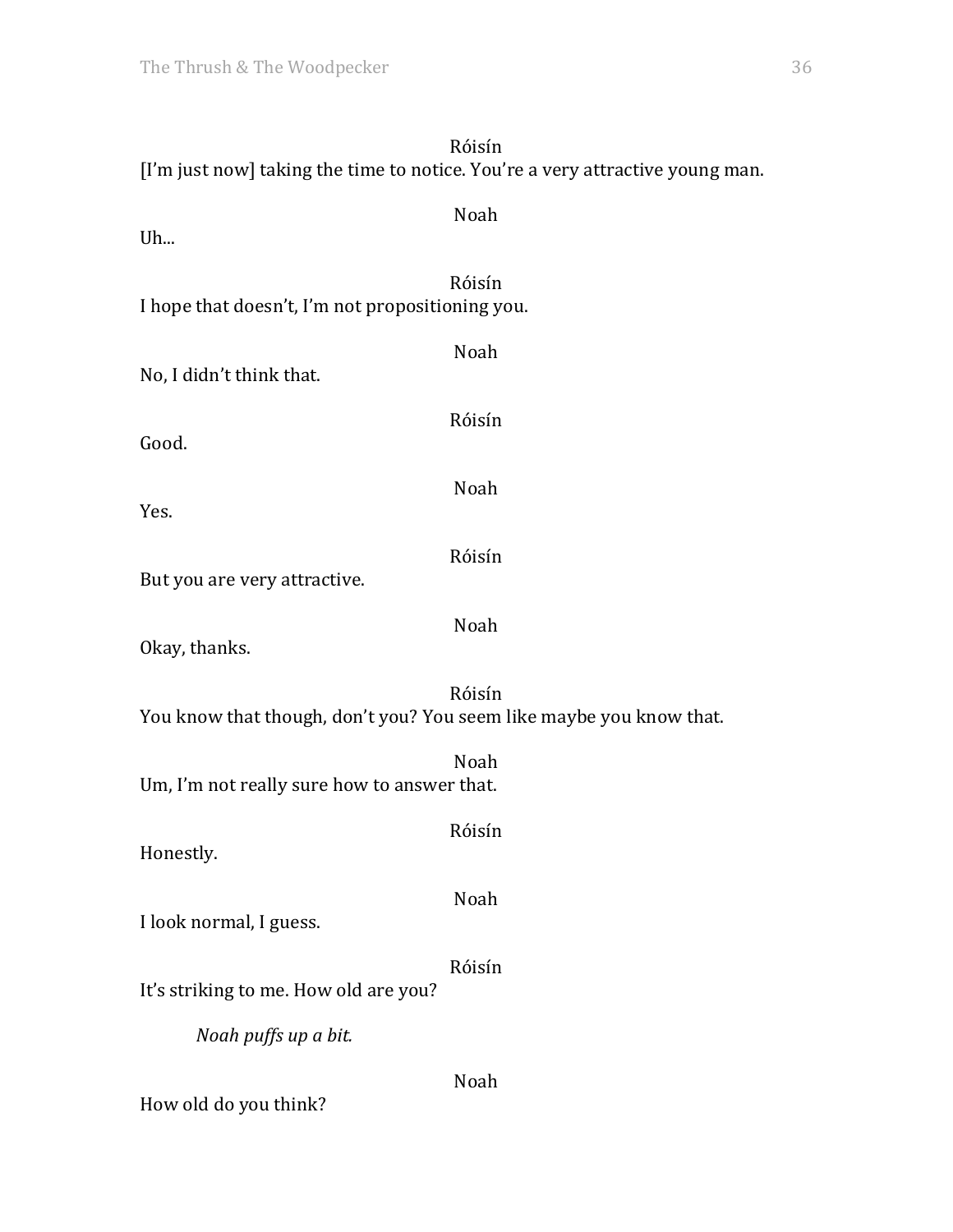How old do I think?

Noah

Róisín

How old do you think?

Róisín

I'm asking you.

Noah No, I want you to guess. People always guess [older.]

Róisín [Let's not] do that, I've never experienced that game ending well.

## Noah

I'm  $22$ .

# Róisín

Huh, your mother and I weren't much older than that when we last saw each other. Well, a few years at that age makes a huge difference.

*The punctuated knocking sounds again at the front door. Róisín stands up. Noah doesn't really acknowledge it.*

Noah So how exactly do you know my Mom?

Róisín

Are you going to answer the door?

Noah

No, it's fine.

Róisín

Are you sure?

Noah

Woodpeckers. I said that like I know, really it's just something Mom told me about this morning. I haven't been around much lately, but apparently they've started attacking the door recently. Not attacking, pecking at or whatever you call what they do.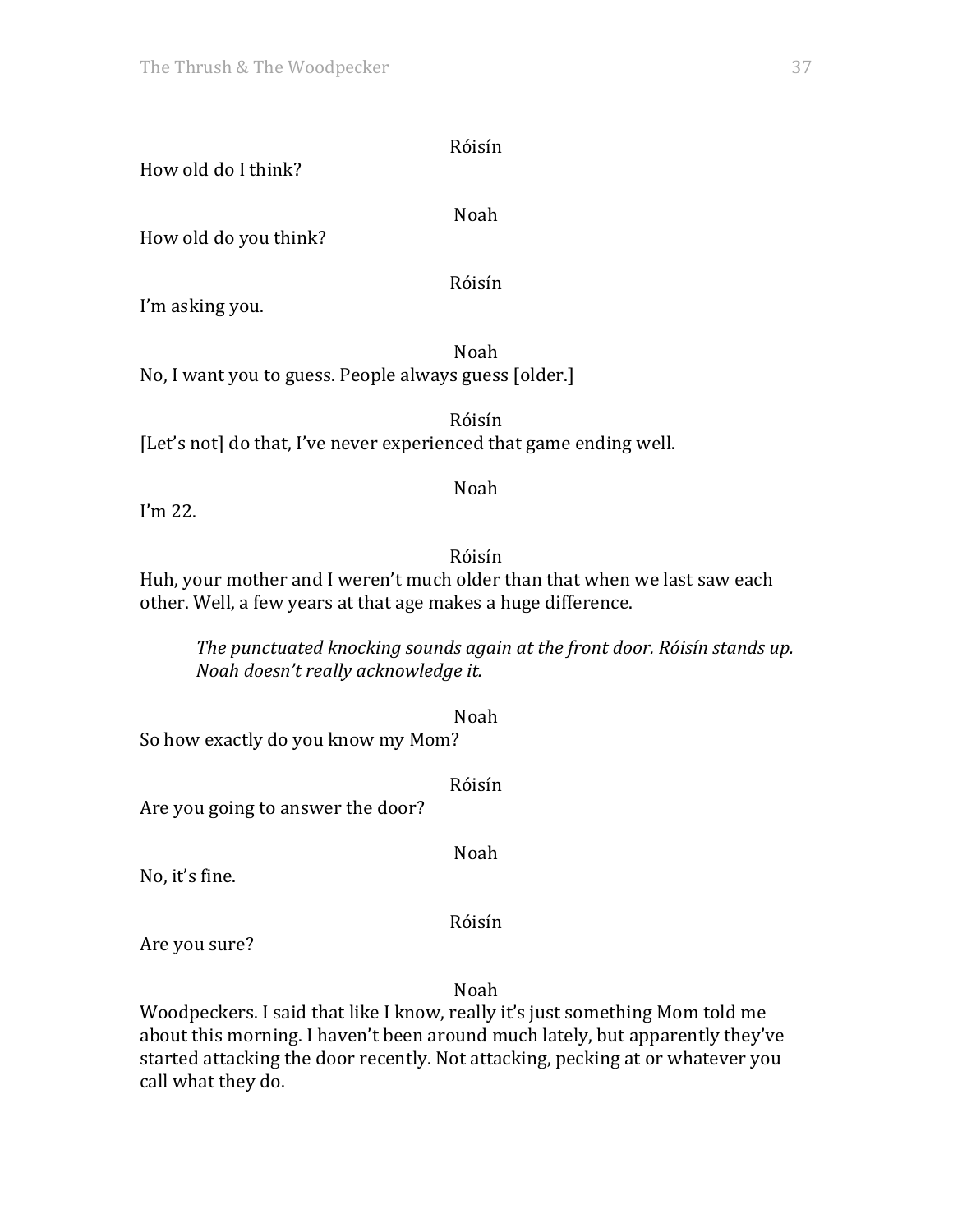Drumming. It's called drumming.

Noah Huh. It has something to do with the wood.

Róisín

Or they're just trying to get in.

Or that.

Róisín

Noah

It's funny, not funny, but I have something of a history with woodpeckers.

Seriously?

Noah

Róisín Oh ves. I realize it's an odd thing. You've only just met me and I've certainly been giving you the third degree without sharing very much about myself. But it's uncanny that those particular birds would come up while we're sitting here waiting. There's a story if you're interested? Hmm, if you're not too afraid when someone old enough to be your mother says, "there's a story."

Noah Not afraid. Oh, do you need some more hot water?

No thank you, this is fine.

Noah

Róisín

So tell me about your "something of a history with woodpeckers."

Róisín

That's just what I said; you pay close attention.

Noah

Kind of a must in this house. You know Mom.

*She smiles and sips her tea, sitting down at a small table. She takes note of a framed photo of Brenda and Noah.*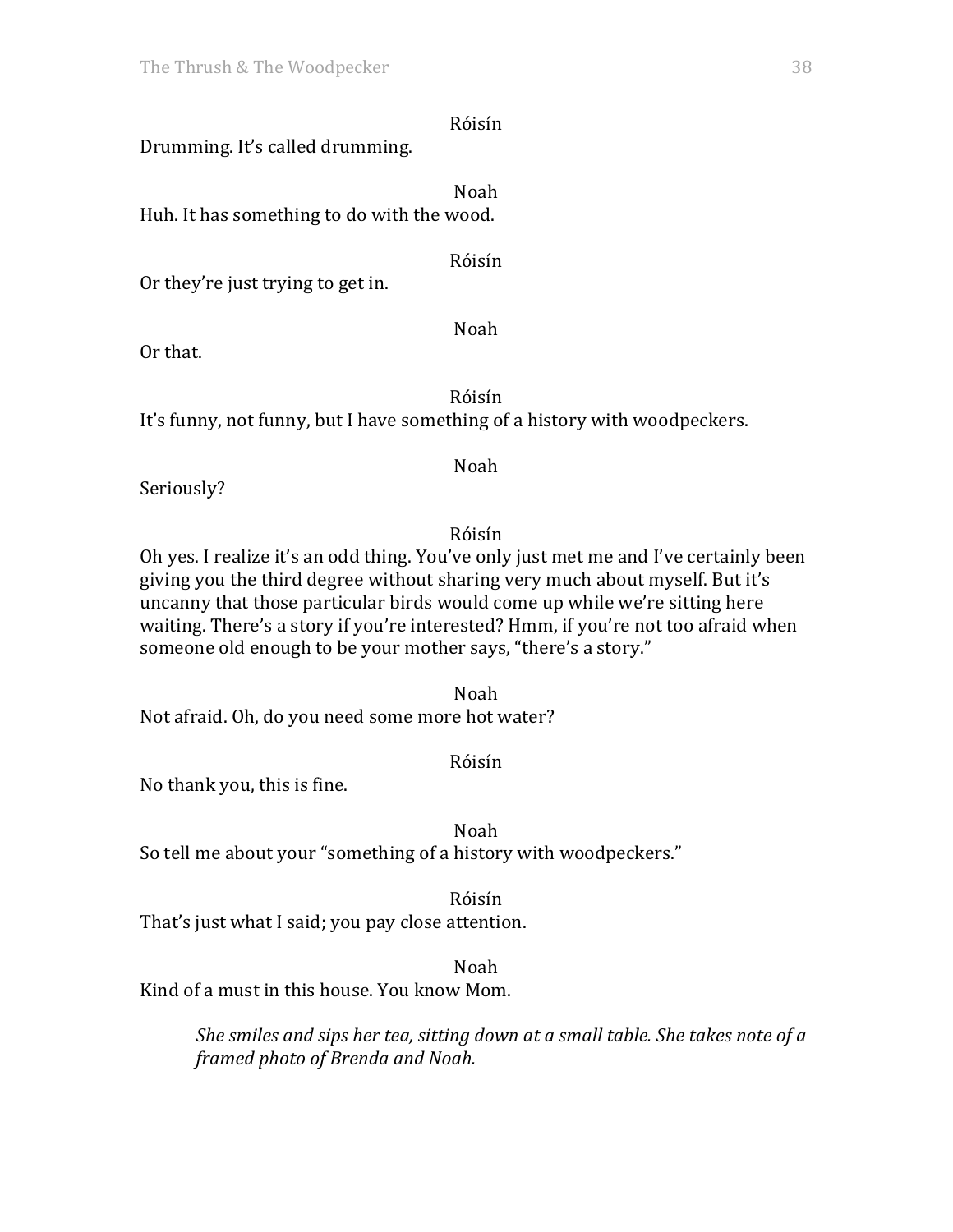|                                                                                  | Róisín                                                                                                                                                       |
|----------------------------------------------------------------------------------|--------------------------------------------------------------------------------------------------------------------------------------------------------------|
| Hmm.                                                                             |                                                                                                                                                              |
|                                                                                  | Noah                                                                                                                                                         |
| You were saying?                                                                 |                                                                                                                                                              |
|                                                                                  | Róisín                                                                                                                                                       |
| Yes?                                                                             |                                                                                                                                                              |
|                                                                                  | Noah                                                                                                                                                         |
| The story.                                                                       |                                                                                                                                                              |
|                                                                                  |                                                                                                                                                              |
| She sets down her mug.                                                           |                                                                                                                                                              |
|                                                                                  | Róisín                                                                                                                                                       |
| particularly difficult time. That's generous; she wasn't in a good place at all. | Yes, absolutely. Well, this was so long ago now, I was much younger, where to<br>begin. There was a woman who lived in my town. She had been going through a |

What happened?

It's not important.

Doesn't it kind of set the stage?

Róisín No one ever really talked about the details. People rarely care about the finer points. But she had, her husband left her suddenly and then there was a series of rather tragic events. And loss. Does that work for you?

Sure.

Róisín

Noah

Needless to say she was something of a wreck. More of a walking corpse, truth be told. It's embarrassing to remember her that way. The only time she left her house was to walk out to the mailbox each afternoon. I used to watch her. Bathrobe, slippers, probably exactly what you imagine if you were to imagine the cliché of a woman coming undone. Although she wasn't crying, I never saw her cry, so maybe not exactly what you'd imagine, but you get the idea.

Róisín

Noah

Noah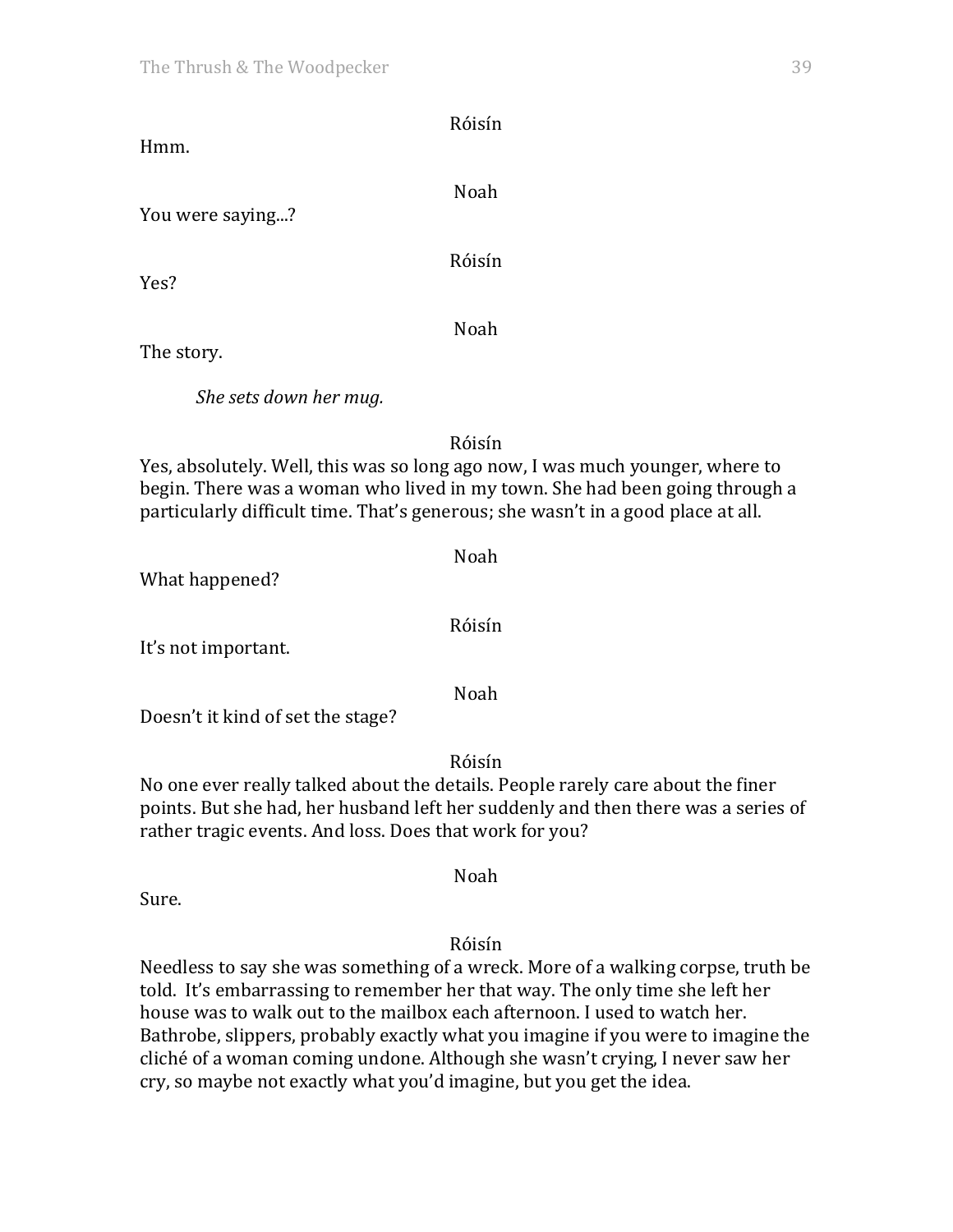*One entire wall of the living room begins to glow, warm, becoming an opaque screen.* A shadow representation of a small row of houses appears in *the distance.* A shadow of a woman appears on the screen and she makes her way to the mailbox.

One afternoon she came across something lying in the driveway. It was a woodpecker, a male bird. The red head gives it away, you know? The females have black heads, but the males are more colorful. She bought a book on the subject. I never saw the book, so it's perhaps only a convenience to add detail. But from that book, she learned this was an Ivory Billed Woodpecker and that this particular bird could grow to have a wingspan of up to three feet. That seems, well at the time it must have been unimaginable. This poor little bird was on death's door after all and it fit in the palm of her hand, just like this.

*She gently holds out her cupped hand as the shadow figure kneels down and picks up something off the ground.*

| Small.                                       | Noah                                                                     |
|----------------------------------------------|--------------------------------------------------------------------------|
| Yes, so small.                               | Róisín                                                                   |
|                                              | Noah                                                                     |
| Too small?                                   | Róisín                                                                   |
| How do you mean?                             |                                                                          |
| Did it die?                                  | Noah                                                                     |
| woman disappears from view.                  | She stops, leans one elbow on the table and smiles at him. As the shadow |
| And here I thought you were a good listener? | Róisín                                                                   |

Noah

Sorry. 

The houses fade as a table appears in shadow. A grandfather clock sits in the *background* with its pendulum bob swaying rhythmically. A small box sits on the table. The woman crosses to the box and places the bird inside it.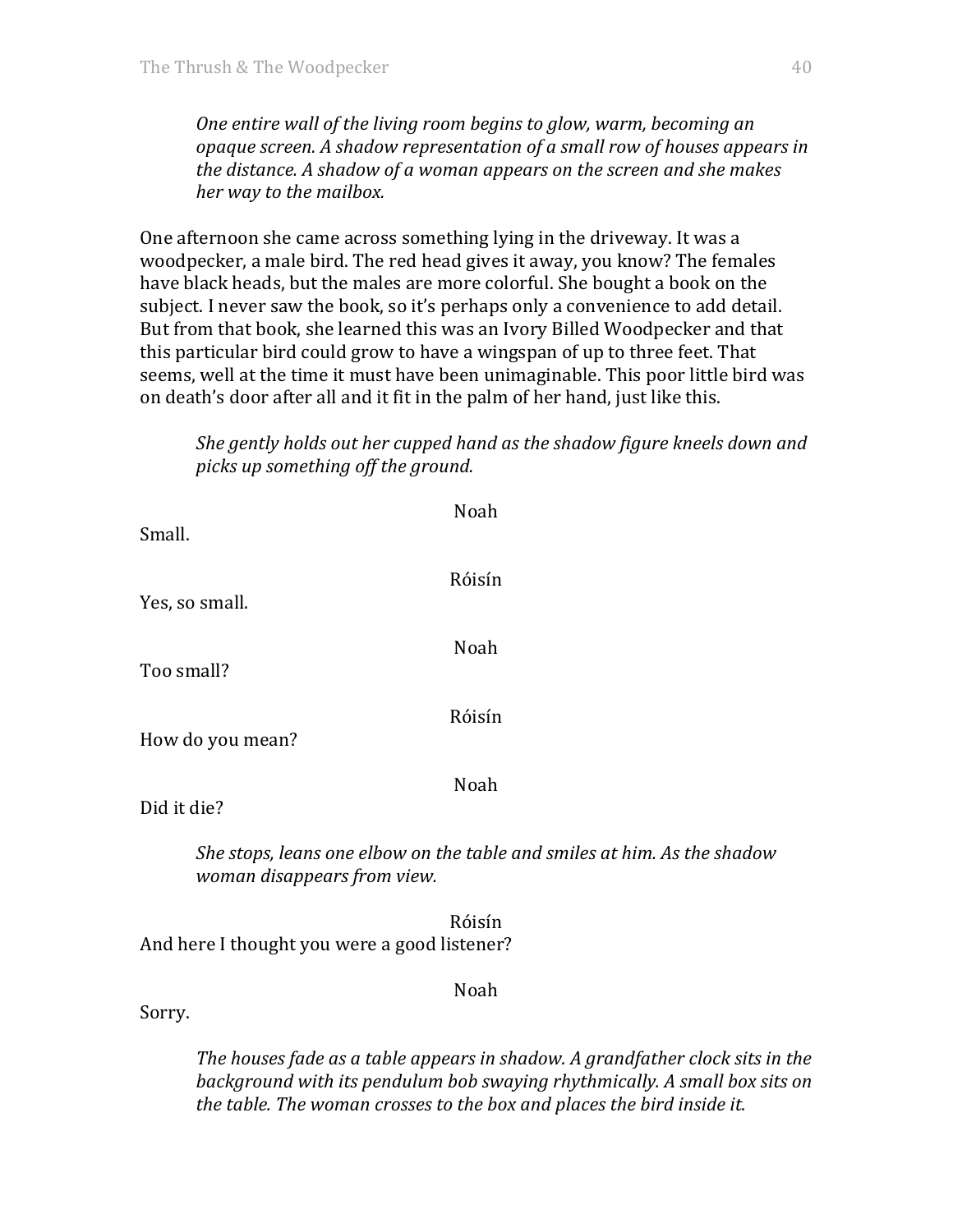So this broken woman took the bird in and made a little nest for it inside an old shoebox. Makeshift at best, you can imagine. It would just lie there, eyes wide open, and stare at her. She would bring it bits of fruit, a thimble of water. Not just the common sense things though. She also offered up everything she felt to the injured bird. The few good things, the many bad, those feelings you have for just a flash of a moment and then regret having for days on end after; she took all of them and poured them into this bird. Everything. Everything. And time passed.

## The shadow woman gently touches the box and then exits.

Much to her surprise, the bird got better. Now, it was hard for her to tell at first with no particular training in ornithology. But she woke up each morning expecting to find him dead inside the box and each morning he was still there, waiting for her, staring at her. With these bottomless eyes.

The hands on the clock face begin to move faster, but the pendulum bob stays at the same rate. The sound of a woodpecker call, softly, almost *inaudible begins to rise from the box on the table.* 

Then after more time, he started greeting her each morning with a quiet chirping, something of a fledgling call.

The shadow woman returns to the table. She places her hand over her heart *as she leans on the table looking into the box. The bird hops up and down a bit in the box popping into view.* 

And then after more time, up on his feet, with a tentative shake of the wing here and there. After more time, he took to flying. Still waiting patiently each morning for the woman to wake up and check in on him, but flying around the house.

The hands on the clock face move even faster as the bird flutters out of the box and around above the shadow woman. She claps and lifts her hands as if *she might try to join him.* 

She was delighted in a way that she had thought gone forever. Sometimes she would even smile, this broken woman. And the bird grew.

*The clock hands spin and spin. A larger bird appears fluttering above her.* 

And, although it seemed almost unthinkable, he grew even more.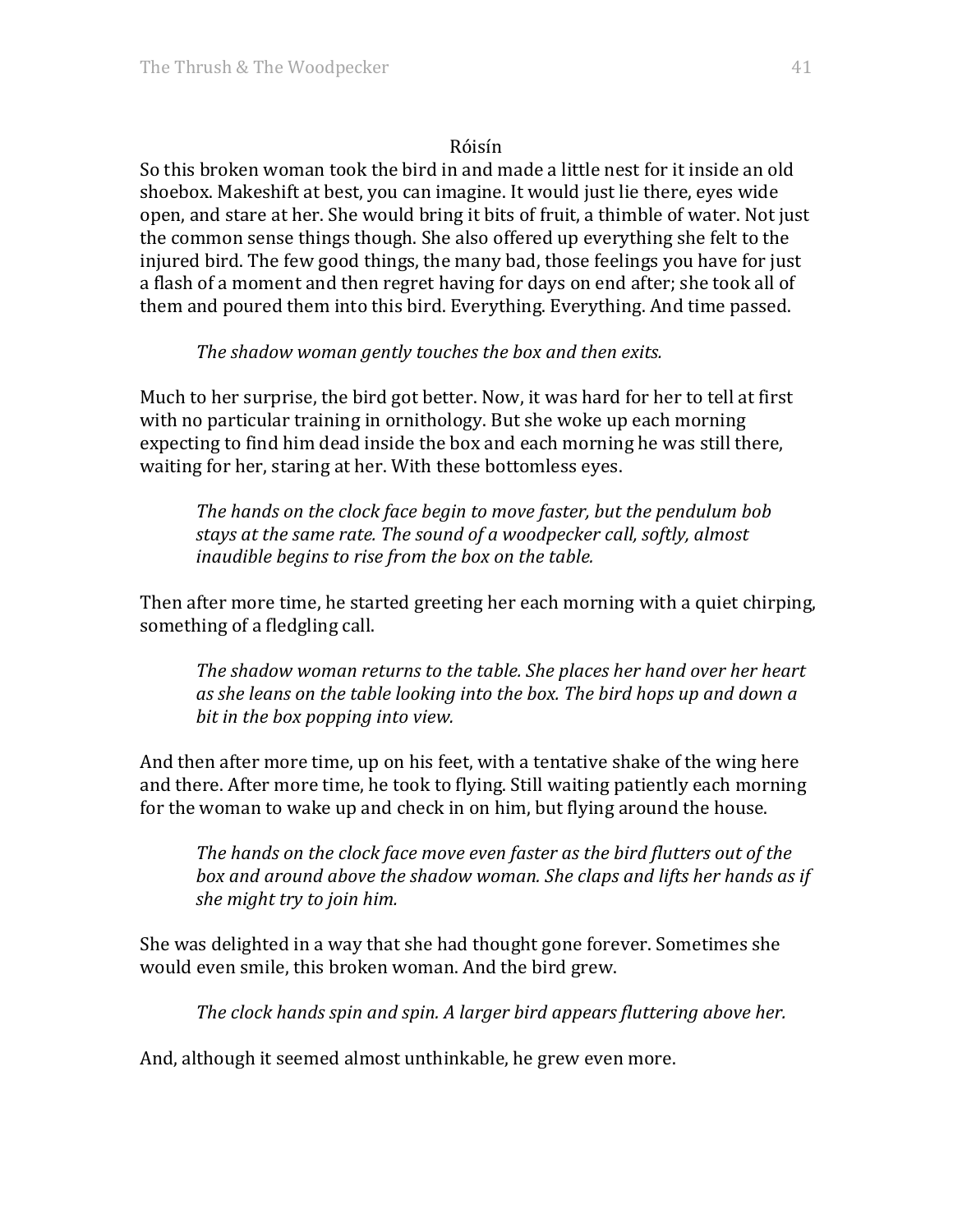An even larger bird appears. The shadow woman reaches her hand up and *genuinely tries to touch the fluttering bird.* 

And he kept growing until it seemed he never could have fit into the palm of her hand. This beautiful bird, beautiful even in fits of excitement or rage, had once been just a day away from death. And she decided that the bird's miraculous recovery was a sign from some higher power. I won't pretend to name it here; I wouldn't even venture a guess. But it was a sign. And so she pulled herself up and began the arduous process of reclaiming her life.

## The lights return to normal and the shadows fade.

I editorialized the ending a bit, to be honest. But I like that ending.

#### Noah

What happened to the woodpecker?

Róisín

Ah, you're more interested in the fate of the wounded bird than the broken woman? It's not really an epilogue kind of story.

Noah

Epilogues aren't in your wheelhouse?

*Róisín smiles at him. The lights dim as the wall is illuminated again. An empty chair is present.*

#### Róisín

All right then. At a certain point, and this was after a long while, at least a few years, it became impractical to keep him in the house. This large bird flying around, and as he got healthier he got more rambunctious.

*The shadow of the woman enters and sits in the chair. It closely echoes Róisín's current position. The grandfather clock has stopped. There is no movement. It is broken. It is cracked.* 

That's not embellishment. I'm not ascribing the bird human qualities as a narrative device for your benefit.

*The loud sound of wings flapping, stirring, causes the shadow woman to look* up at a sharp angle. Everything on the screen shakes. The grandfather *clock falls over. She stands up.*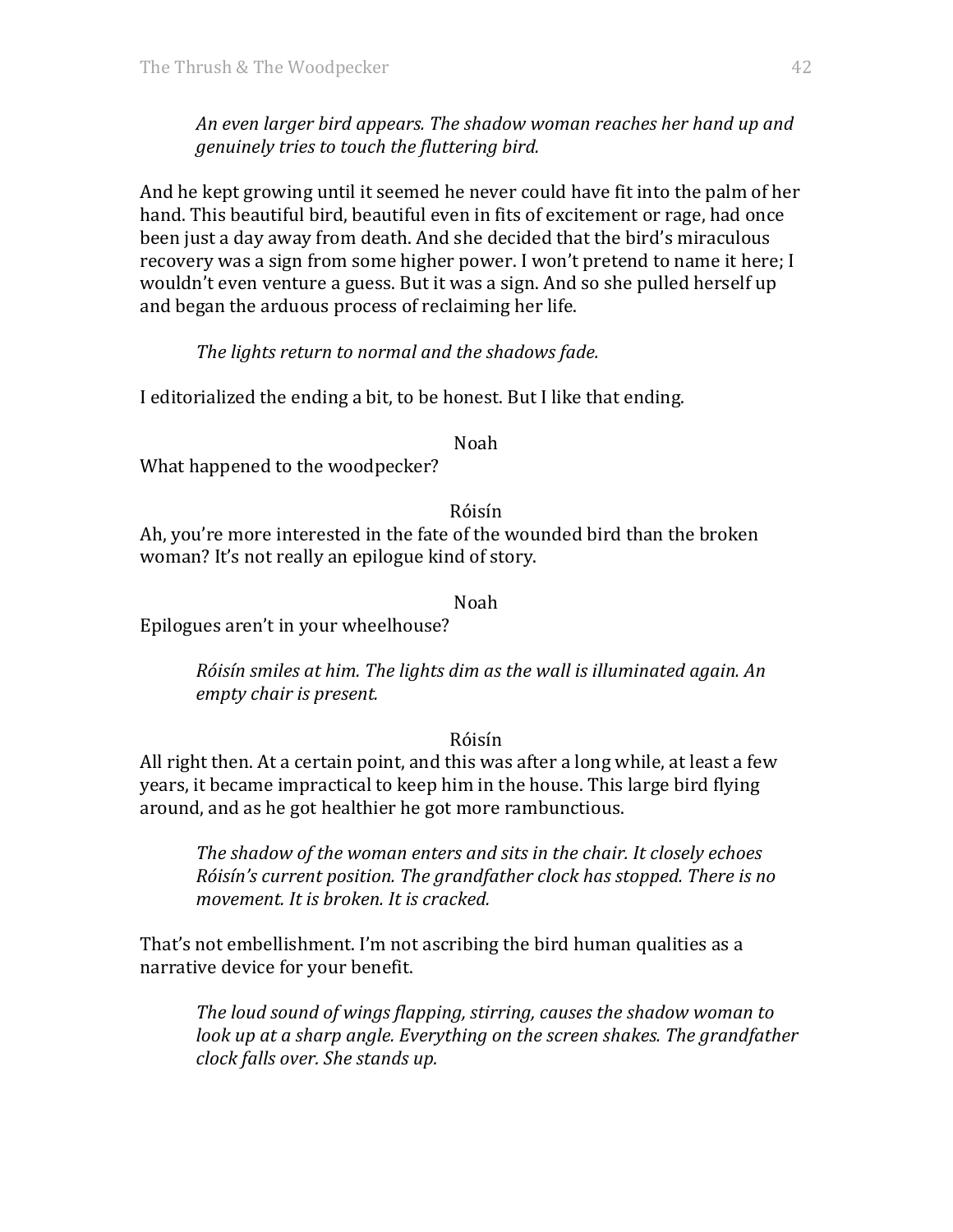He actually became this kind of effervescent force, breaking things, slamming around; once he got started there was nothing to be done. And if the bird were to get angry, well, the damage was simply beyond belief. So as much as it pained the woman, she had to set the bird free. And that's just what she did.

*The shadow of a woodpecker eclipses a huge portion of the wall and causes the shadow woman to fall back. This is only seen for a moment and then, almost as quickly, the wall images disappear.*

But I'll tell you, that woodpecker wouldn't leave; it stayed on with her for years. Hidden, full of everything that woman ever was and ever would be ever again.

*A deafening bird cry rips through the space. Noah jumps up and Róisín places her hand over her heart, startled.*

Noah

What the fuck!?!

## Róisín

So loud.

*Noah rushes to the front door and throws it open. The sound of dozens of* birds scattering rushes in as Noah looks in both directions.

Noah

I saw all of the birds you were talking about. They scattered again, but there were so many. They can't all be woodpeckers; do woodpeckers travel in flocks?

*He closes the door.*

Róisín

It's called a "descent."

Noah

What?

Róisín

When a group of woodpeckers is gathered like that. It's not a flock; it's a descent.

Noah

That seems like an intentionally ominous thing to call it. I've never seen more than one or two at a time.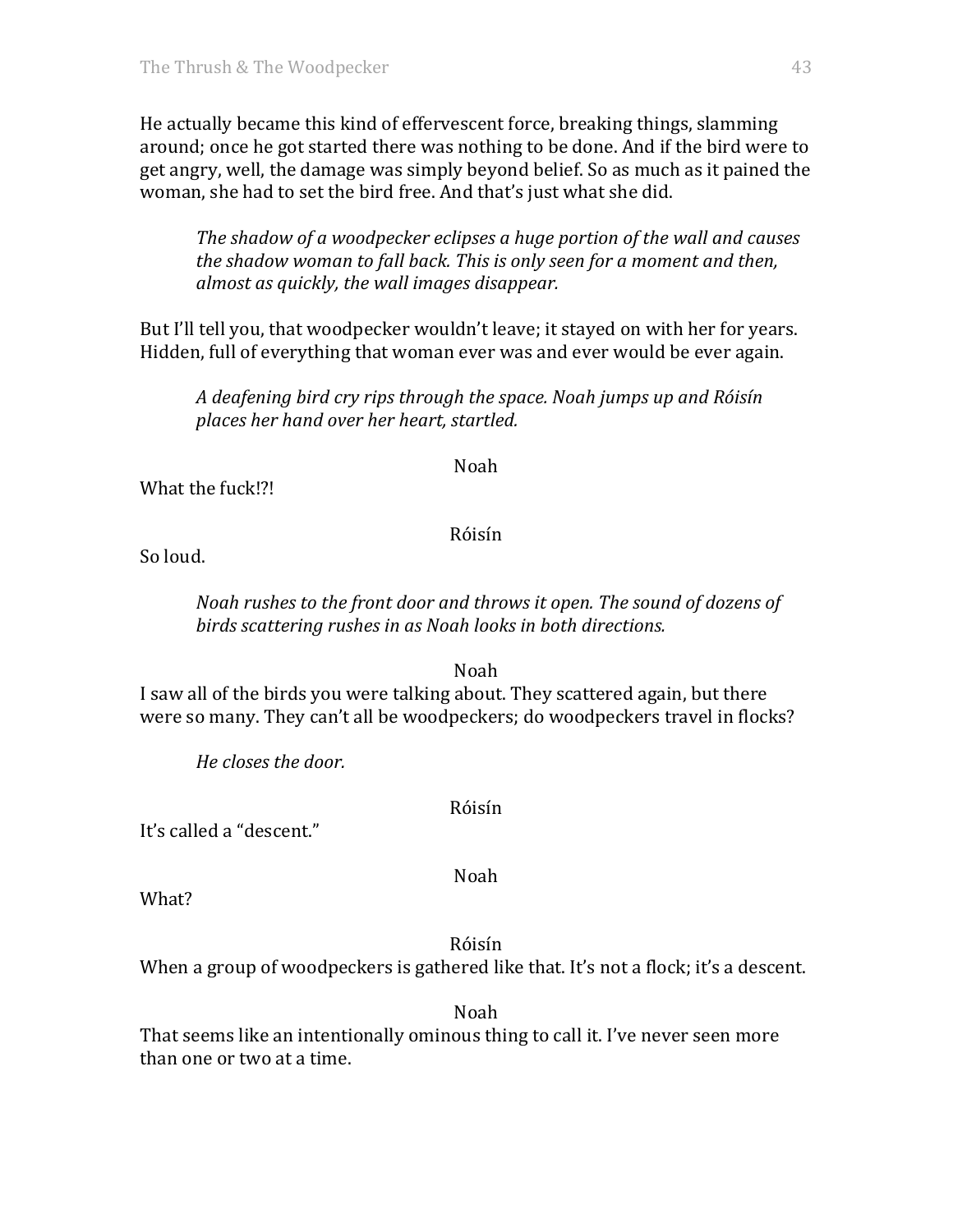They must really have something to say.

Noah Well, that's a creepy thought. There's never anything that loud out here. Ever.

#### Róisín

Ever? Really though, there are so many little things every day that would simply baffle us if we tried to explain them away. Don't you find? Or that might just be my experience. Could I trouble you for some more hot water?

Noah

What? Oh, of course. Yes. I think I just got a little caught up in your story.

*Noah heads over and takes the mug from Róisín.*

Róisín

I doubt very seriously that we just heard a giant woodpecker.

Noah

Can you imagine?

Róisín

I wouldn't even know where to start.

Noah

I'll be right back.

He exits. Róisín is immediately up. She moves to the window and looks *outside, more accurately she looks up into the sky.* 

*She grabs a small notebook or scrap of paper and a pen from a nearby shelf then returns to the chair. She begins anxiously humming a tune as she writes something on one of the pages, tears it out and folds it in half as Noah returns.* She is still humming as she pockets the folded piece of paper.

Róisín Hope you don't mind, just needed to jot something down.

Noah Huh, I know that song you were humming. Maybe.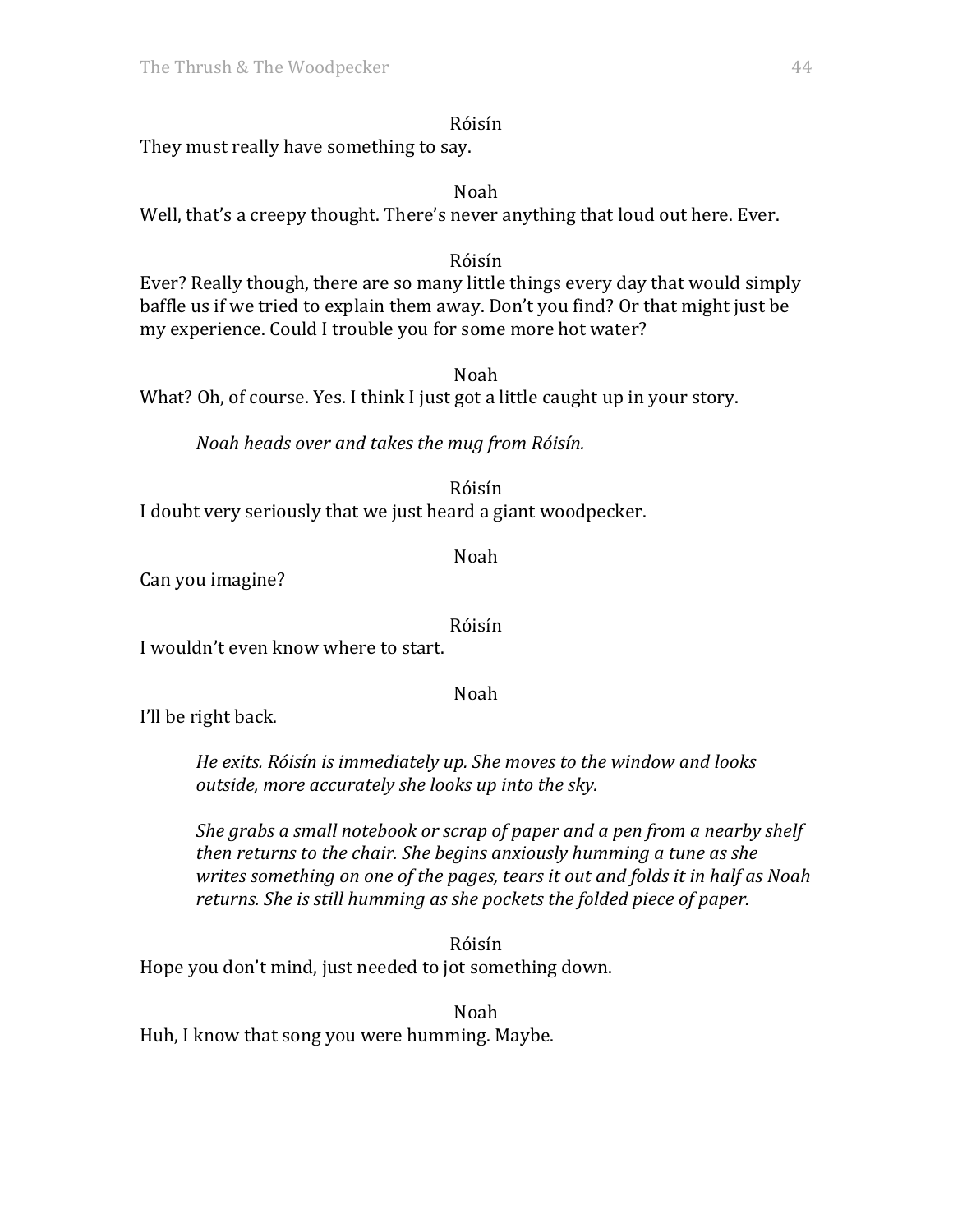Not a common song.

*She begins again and after a moment he picks up humming along with her. This lasts for a moment. As they finish the phrase, Noah seems confused.* 

It's a beautiful tune, isn't it? It always reminds me of a thrush song. The way it meanders.

Noah A thrush is a bird, right? Another bird story?

No, I'm afraid not.

Noah

Noah

Róisín

Noah

Róisín

Are you sure?

Róisín Yes, yes. We only had one wreck of a woman in our town to tell stories about.

But she pulled it together in the end.

At least in the version you heard.

I'll just pretend it worked out for her.

Róisín Do that. And as much as I'm sure you're just dying to sit through another one of my lengthy stories, I don't have anymore and certainly nothing about a thrush.

Or even a flock of thrush.

Róisín

Noah

A "mutation" of thrush. 

Noah Not really? Who would name a group of anything a "mutation?"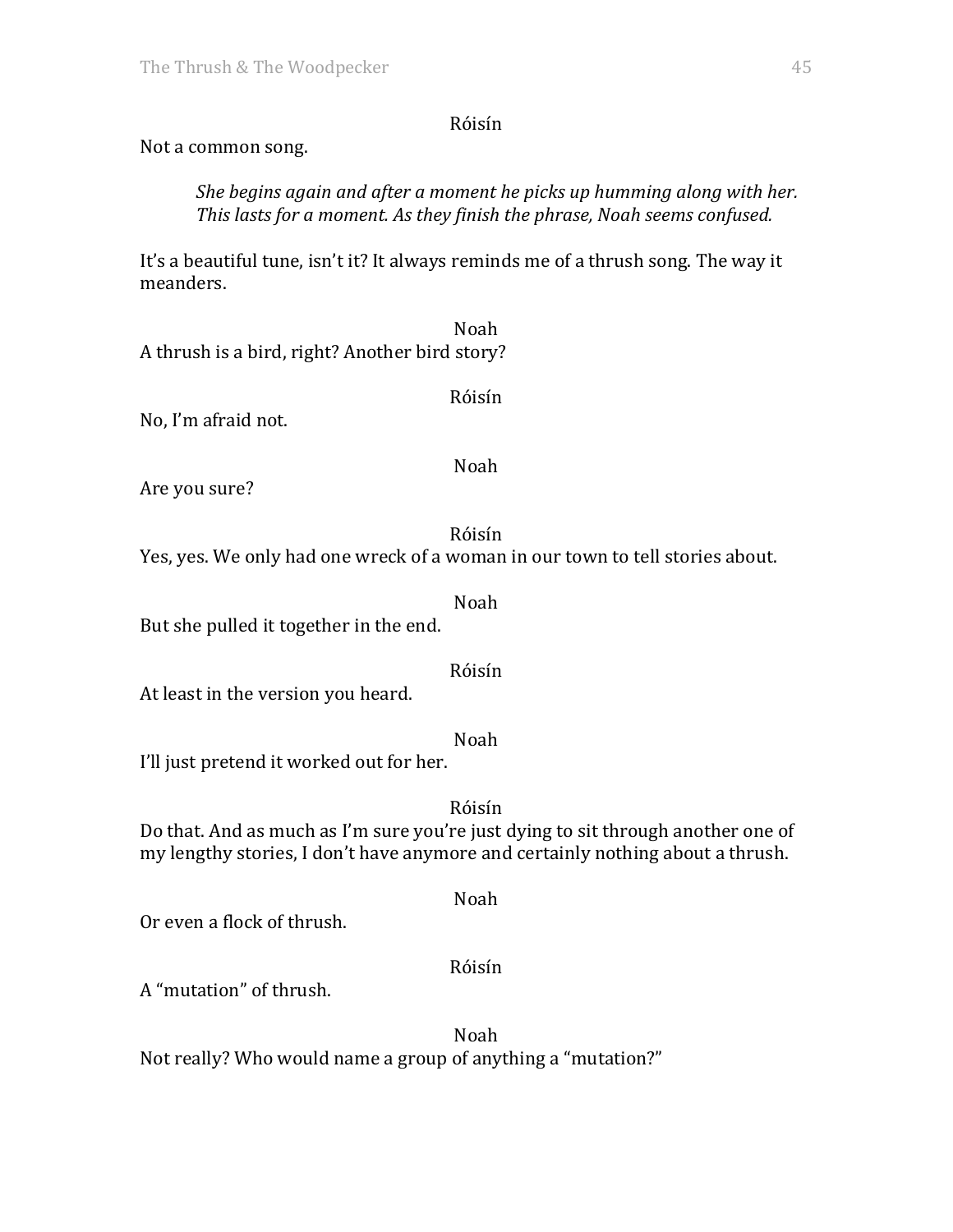And yet, that is what it's called.

#### Noah

I'm not sure I believe you.

#### Róisín

Regardless, there is no thrush story. It's just the impression the tune of the song gives me, that's all. This cup of tea gets you one woodpecker story, one thrush song, and one grateful unexpected guest.

#### Noah

What was that song?

#### Róisín

Something my mother used to sing to me. Honestly, I don't even remember her singing it, but I still remember the song.

*The punctuated knocking sounds again. This time from multiple sources against the door, different rhythms and tenors but all quick and sharp.* 

The birds are back?

*Suddenly the knocking stops, the sounds of birds scattering as the door opens and Brenda swings into the house already speaking. She closes the door behind her, removing sunglasses.*

Brenda

Jesus, did you see all of those birds outside? They were practically organizing a full-scale assault on the front door, I've never seen [anything like...]

Noah

[Mom, Mom] you have a visitor.

Brenda

What do you mean? I didn't...

*Róisín stands. Brenda stops. She drops her sunglasses.*

Róisín

Here you are.

Noah Mom? Mrs. Danner's been waiting for you to get back.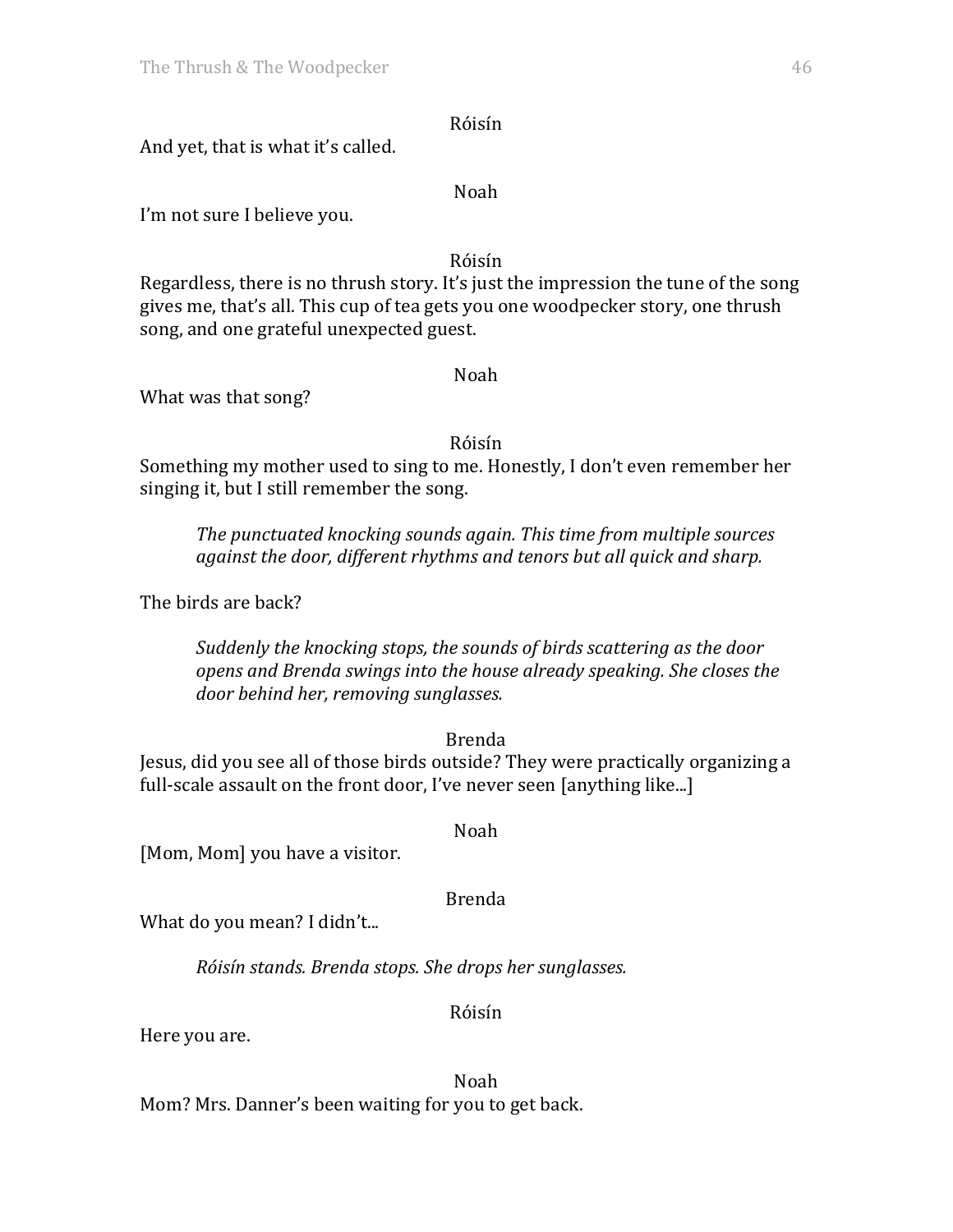## *Noah retrieves her sunglasses from the floor.*

Róisín Ms. It's Ms. now, but she knows that. We've been having some tea, I've been having some tea. Noah didn't want any but he's been very gracious with his time.

Brenda

Róisín

Just look at you, you look wonderful.

Brenda

I'm sorry, do we know each other?

Róisín

I'm sorry, what?

Brenda

I'm Brenda Hendriks.

Róisín

Yes, and I'm Róisín Danner.

Brenda That's, what an unusual, that's a beautiful name.

Róisín

Thank you. So I'm me, you're you and he's Noah. Apparently your son and all grown up. So we're all who we are. And I'm a bit shocked because I don't think I've ever heard you stutter over a sentence before in my life.

Brenda Are you sure we know each other? I'm having trouble placing [your...]

Róisín [Now don't] do that, I know you remember me.

Brenda

All right.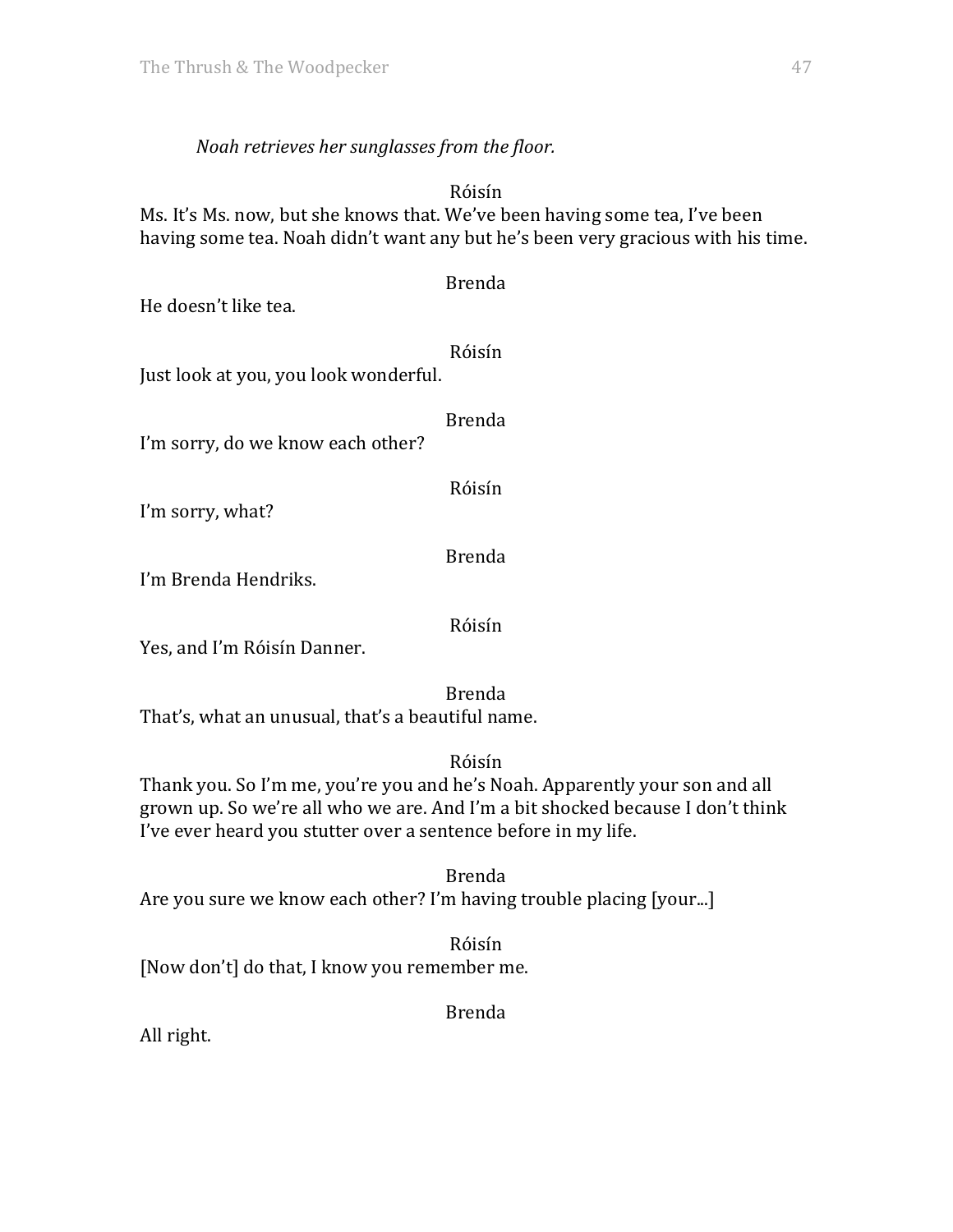I know I must be more memorable than that. Noah, all things considered and given our short time together, wouldn't you say I'm relatively memorable?

Sure.

Brenda

Noah

Noah.

Noah

What?

## Róisín

You've seen me at my very worst, or at my worst then. Certainly I've seen worse since. How can you not, oh, is it because I'm calling you Brenda? Would your memory turn over a bit if I called you Connie instead?

## Brenda

There's no need to do that.

## Róisín

When I knew your mother, she was Connie. I didn't want to say anything to you about it in case she showed up here and I somehow had the wrong house. Wouldn't that have been embarrassing? But I had a feeling, a reliable feeling this time, and here she is. Finally. After so long.

| Connie?                              | Noah          |
|--------------------------------------|---------------|
| That's right.                        | Róisín        |
| It's my middle name.                 | <b>Brenda</b> |
| Your middle name is Lynn.            | Noah          |
| Connie used to live next door to us. | Róisín        |
| When did you live in Boston?         | Noah          |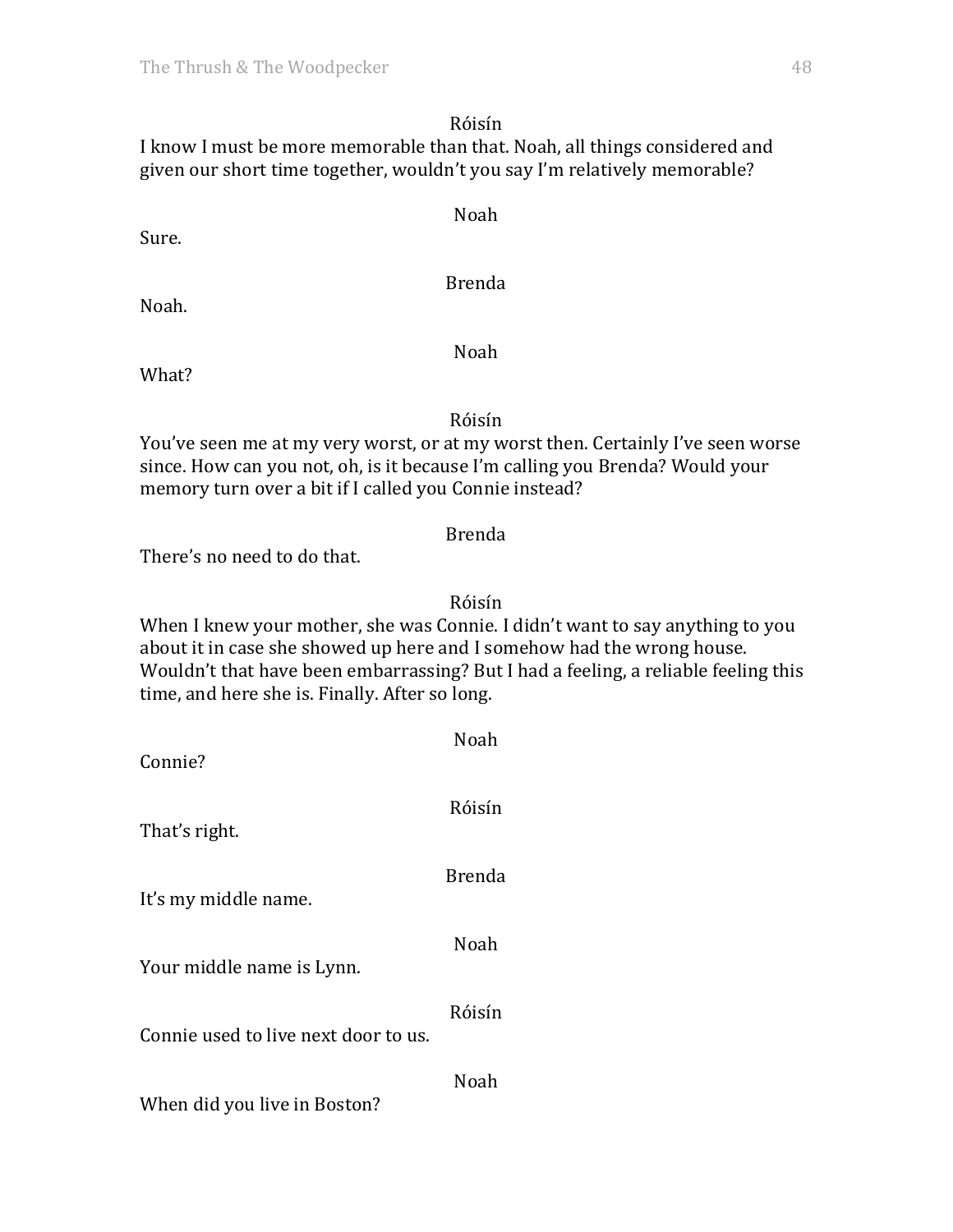North of Boston. Next door to my husband and I, just the smallest strip of yard between us. Practically on top of each other, isn't that right, Connie?

#### Brenda

Yes, yes, and it's Brenda.

#### Róisín

Brenda. Yes. It's hard to just start thinking of a person as someone else all of the sudden. Even after this long, I know you can understand that.

# Brenda

Of course. And of course I remember you, Róisín. It's been such a, I don't know where my head is today. We're dealing with a bit of a "situation" regarding Noah's scholastic future [and I'm...]

Róisín [Yes, he] recounted a bit of it. Vandalism, such a shame. And I told him as much.

#### Noah

Connie from Boston?

Brenda Clearly there's an explanation, Noah. And I will happily give it to you when we don't have company.

Róisín No need to be shy on my account, Connie.

Brenda

Brenda.

Róisín

Absolutely.

Brenda

I am so sorry you had to sit here and wait. Noah, while sharing tales of your destructive exploits, did you offer Róisín something to drink?

*Róisín moves back to sit at the table and lifts her mug to illustrate.* 

Róisín He did, the tea I mentioned; he's been an excellent host.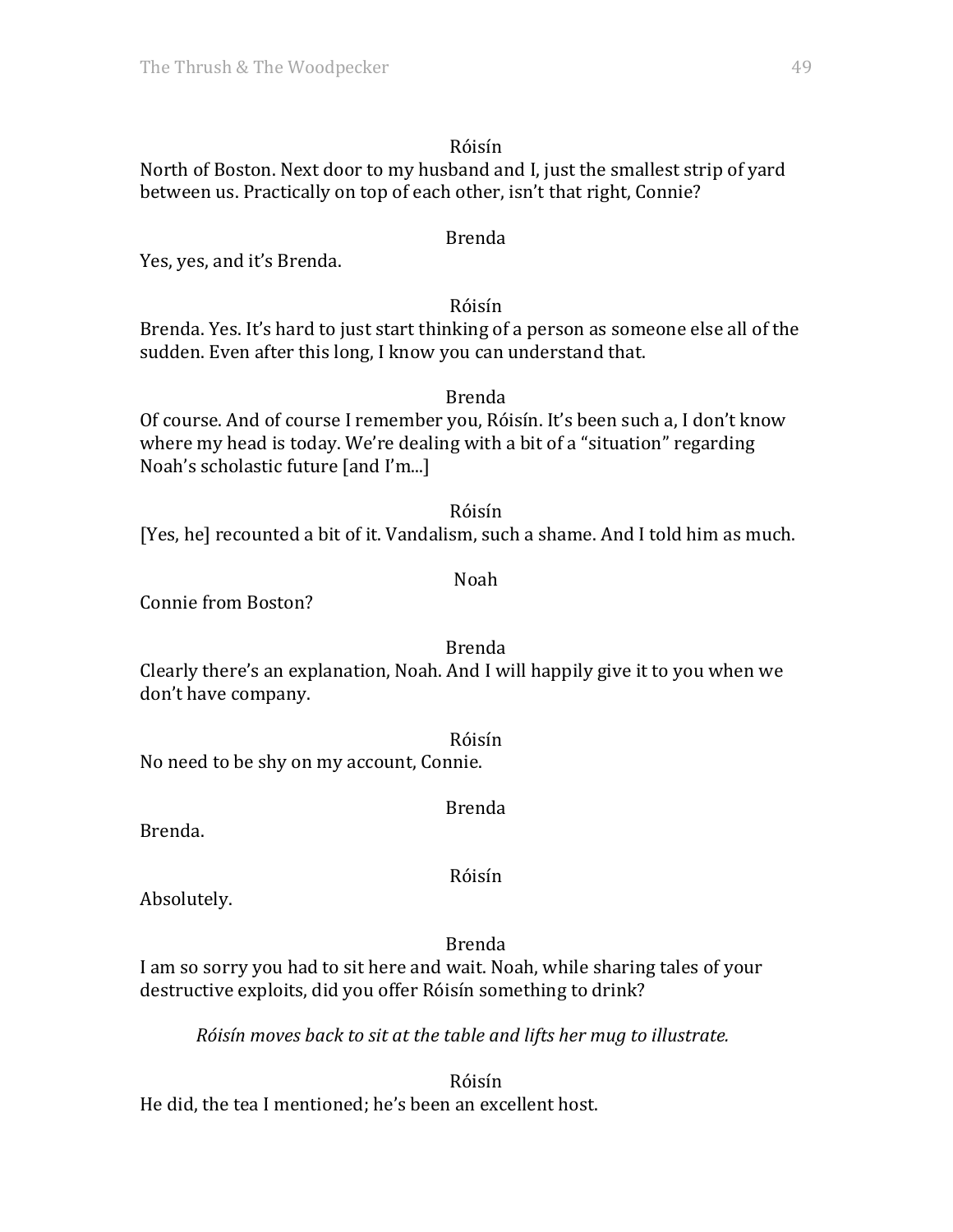Noah

## Has he?

Yes.

Róisín I just said he has. We've been getting to know each other.

### Brenda

Have you?

Róisín Oh, these questions. But you and I? We have so much to catch up on. And you move around so much, what was the word, Noah? Nomadic. It's almost impossible to imagine I'm here. In fact, I'd be willing to bet you can't; you just cannot imagine what it's like for me to be sitting here with you right now.

Brenda

Noah

Brenda

It's certainly a surprise.

She just showed up at the door.

I didn't see a car?

Róisín

So I'll just have to keep reminding myself you're not Connie anymore. Brenda. Brenda Hendriks. Is that your husband's last name? Robert?

*Brenda gives Noah a cautious look.*

Brenda

You know about Robert?

Róisín

Yes.

Brenda

No, I didn't take his last name.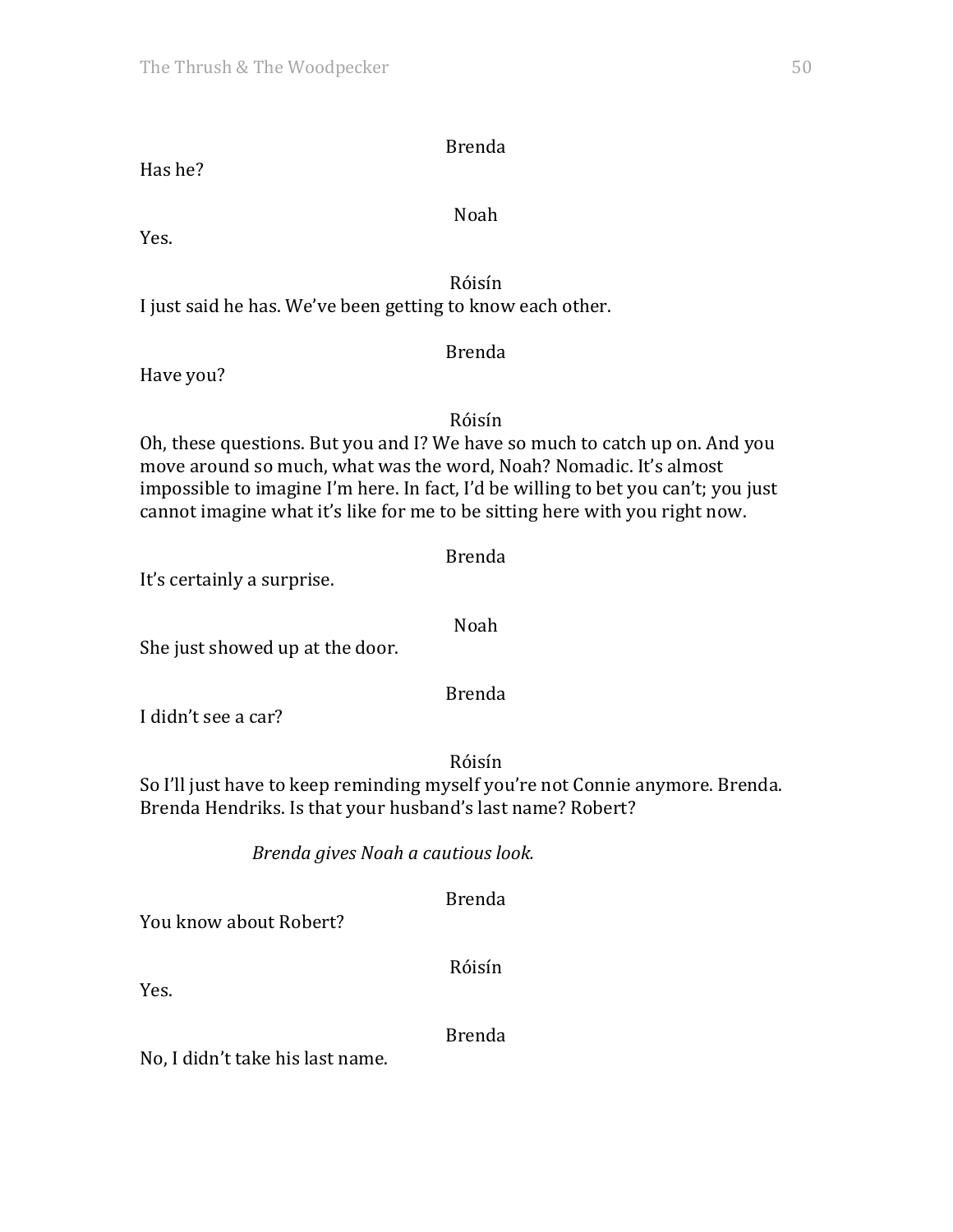#### Róisín Am I doing it again, Noah, am I asking too many questions? Help me out here, I feel like I might be.

#### Noah

It was my father's last name.

#### Brenda

Noah?

He turns to face Brenda. His back is to the table where Róisín sits.

## Noah

Yep?

## Brenda

Don't say "yep." And we discussed you taking a shower and actually putting yourself together today, didn't we? But look at you now.

*Róisín uses a single finger to slowly, quietly slide her mug along towards the edge* of the table. Her focus is on this task even when she interjects.

Noah

Well, Mrs. Danner got [here...]

Róisín

 $[Ms.]$ 

Noah Ms. Danner got here right after you left and I haven't [really...]

Brenda

[I'm sure she's] just as eager as I am for you to make yourself presentable.

*He moves closer to her and tries to keep his voice down.* 

Noah

Jesus, Mom. I'm doing you a favor entertaining your friend while you're not here and you want to criticize me because I didn't have time to hop in the shower? That's exacting, even by your...

He is interrupted as the mug falls over the edge of the table and hits the *floor* with a splash of liquid. Brenda and Noah are startled.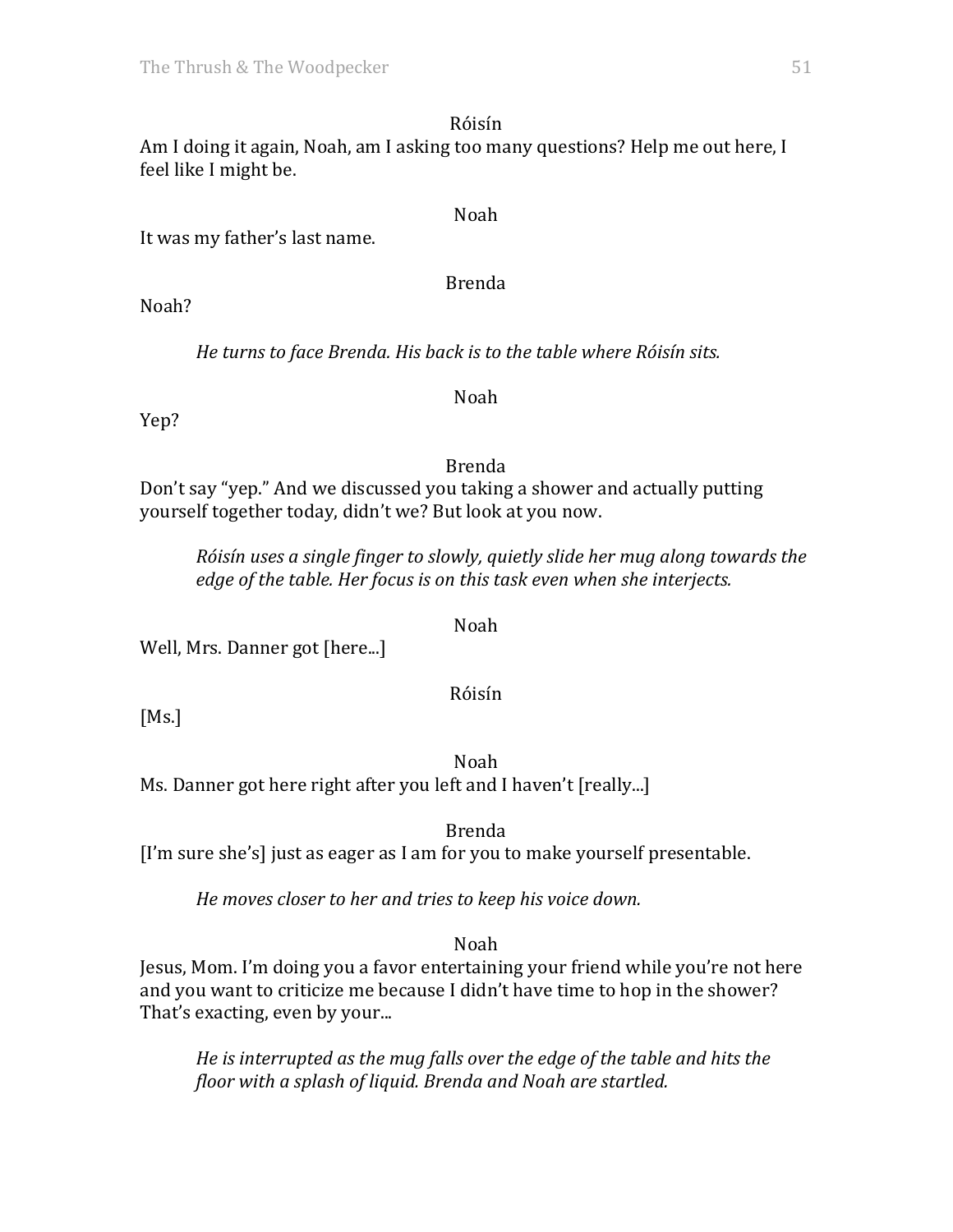Róisín Oh no, I'm sorry. I wasn't paying attention  $[$ and I just...]

## Brenda [It's no] problem. Noah, go and grab a hand towel from the laundry room.

*He exits.* Brenda *speaks quickly* in a hushed voice, the urgency amplified.

What are you doing here?

## Róisín

Looking for you. And clearly you didn't want to be found, why [is that?]

Brenda [Whatever you're] going to do, don't do it in front of Noah.

Róisín I'm perplexed, why would you think I'm here to do [something?]

Brenda

[I won't play that] game with you.

Róisín I'm just thrilled that you suddenly seem to remember [me now.]

# Brenda

[What do you] want?

*Róisín leans in and suddenly, for an instant, becomes a razor sharp dagger.* 

Róisín Any business I have is with you, Connie. If you're sending him away, do it quickly.

# Brenda

My name is Brenda.

*Noah comes back with several hand towels and begins to clean up the spill.* The women cover well.

Noah I'll get it. Did you get any on you, Ms. Danner?

Róisín Thankfully no. I only managed to make a mess of the floor.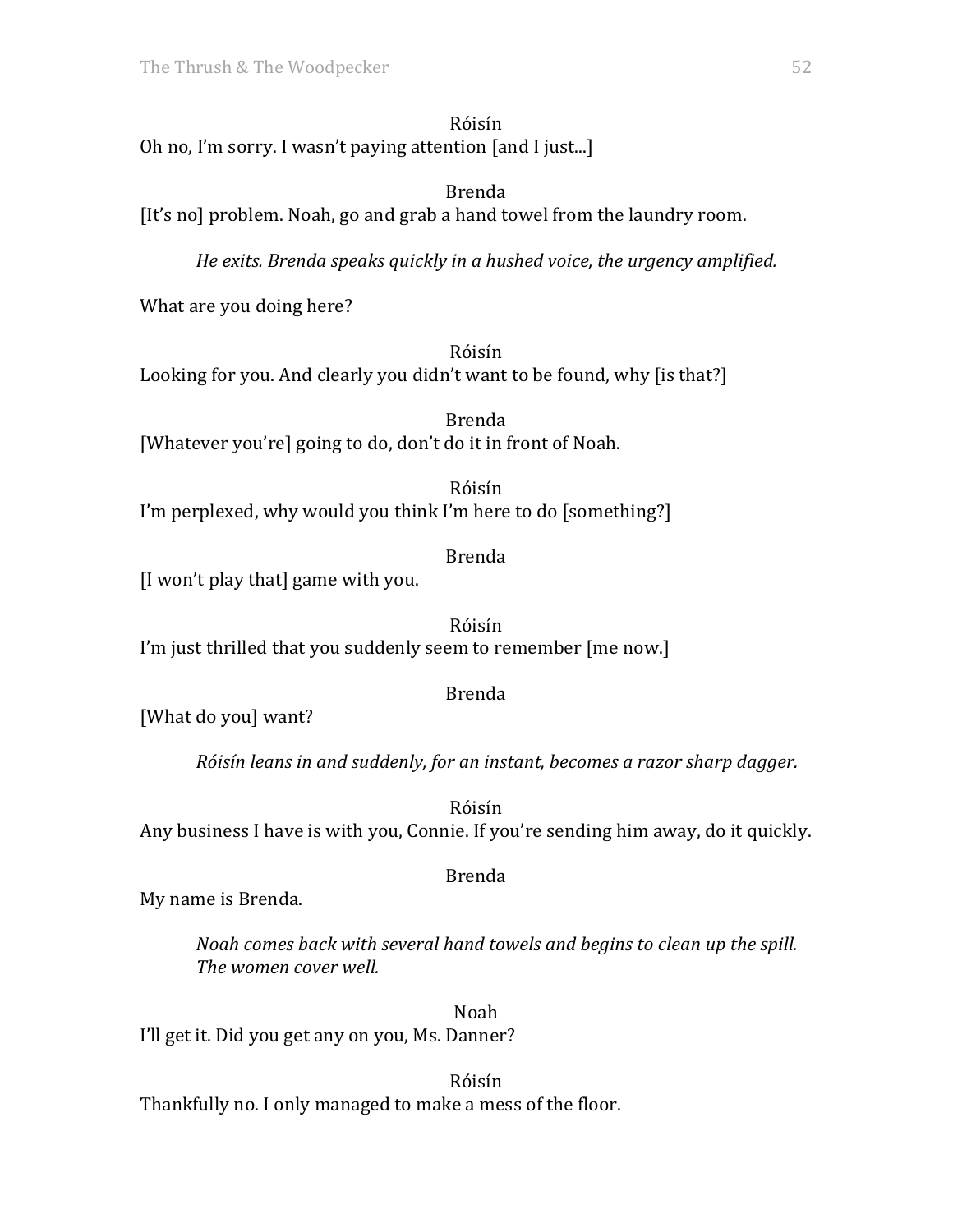#### Noah

No mess, there you go. All clean.

*Brenda retrieves the truck keys from her purse.*

Brenda

Noah, give me those.

Noah

The dirty towels?

Brenda

I'll finish cleaning up, I almost forgot that I need you to take the truck out to check on one of the turbines.

*He hands her the towels as she places the truck keys in his hand.* 

Right now?

Brenda

Noah

Turbine 7 isn't turning and from the drive it looks like it might even be leaning a bit. Go and take a look.

Noah I don't even know anything about them, what am I [supposed to...?]

Brenda

[You don't have] to have a degree in mechanical engineering, just look it over at the base and see if there's any damage. If you spot anything unusual, we'll call it in to the company, this is not complicated.

Noah

All right.

*He begins to leave.*

Brenda And fill the truck up with gas. It's running low.

Noah

Can I have some money for that?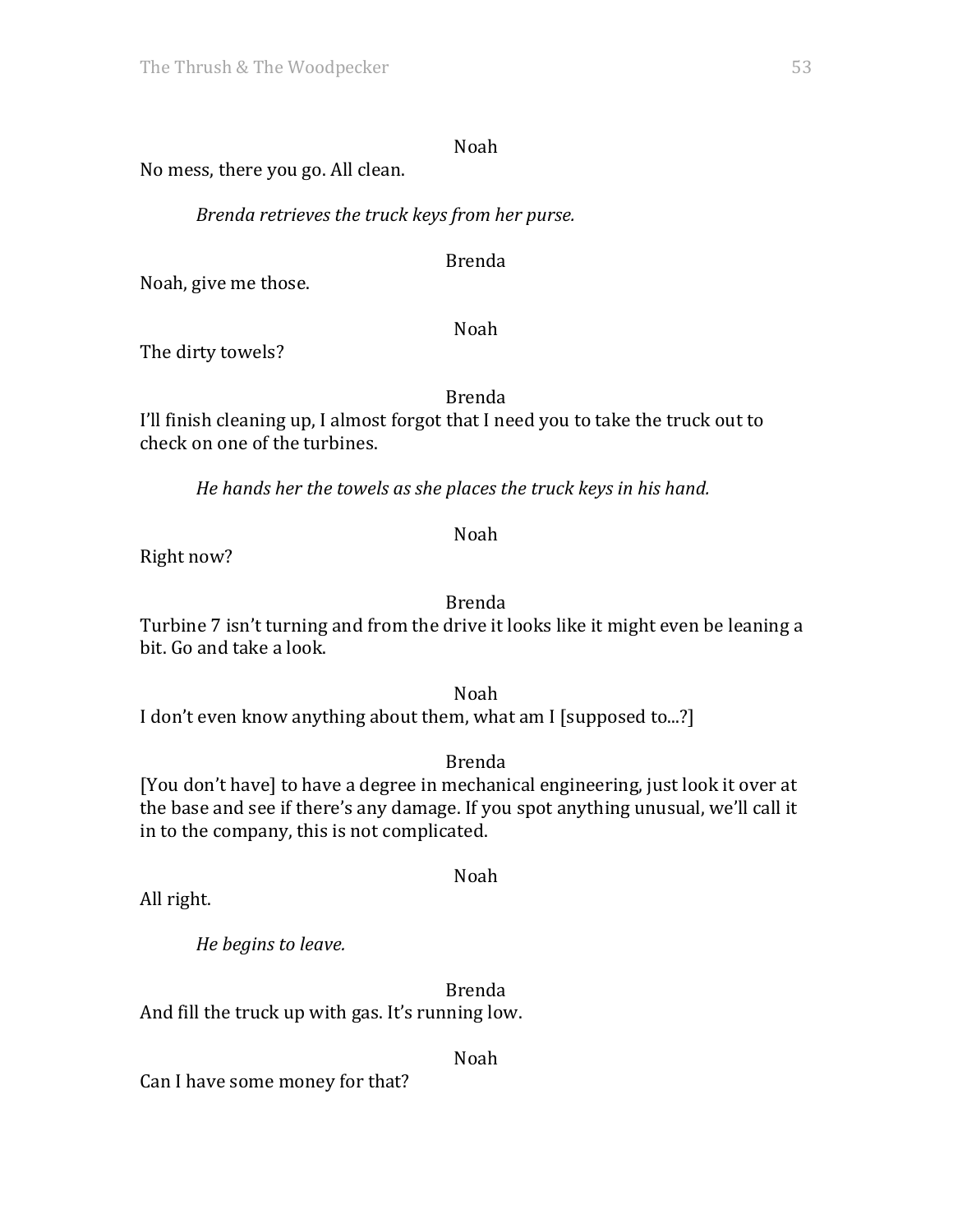| <b>Brenda</b>                                                                                                                                                                                           |
|---------------------------------------------------------------------------------------------------------------------------------------------------------------------------------------------------------|
| You have money.                                                                                                                                                                                         |
| Noah                                                                                                                                                                                                    |
| No, I don't.                                                                                                                                                                                            |
| <b>Brenda</b>                                                                                                                                                                                           |
| Use your tuition.                                                                                                                                                                                       |
| Noah                                                                                                                                                                                                    |
| Nice talking to you, Ms. Danner.                                                                                                                                                                        |
| Róisín                                                                                                                                                                                                  |
| Yes it was.                                                                                                                                                                                             |
| Noah                                                                                                                                                                                                    |
| Play nice, Mom.                                                                                                                                                                                         |
| He disappears out the front door. Brenda exhales deeply, crosses to the other<br>side of the room and sets down the towels. She turns to face Róisín. They<br>look at each other for a long while. Then |
| <b>Brenda</b><br>You look well.                                                                                                                                                                         |
| Róisín<br>As do you.                                                                                                                                                                                    |
|                                                                                                                                                                                                         |
| <b>Brenda</b><br>Fit, bright. Thinner than I remember.                                                                                                                                                  |
| Róisín                                                                                                                                                                                                  |
| It has been some time.                                                                                                                                                                                  |
| <b>Brenda</b><br>That's true. It's my experience that people tend to go in the other direction as<br>they age though.                                                                                   |
| Róisín<br>Well, it's easy enough. I don't eat anymore. Anything really.                                                                                                                                 |
| <b>Brenda</b>                                                                                                                                                                                           |
| Anything?                                                                                                                                                                                               |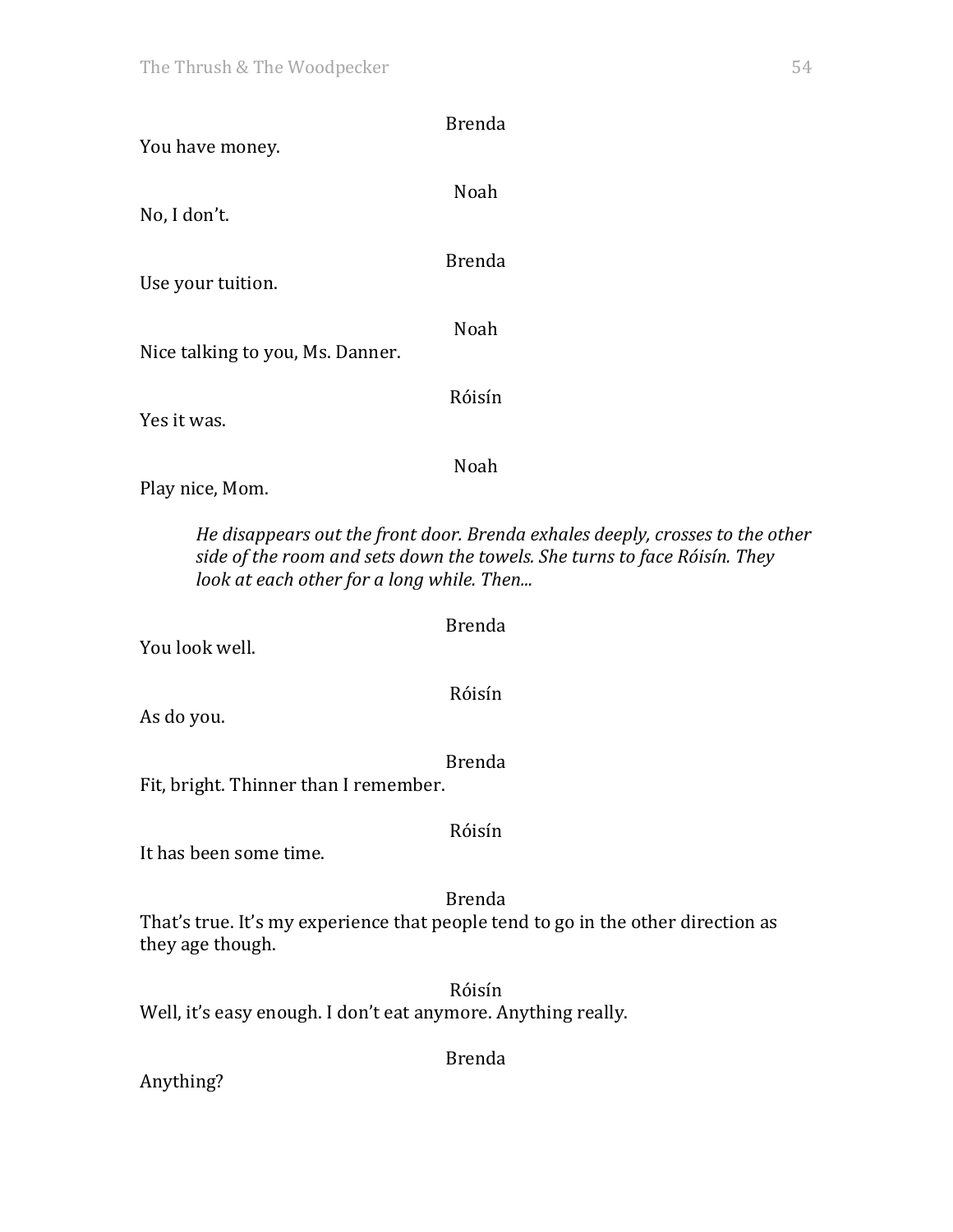| Róisín<br>Is that concern in your voice?                                                                                                     |
|----------------------------------------------------------------------------------------------------------------------------------------------|
| <b>Brenda</b>                                                                                                                                |
| It just doesn't sound healthy.                                                                                                               |
| Róisín<br>Oh, it's not. But you'd be just amazed what a person can accomplish with just a<br>little bit of purpose and an abundance of time. |
| <b>Brenda</b><br>Would I?                                                                                                                    |
| Róisín<br>God, these little questions.                                                                                                       |
| <b>Brenda</b><br>Well, we have to start somewhere.                                                                                           |
| Róisín<br>By catching up? With pleasantries?                                                                                                 |
| <b>Brenda</b><br>Yes.                                                                                                                        |
| Róisín<br>Okay. Is that my son?                                                                                                              |
| Pause.                                                                                                                                       |
| <b>Brenda</b><br>Róisín, I realize that we knew each other during a very difficult time in your life<br>and I really did [my best to help]   |

[That's the most] damning understatement of facts that I've ever, hmm, but not the point. Although your memory seems to be returning at an exponential rate.

Brenda

I remember how devastated you were.

Róisín

Perfect.

Róisín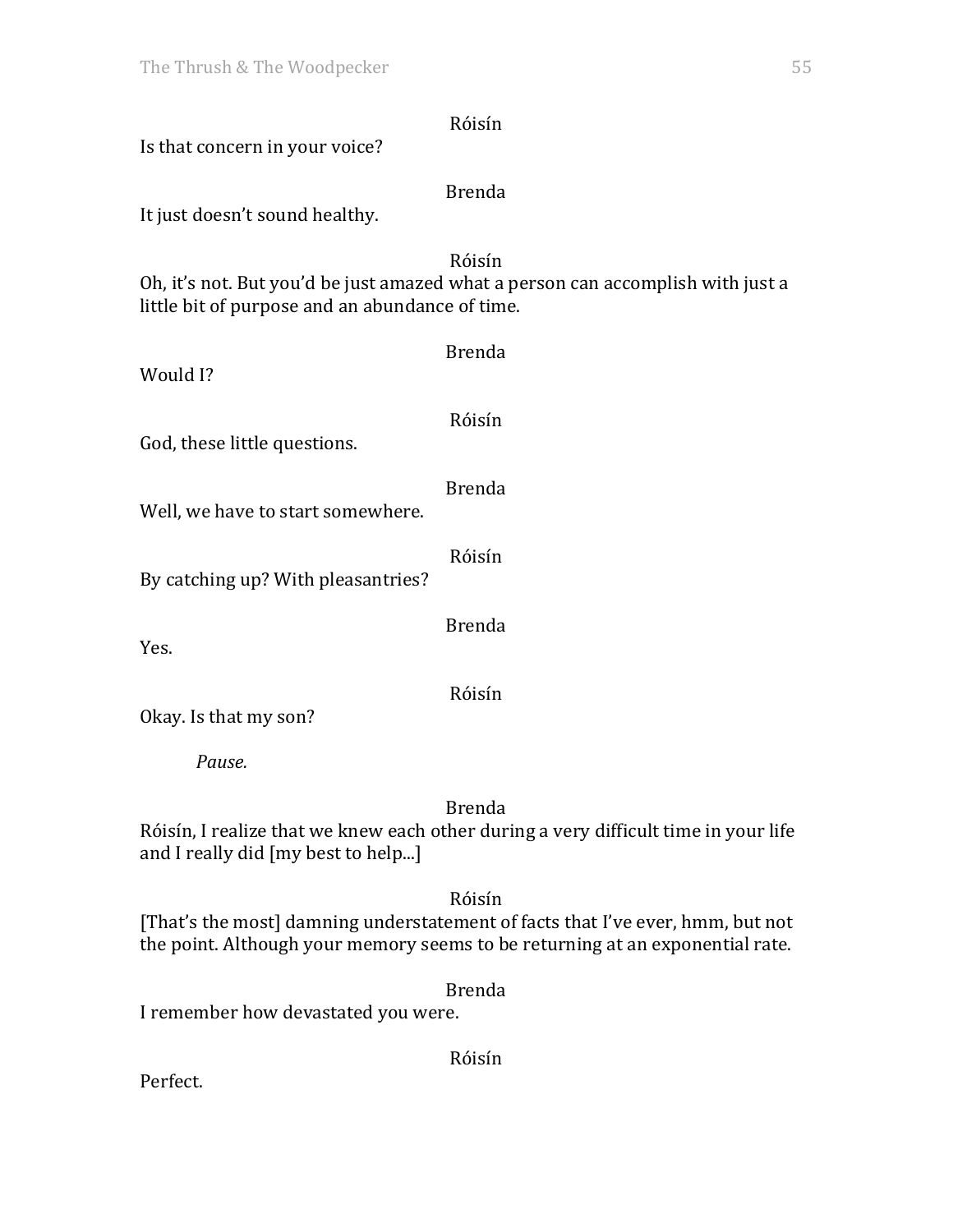Brenda I remember trying everything I could to comfort you.

Comfort?

### Brenda

Róisín

Is that too general?

Róisín

I will not indulge your, I will not be deterred. I remember well your fondness for banter, for games, but I'm asking a very direct question: is that my son?

Brenda I don't know what this is, but that is ridiculous.

Answer me.

Brenda

Róisín

I did.

Róisín No, you didn't, you said a bunch of other things. Is that my son?

Brenda

No.

Róisín No, he wouldn't be now. Not after all of this time.

He's not your son.

Róisín

Brenda

Just the right age.

Brenda

The right age for what?

Róisín The age that my son would be now, isn't he?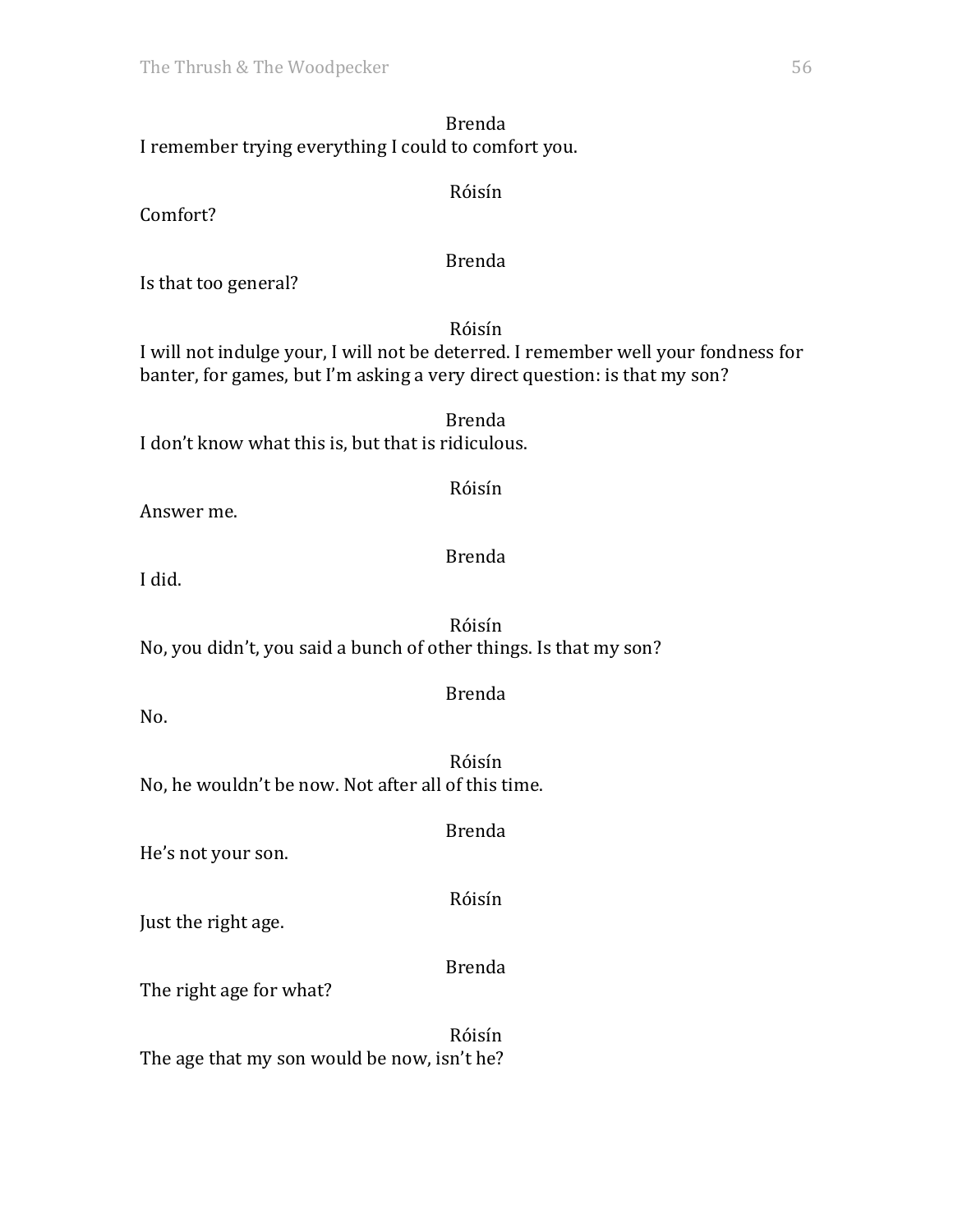# Don't be [ridiculous.]

Róisín [If he hadn't] been taken out of his crib in the dead of night by some horrible, awful, [calculating...]

#### Brenda

[He's my] son.

Róisín Repeating that over and over doesn't make [it true.]

Brenda [Is this why] you came? Get out [of my house.]

Róisín [How can you] even try to, just look at him; he even looks like me.

Brenda

That's not true, he [doesn't.]

Róisín

[It must make] you panic to [see it.]

Brenda

[It doesn't] do anything of [the sort.]

Róisín [His skin, that] pale skin, just [like mine.]

Brenda

[He just] doesn't like [the sun.]

Róisín [His hair. And] those eyes, so light, I never [even...]

Brenda [He doesn't] look anything [like you.]

Róisín

[Ha! It's just so] painfully [obvious.]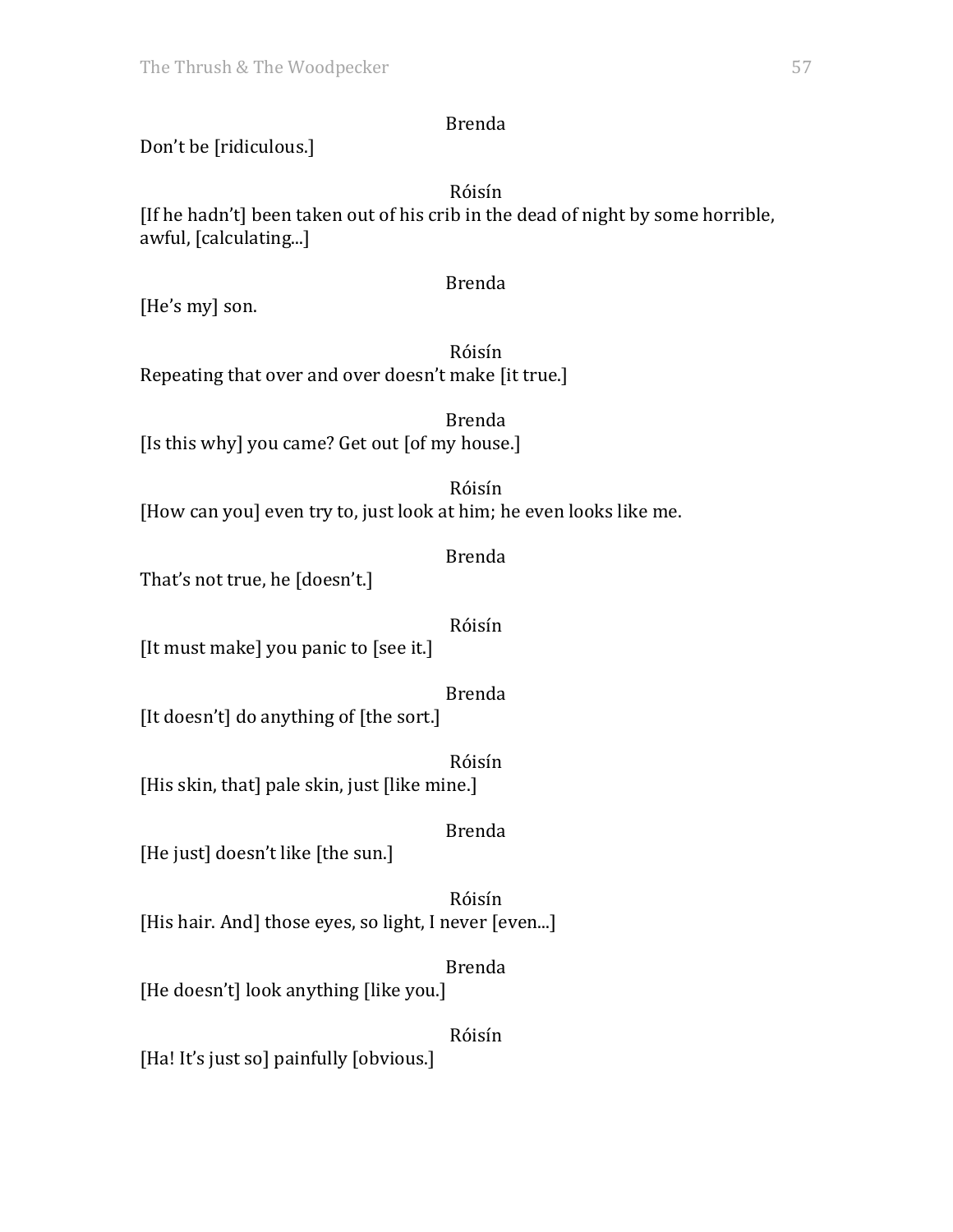[In every way] that matters he's mine!

## Róisín

Oh! Oh, I should be more specific, shouldn't I? You've no doubt calcified further into your word games with age, games that were never as cute as you thought, Connie, or as endearing and often something akin to justified lying, isn't that right? So I'll do that for you then, I'll be more specific: did that used to be my son? He's been dead to me for two decades, Connie. I'm not here for him, although finding him here with you did have an unexpected impact. The answer's not going to have any sway on what happens between us so tell me. Is that my son? Is that Ben?! Is that my Ben?! I already know, how could [I not know?]

## Brenda

[Róisín, stop] [this.]

Róisín

[He was] standing right there looking like his father and humming the same goddamn song I used to sing to him as a baby, Connie, [the same...]

Brenda [Stop calling] me that! That's not [who I am.]

## Róisín

[Is that my] son?!!

## Brenda

Yes!

*Pause.* Róisín is momentarily shocked, but she fights through it. She begins *to open and clench her fists involuntarily.*

A long time ago.

Róisín

And you took him.

Brenda

And I left.

Róisín

No, no, say you took him, say that.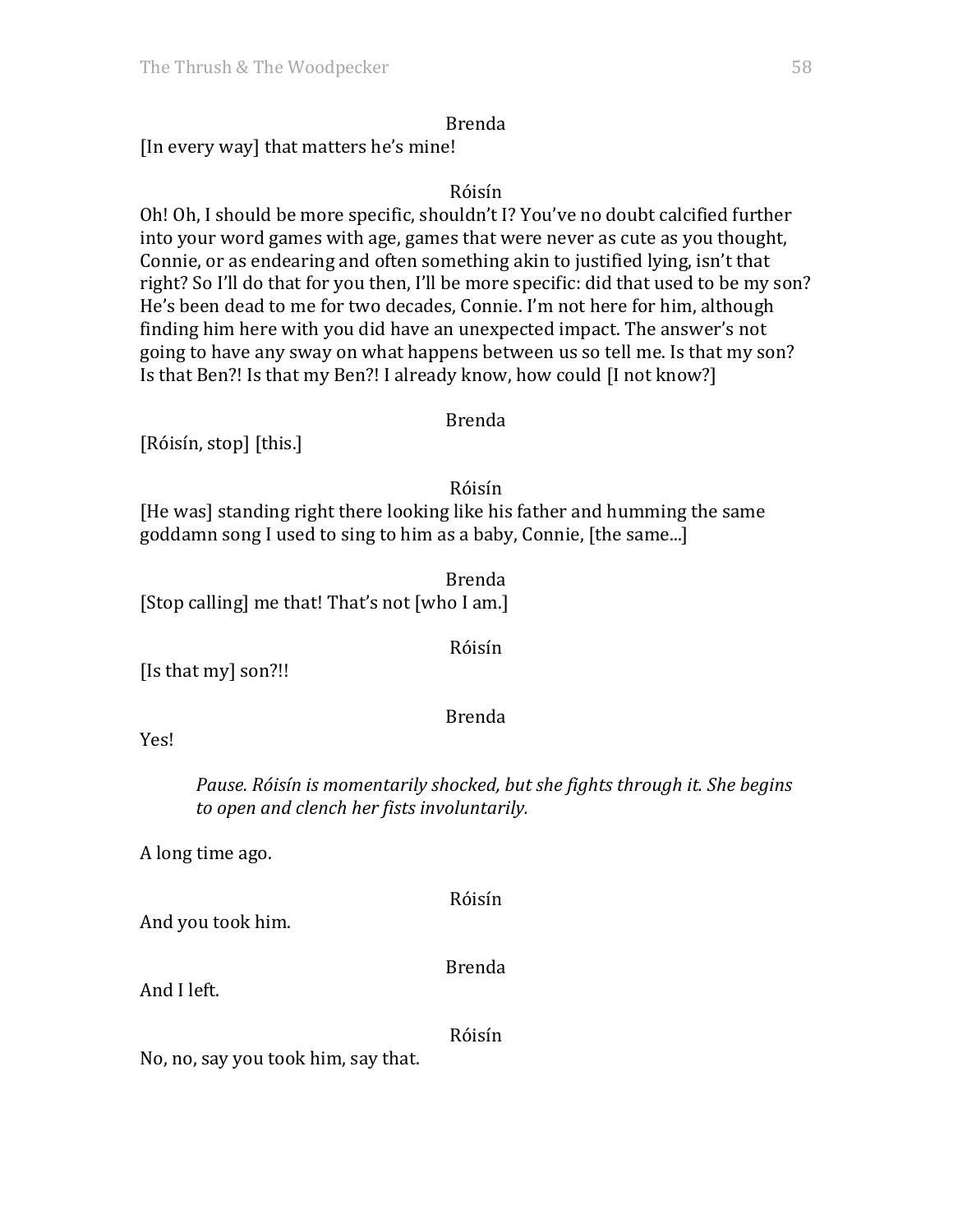| <b>Brenda</b>                                                                                                                                                                                                                                                                                                                                                                     |
|-----------------------------------------------------------------------------------------------------------------------------------------------------------------------------------------------------------------------------------------------------------------------------------------------------------------------------------------------------------------------------------|
| I took him, yes.                                                                                                                                                                                                                                                                                                                                                                  |
| Róisín                                                                                                                                                                                                                                                                                                                                                                            |
| From me.                                                                                                                                                                                                                                                                                                                                                                          |
| <b>Brenda</b>                                                                                                                                                                                                                                                                                                                                                                     |
| Yes.                                                                                                                                                                                                                                                                                                                                                                              |
| Suddenly there is a thud on the roof of the house causing Brenda to jump.<br>It's followed by a few large scraping sounds, almost like large steps,<br>something finding a footing. Róisín, with no acknowledgment of the noises,<br>exhales from somewhere deep inside and wipes the tears from her eyes. She<br>rubs her fingers together with a bit of wonder, examining them. |
| Róisín                                                                                                                                                                                                                                                                                                                                                                            |
| I didn't know I could still cry.                                                                                                                                                                                                                                                                                                                                                  |
| <b>Brenda</b><br>What was that?                                                                                                                                                                                                                                                                                                                                                   |
| Róisín                                                                                                                                                                                                                                                                                                                                                                            |
| Actual tears.                                                                                                                                                                                                                                                                                                                                                                     |
| <b>Brenda</b><br>What was that sound?                                                                                                                                                                                                                                                                                                                                             |
| Róisín                                                                                                                                                                                                                                                                                                                                                                            |
| What sound?                                                                                                                                                                                                                                                                                                                                                                       |
| <b>Brenda</b><br>You're telling me you didn't [hear that?]                                                                                                                                                                                                                                                                                                                        |
| Róisín<br>[Frankly,] Connie, I'm more than a bit surprised you haven't fallen down<br>apologizing yet.                                                                                                                                                                                                                                                                            |
| <b>Brenda</b><br>Róisín, I know how it must seem [to you, but]                                                                                                                                                                                                                                                                                                                    |
| Róisín                                                                                                                                                                                                                                                                                                                                                                            |
| [That's what] comes next. An apology.                                                                                                                                                                                                                                                                                                                                             |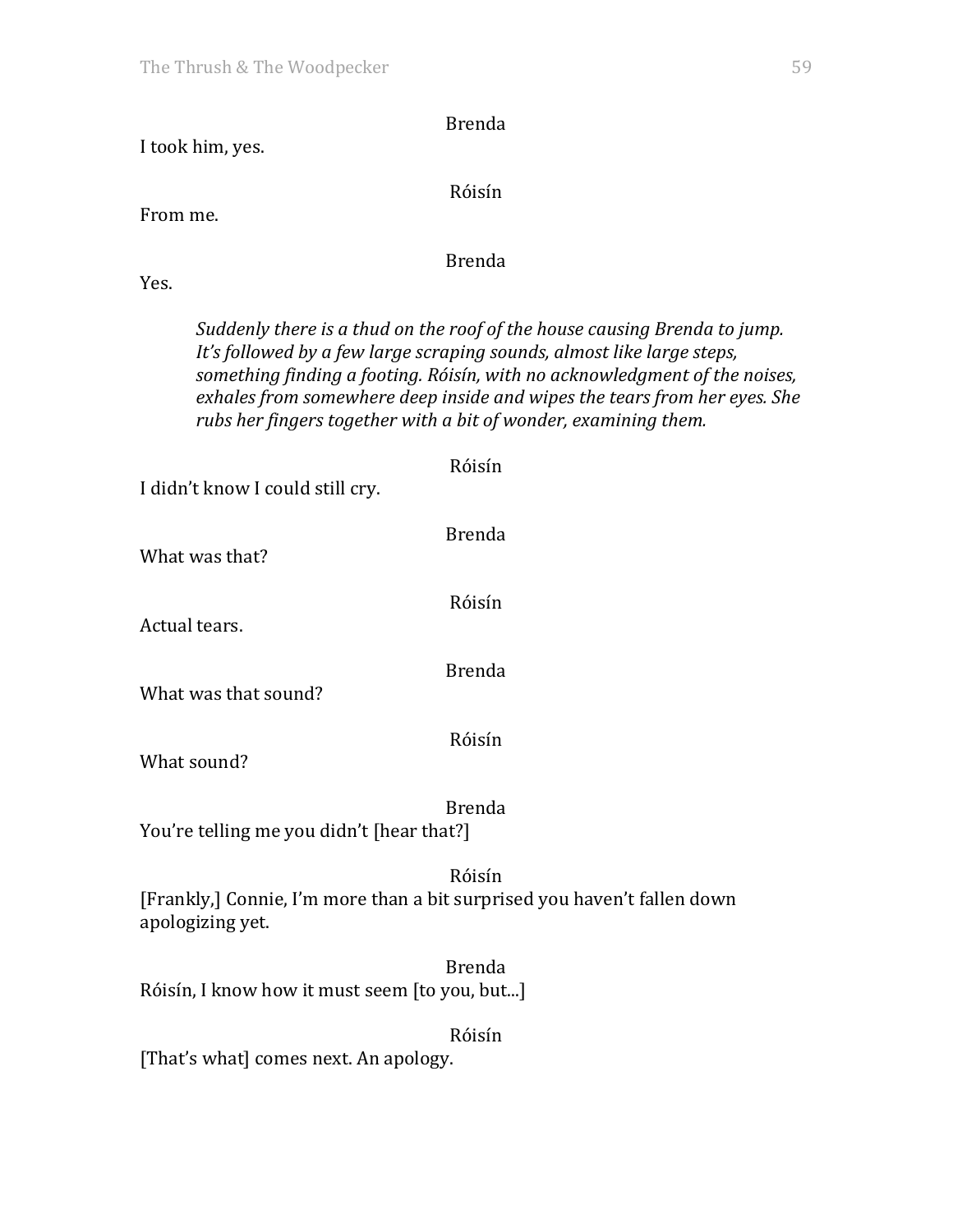| <b>Brenda</b><br>I won't.                                                                                                                                                  |
|----------------------------------------------------------------------------------------------------------------------------------------------------------------------------|
| Róisín<br>Oh no?                                                                                                                                                           |
| <b>Brenda</b><br>I will not.                                                                                                                                               |
| Róisín<br>Huh, well that is a pretty clear indicator that you don't understand what's<br>happening here, the finality of this encounter.                                   |
| <b>Brenda</b><br>Finality?                                                                                                                                                 |
| Róisín<br>You hear me when I say these things, stop repeating them back as questions,<br>stop trying to make me clarify, I'm not being at all cryptic. Finality. Finality. |
| <b>Brenda</b><br>I hear you.                                                                                                                                               |
| Róisín<br>Good.                                                                                                                                                            |
| <b>Brenda</b><br>And I've dreaded this, the possibility [of this.]                                                                                                         |
| Róisín<br>[You have] no idea.                                                                                                                                              |
| <b>Brenda</b><br>But I won't apologize; I've done right by that boy.                                                                                                       |
| Róisín<br>So fucking [predictable.]                                                                                                                                        |
| <b>Brenda</b><br>[And I'm] not sorry. I'm not. You were a wreck, after your husband left. You were<br>a danger to that baby, you were a danger [to yourself.]              |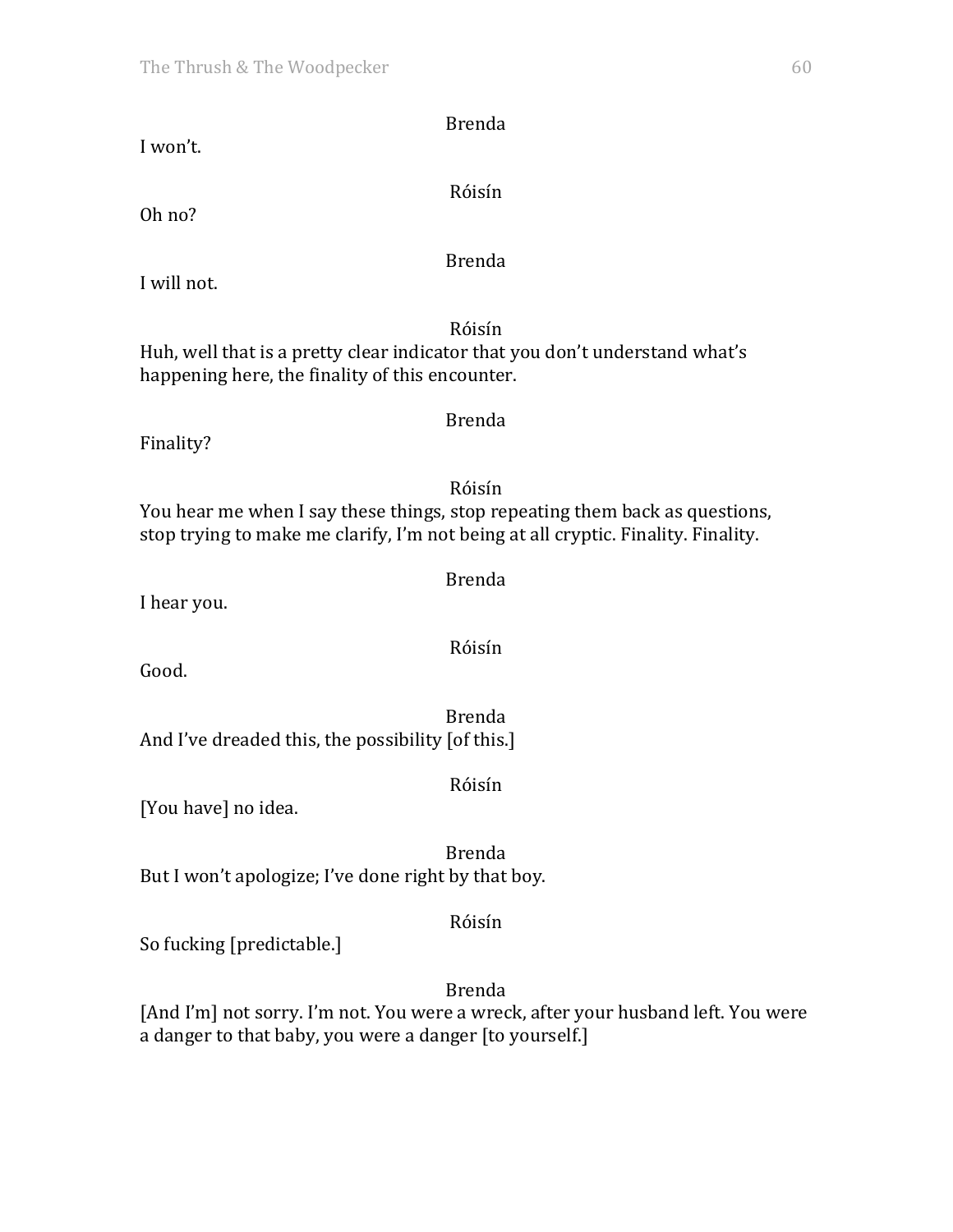[My husband] left me, that's right, and I was young and all alone in that house, yes, with a baby. I had a right to be upset, to be sad. That's not the same thing [as not caring about...]

## Brenda

[You won't let me] rewrite my history, Róisín; don't you try to rewrite yours.

#### Róisín

You rewrote my history, you did that.

#### Brenda

You were depressed and not taking care of yourself and not taking care of him and out of your mind. That's very general, but you were generally out of your mind. And terrifying. When I would come over to clean up, to help out, you would muse about cutting his ear off and sending it to your husband, about leaving your new son in the middle of the street somewhere to get back at that man, about covering his face with a pillow to stop his constant crying, constant crying because he was hungry because you weren't [feeding him.]

## Róisín

[That's not] true, that's, people say things when they're, people say all kinds of things! That doesn't mean I would actually do any of it, not to my own son.

| And the bruises.                    | <b>Brenda</b> |
|-------------------------------------|---------------|
| Accidents.                          | Róisín        |
| And the screaming.                  | <b>Brenda</b> |
| All babies cry.                     | Róisín        |
| All babies get broken arms?         | <b>Brenda</b> |
| They can.                           | Róisín        |
| All babies are so thin [that they?] | <b>Brenda</b> |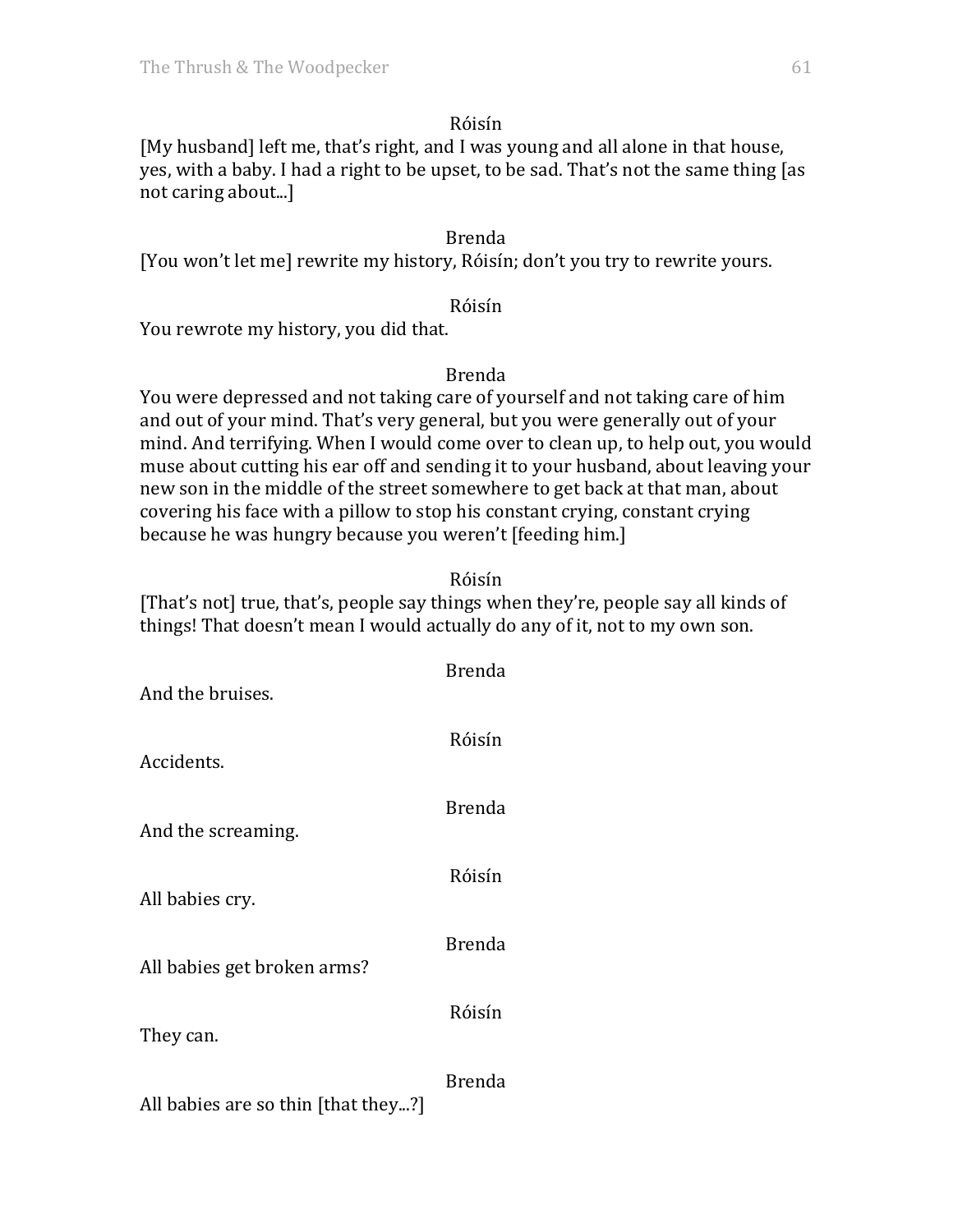[If you had such] enormous concern about my parenting you should have been more vocal, called the police, tried to do something about it.

#### Brenda

The police? That's irrevocable, if they'd even believe me. And I didn't want that for you. I had a plan. So that it didn't have to be permanent. I had what I thought was a good plan.

## Róisín

Thrall me with this plan, please, thrall me with your grand scheme before I get the largest knife I can find, and take it to your face.

*Pause.*

Well!?

## Brenda

I wasn't going to keep him.

# Róisín

Look at him, he's had an entire life that I never [got to...]

## Brenda

[I just] needed to get him away from you until you got better.

Róisín

Was he there in your house, the entire month? After he vanished, before you vanished, he was right next door?

No.

Róisín

Brenda

Where?

Brenda

I left him with my mother.

Róisín

Huh, your mother. That makes perfect sense. I don't mind telling you that makes so much sense that I'm thoroughly ashamed it didn't occur to me immediately, why didn't I easily put that together for myself? And then you left.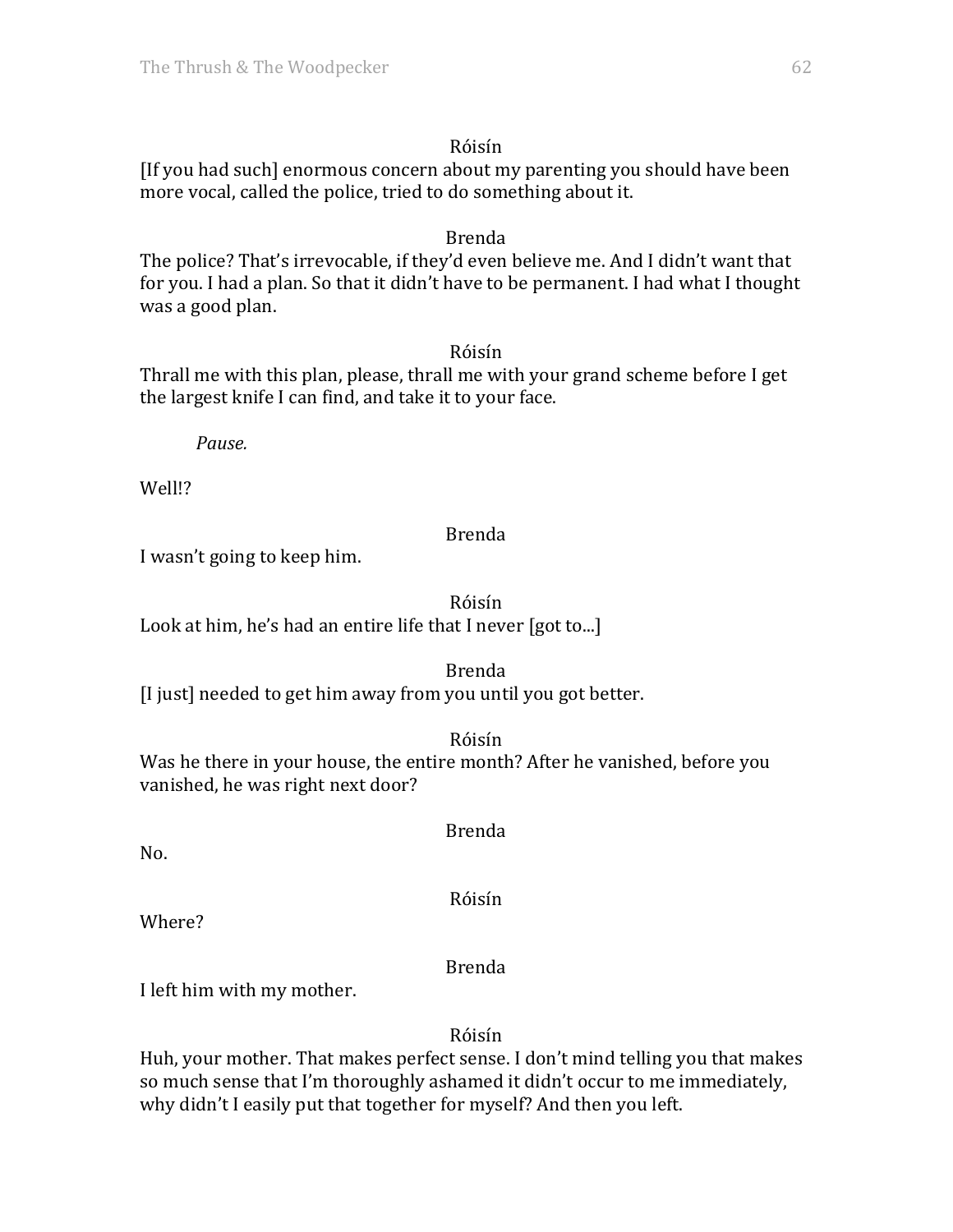I left.

# Róisín

But until then, until it wouldn't be as patently obvious that you took my son, you stayed. And in a particularly sociopathic stroke of malice, you came over every day for a month to "comfort" me. To listen to me, to witness the fallout of what you'd done while making me tea, the same fucking tea I'm served at your table?

| That's not what [I wanted.]                | <b>Brenda</b> |
|--------------------------------------------|---------------|
| [To feel superior.] Maybe just [a little.] | Róisín        |
| [No, no it] wasn't like that.              | <b>Brenda</b> |
| Then what [was it like?]                   | Róisín        |
|                                            |               |

Brenda

[I weighed the] costs and made a decision.

Róisín

You "decided" to be his mother.

# Brenda

I felt responsible. If I had to take him, I was going to make sure he had a better life, the best opportunities,  $[$ the chance to... $]$ 

Róisín

[He was supposed] to have that with me.

# Brenda

You've come for this reckoning, but we both know you were in no state to ever give him what [he needed.]

Róisín

[I don't know] anything of the sort and I don't give a damn about your theoretical assessment of the job I would have done as Ben's mother. If not for you, helpful you, always visiting you, lonely you in that house all by yourself because you never [had anyone.]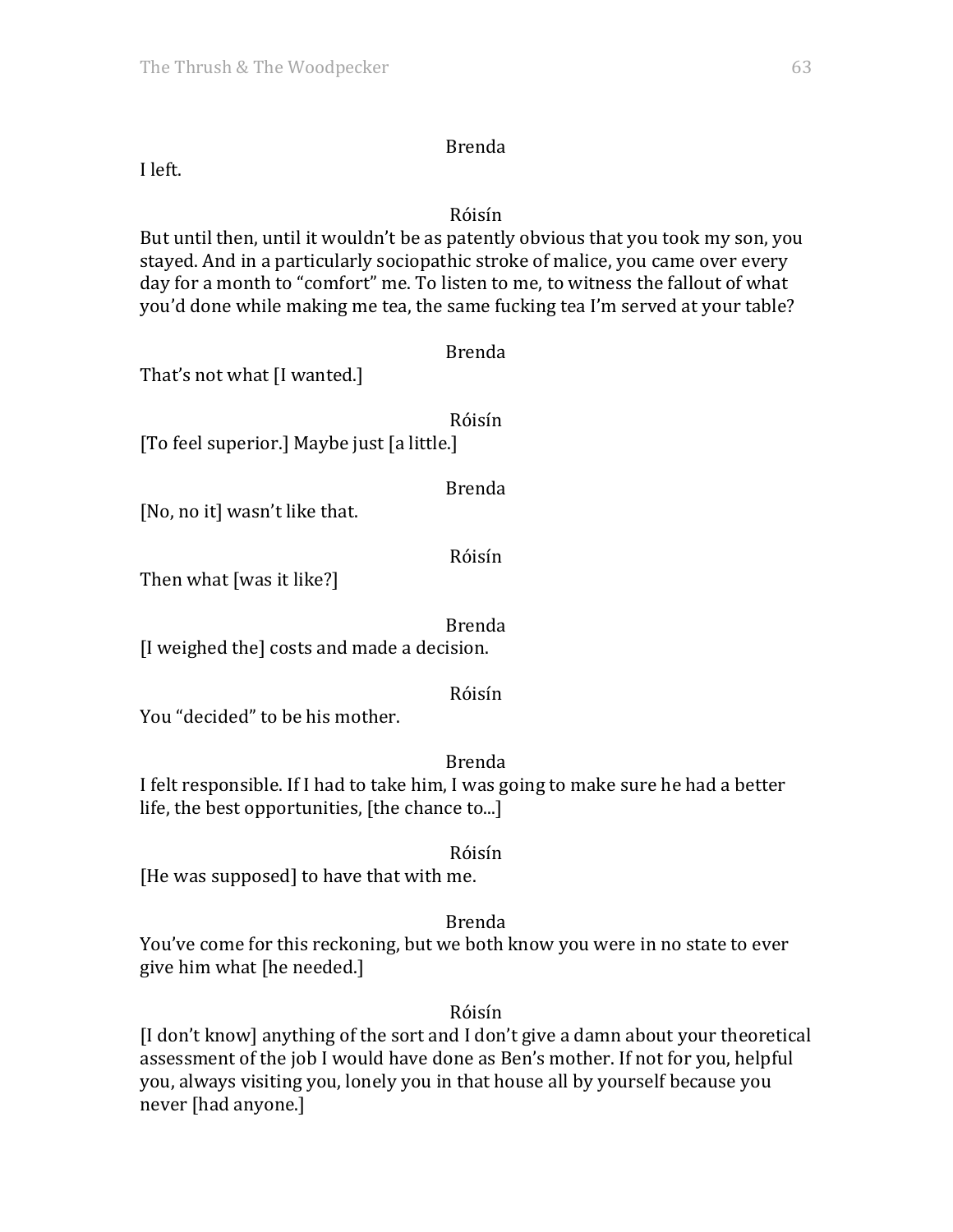[That doesn't] have anything to [do with...]

## Róisín

[You were] jealous and you took him, you wanted him, you saw your opportunity and you took him. I know exactly what you wanted.

#### Brenda

I wanted that boy to thrive.

## Róisín

No, you wanted that boy.

Brenda And I've done that, he's thriving, he's [becoming...]

Róisín [You raised] my son, my son, into a stranger and you liked it.

If that's what you think.

Think?! 

Brenda

Brenda

Róisín

I wouldn't expect [you to...]

Róisín

[Who are] you?!

Brenda

Róisín

Róisín, you have to believe me when I say that I was destroyed to watch what you were going through and I tried [to make it...]

Róisín [You were the] cause of it! Brenda

I couldn't leave him there with you.

It wasn't your choice.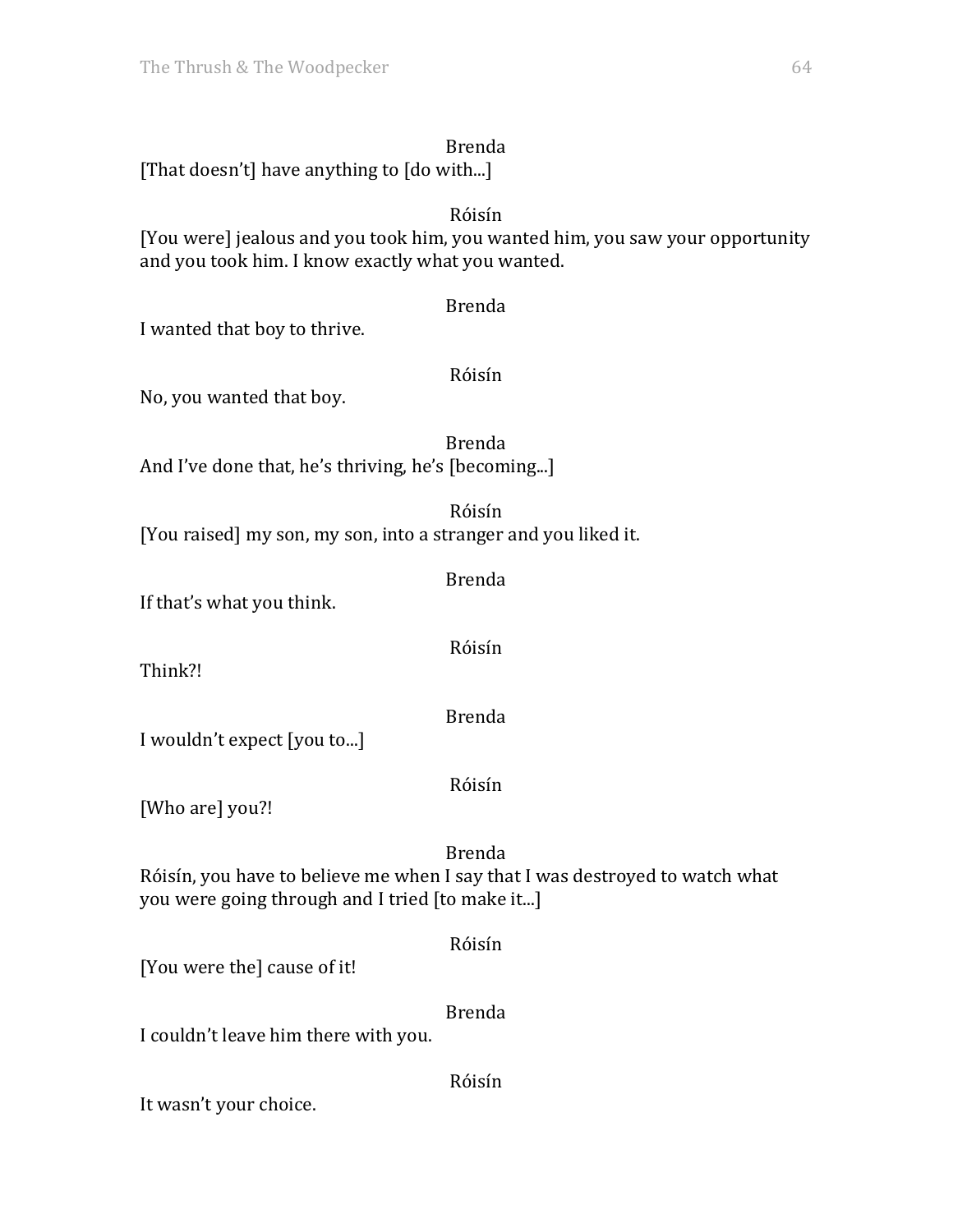But I thought if I could just get your head clear, if I could just get you to see what you were doing to him, to yourself, then I could give him back. You remember, you said you remember, how I came every day to check on you. Because I wanted to give him back.

| But you didn't give him back?                             | Róisín        |
|-----------------------------------------------------------|---------------|
| You never got better.                                     | <b>Brenda</b> |
| Pause.                                                    |               |
| I never? I never got better?                              | Róisín        |
| You got worse.                                            | <b>Brenda</b> |
| You gave me a month.                                      | Róisín        |
| I couldn't take the [chance.]                             | <b>Brenda</b> |
| [Couldn't?]                                               | Róisín        |
| Wouldn't.                                                 | <b>Brenda</b> |
| Why can't you just admit you wanted him and you took him? | Róisín        |
| Someone had to do something [or else]                     | <b>Brenda</b> |
| [Someone] or you, someone [or you?!]                      | Róisín        |
|                                                           | <b>Brenda</b> |

[I was] the someone there. And I knew I was, I knew in [my heart...]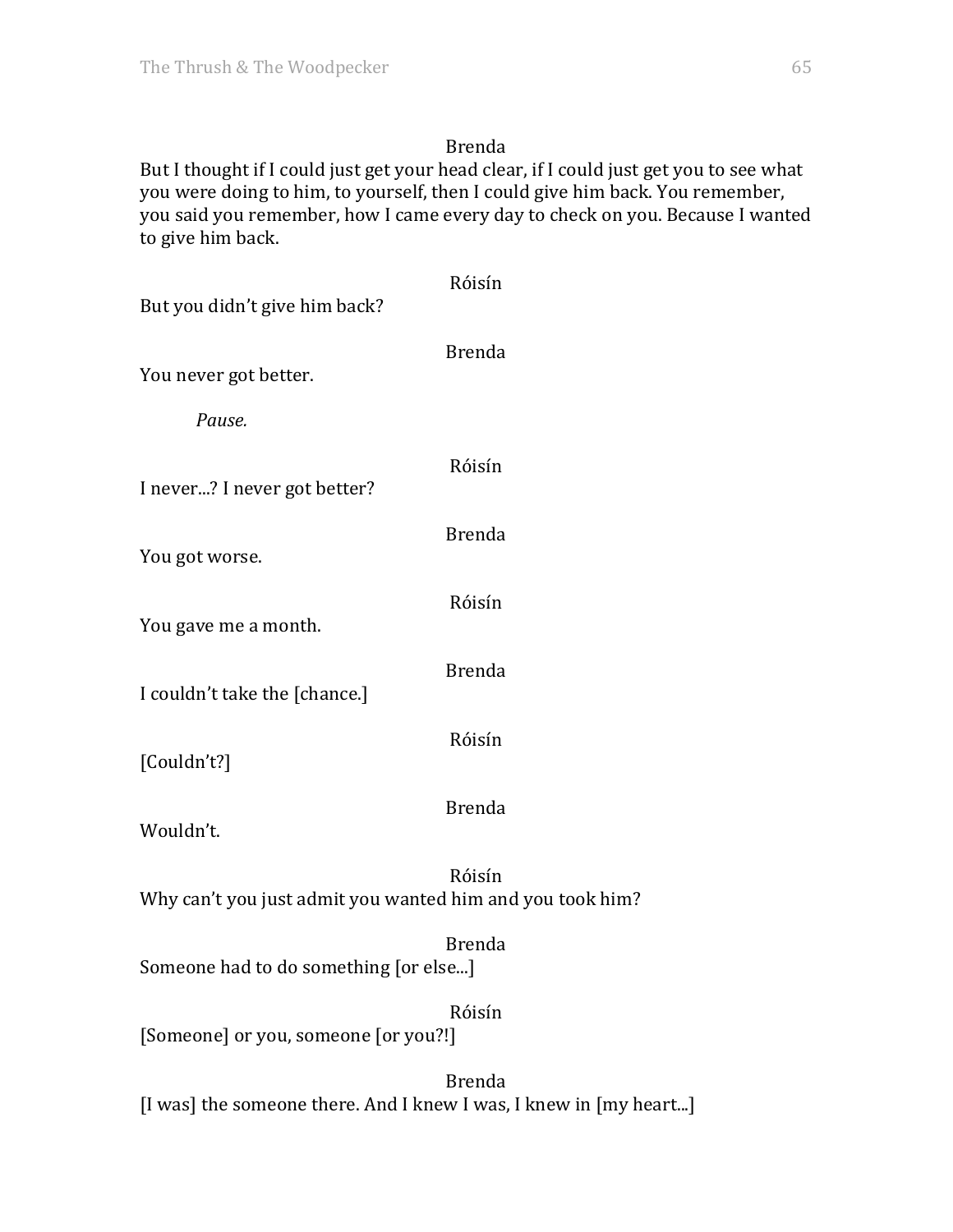[Say it, you] were what? Too alone, in need of purpose, wanting love, too [desperate...]

Brenda [I was what] that little boy needed; I could see it [in his face.]

[It's staggering.]

Brenda

Róisín

I knew I could do better [than...]

Róisín

[It's] staggering!

Brenda

I was better.

Róisín

Do you hear yourself?! Who made you the judge and executor of his fate, my fate? And how could I ever get better when you took the only thing I had left in the [entire world?]

Brenda

[He wasn't a] thing, he isn't [a thing.]

Róisín

[Enough of] your patronizing semantic bullshit, the way you decide things for other people, it's enough, it's enough!

*She lunges at Brenda, striking her repeatedly. It is not decisive or controlled, it is unmoored. Brenda does her best to defend herself, but Róisín gets a grip on her throat as the women fall to the floor.* 

As the women struggle, the sound of *large groups* of *birds rises* outside, wings flapping, calling, crying, a raucous thing. The intense, varied knocking *on the door again and the deafening cries from above. Brenda smacks Róisín*  off of her for a moment and quickly crawls to the other side of the room. *Róisín sits up on her knees. The noise dies down again.*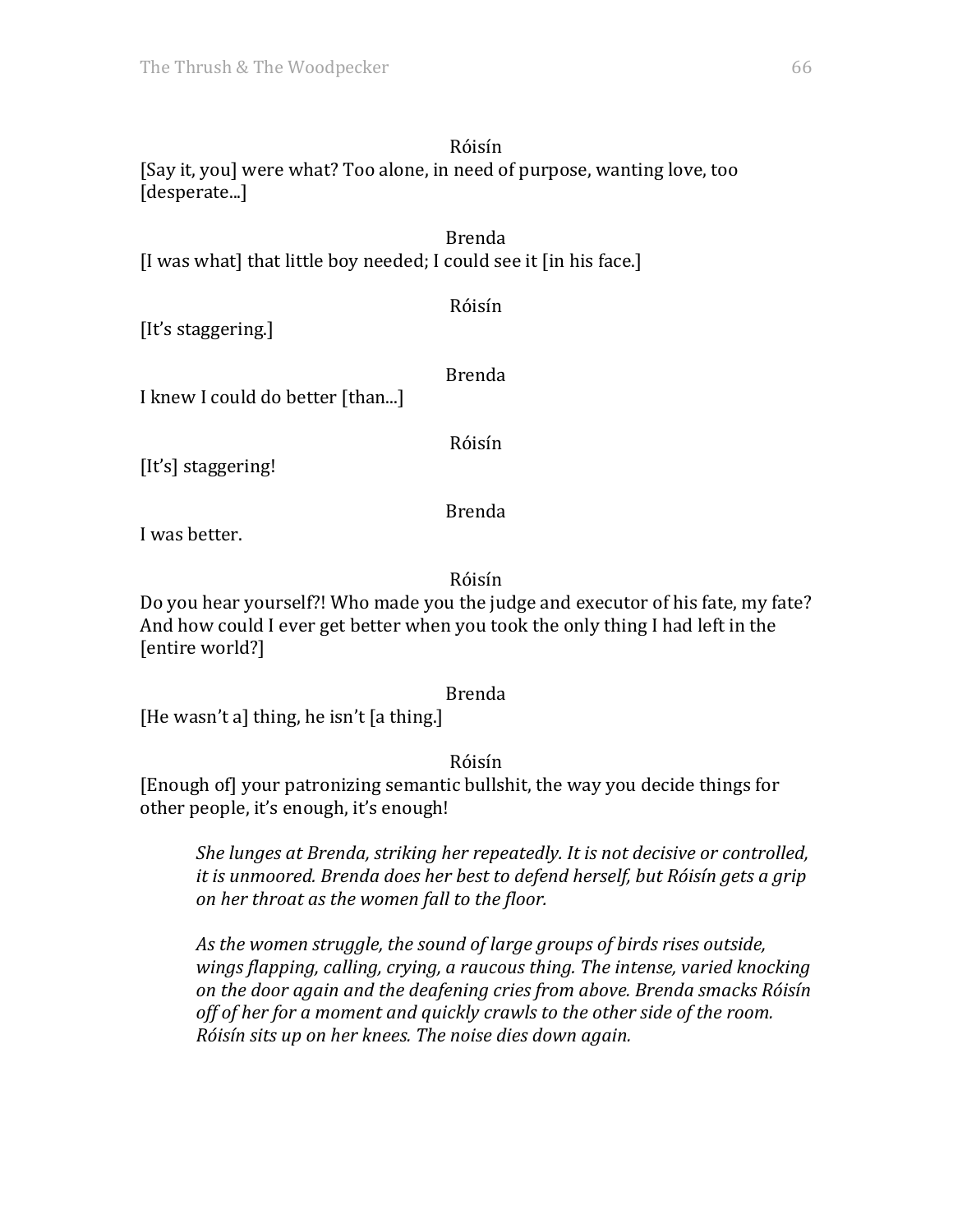*Both* women are exhausted, trying to catch their breaths. After a moment, *Róisín leans over and begins laughing, face down. The laughing turns into* punctuated screams as she pounds her fist on the ground. After a few blows, *she goes quiet. Brenda is very still.* 

Róisín

| I never got better.            | ,,,,,,,,      |
|--------------------------------|---------------|
| Your hands are like ice.       | <b>Brenda</b> |
| I never got better.            | Róisín        |
| I don't know what else to say. | <b>Brenda</b> |

I don't know what else to say

Róisín

I never got better!! I never got better.

*Pause.*

You used to ask me, ugh, I think I might be sick. You used to always ask me if I had any idea why all of this might be happening. During your "visits." And I always thought, you know, what an odd question. Because how could I know? How could anyone know that the only answer you wanted was, "Because I'm a bad mother?"

Brenda Róisín, even if that was unfair, I can't go back now and change [any of it.]

[How is] your mother?

Brenda

Róisín

What?

Róisín

I remember her from when she would come to visit. She was always so nice to Ben when we would see her getting into the car or out in the front yard. She would always give him a smile and he would smile back, even though he was just a baby. For a long time I had forgotten about her, but then one morning...

*She snaps her fingers.*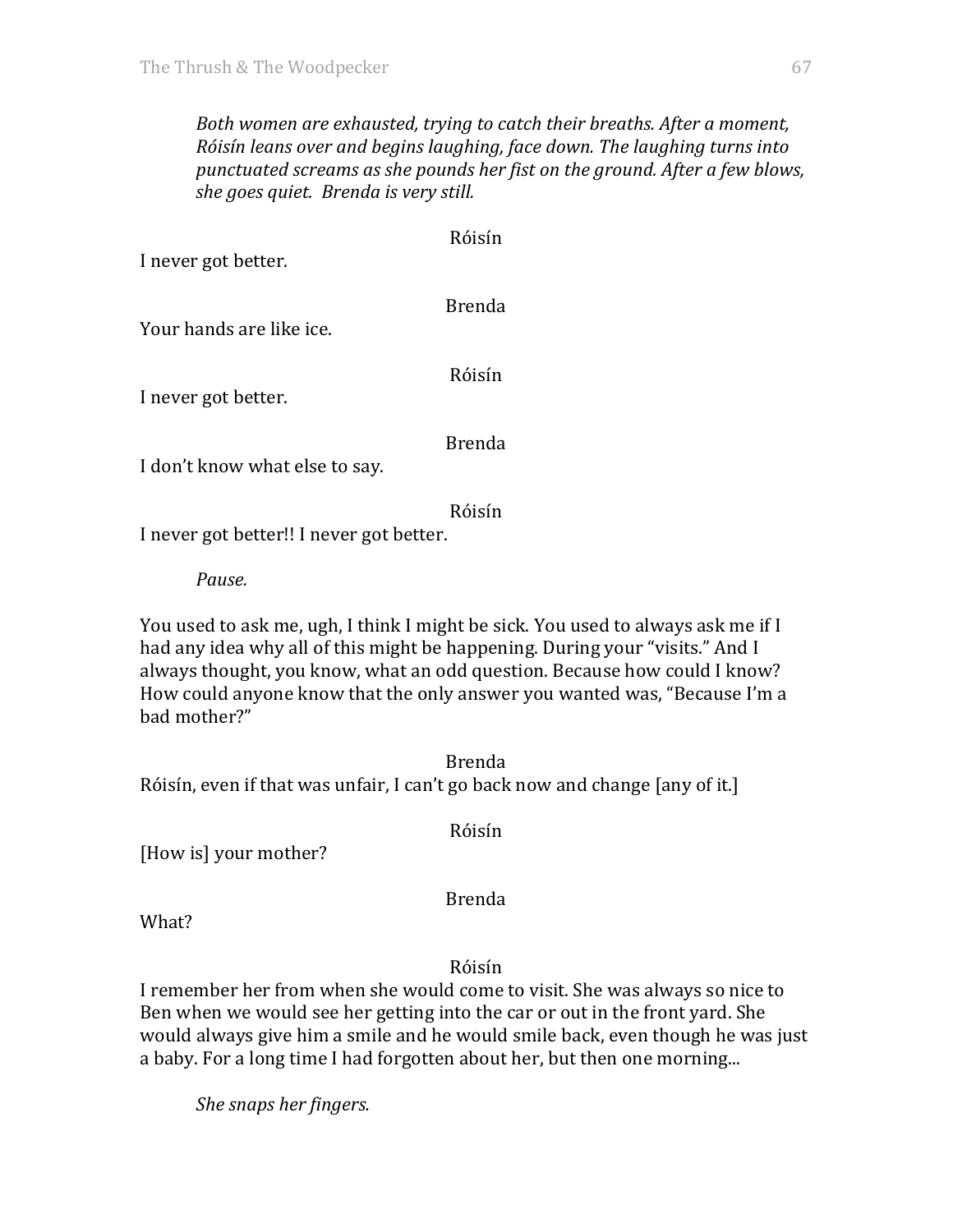Just like that. "Connie's mother was always so kind." And always so generous to Ben, so complimentary. Both of you so covetous.

#### Brenda

She was just being nice.

## Róisín

Is that what she was doing? When she was hiding my son, taking care of a baby that she clearly must have recognized as mine? She was being nice?

Brenda She helped me because I begged her to help me, to help Ben.

*Róisín cringes at this as she manages to get back to her feet.* 

## Róisín

So how is she?

Brenda She's, she was well the last time [we spoke.]

[Was she?]

Brenda

Róisín

Yes.

Róisín Well when I saw her, she wasn't well at all.

*Pause.*

Brenda

When did you see her?

Róisín

What if I told you she was incredibly difficult to track down? Not as difficult as you, but when I say years I know you'll believe me. And what if I told you that when I saw her, she looked just the same? Well, in fairness, she was tied to a chair with a belt and I think that I already mentioned to you my fondness for large knives. She was willing to tell me anything I wanted to know about you, your whereabouts, your new name, your son. She aged well.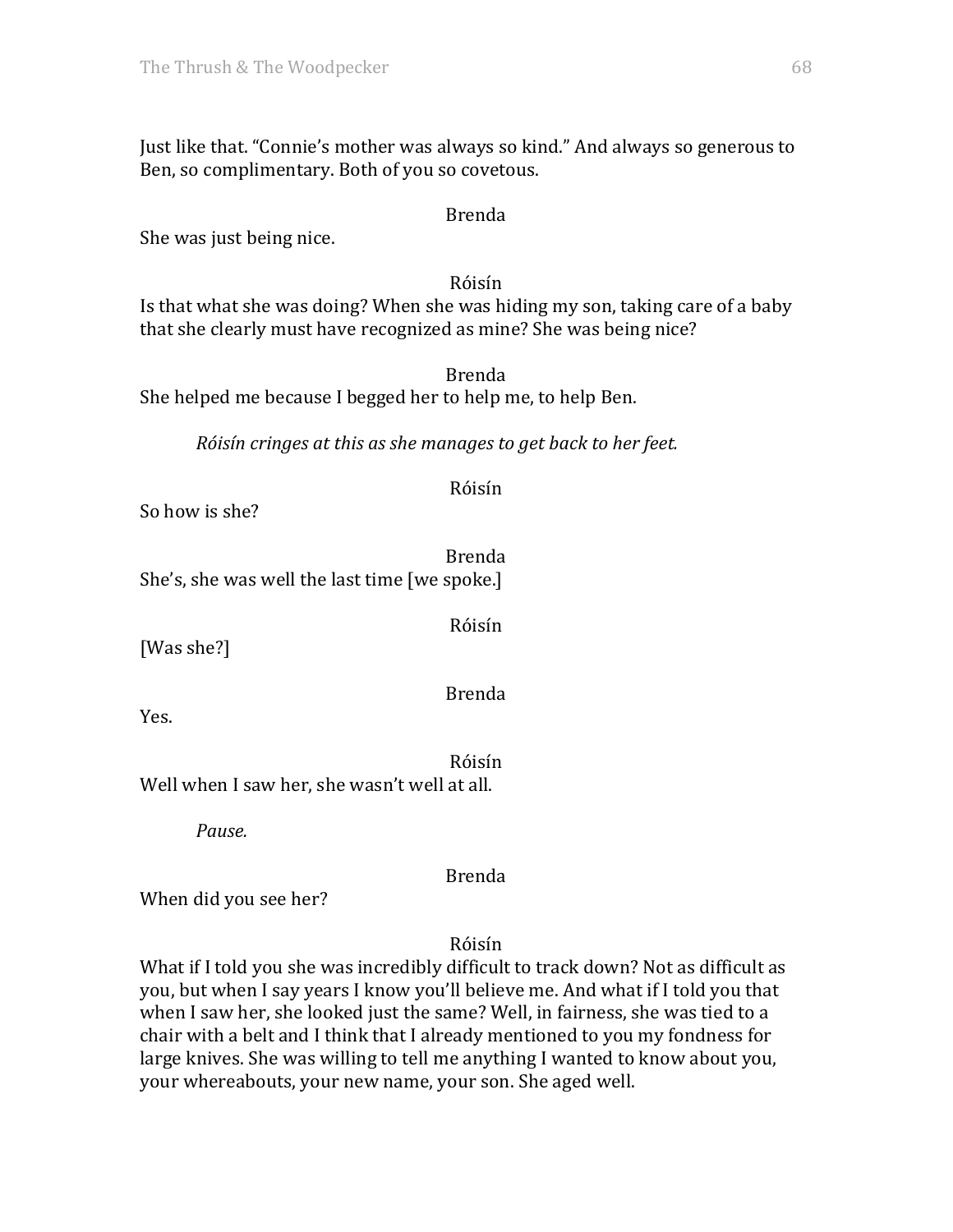You didn't do that.

## Róisín

I wonder, was she being nice then, too? Telling me everything? And after I got that everything I needed, I wanted to untie her for you Connie, I really did. I wanted to bandage her up, help her. But I told myself that I would leave her there until you decided to apologize. But unfortunately you never did, Connie. I never got better and you never apologized and your poor mother and all of this.

*Brenda uses a nearby piece of furniture to hoist herself back to her feet.* 

What did you do?

## Róisín

Brenda

What did you do?

## Brenda

Is she, is she [all right?]

## Róisín

[It's so difficult] when people begin to disrupt your family, isn't it? Oh, do you think Noah will be back soon?

## Brenda

If you hurt my mother, [I will...]

## Róisín

[I hurt] your mother. I did that; it's done.

*Brenda scrambles to the nearby phone and frantically begins to dial.* 

Oh yes, please call her.

Brenda You didn't do anything to her, how would you even find her?

## Róisín

I found you.

*Brenda suddenly looks at the receiver in horror.*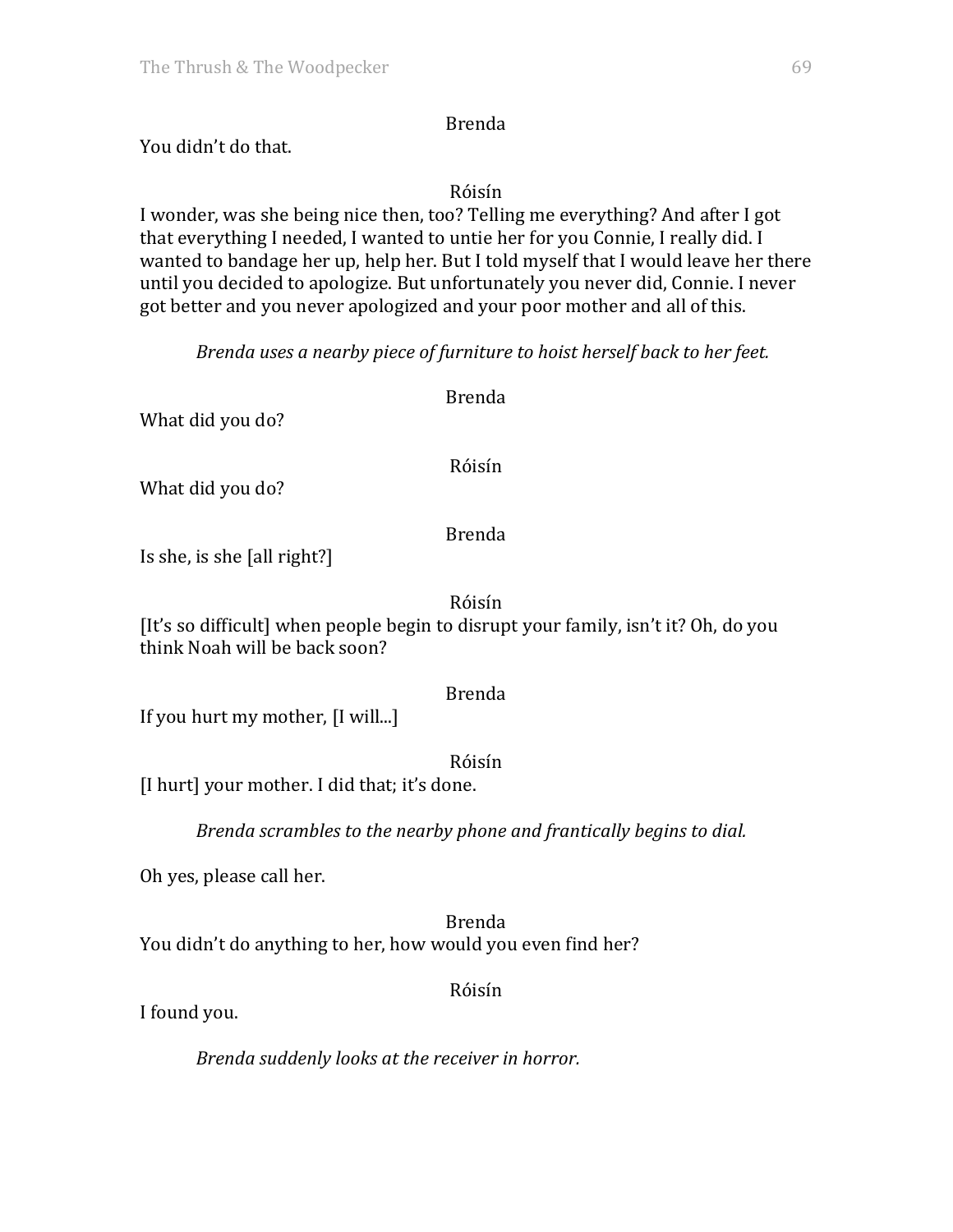## Mom?

#### Róisín

Busy signal? Oh, I might have left it off the hook. Hard to fathom, isn't it? There's nothing you can do about it right now, so accept it. Accept that you can't do anything. And what would you do? Would you call the police? You haven't yet. Oh no, wait, you can't. Because you're a kidnapping traitor and you care more about saving yourself than turning me in. Do you want me to call the police?

*Pause.*

I'll call them for you.

*Róisín reaches out for the phone. Brenda hangs it up quickly.* 

No. That's right. Neither of us wants the police. That's not what you want for me right now, is it? And that's not the kind of justice I have in mind for you.

Brenda

*Quietly.*

Did you kill my mother?

Róisín

Let's just wait for Noah to get back?

Brenda

Did you kill my mother?

Róisín We'll see what he thinks about [all of this.]

Brenda

[Did you?!]

Róisín

Well I certainly didn't do her any favors, Connie. You're fond of understatement, isn't that right? And I'm not really in a good place to be doing any favors for any of your loved ones. So, as I'm sure it just slices you up to imagine, I won't be doing any favors for Noah.

Brenda Oh, God. Why would you tell him any of this? It will crush him.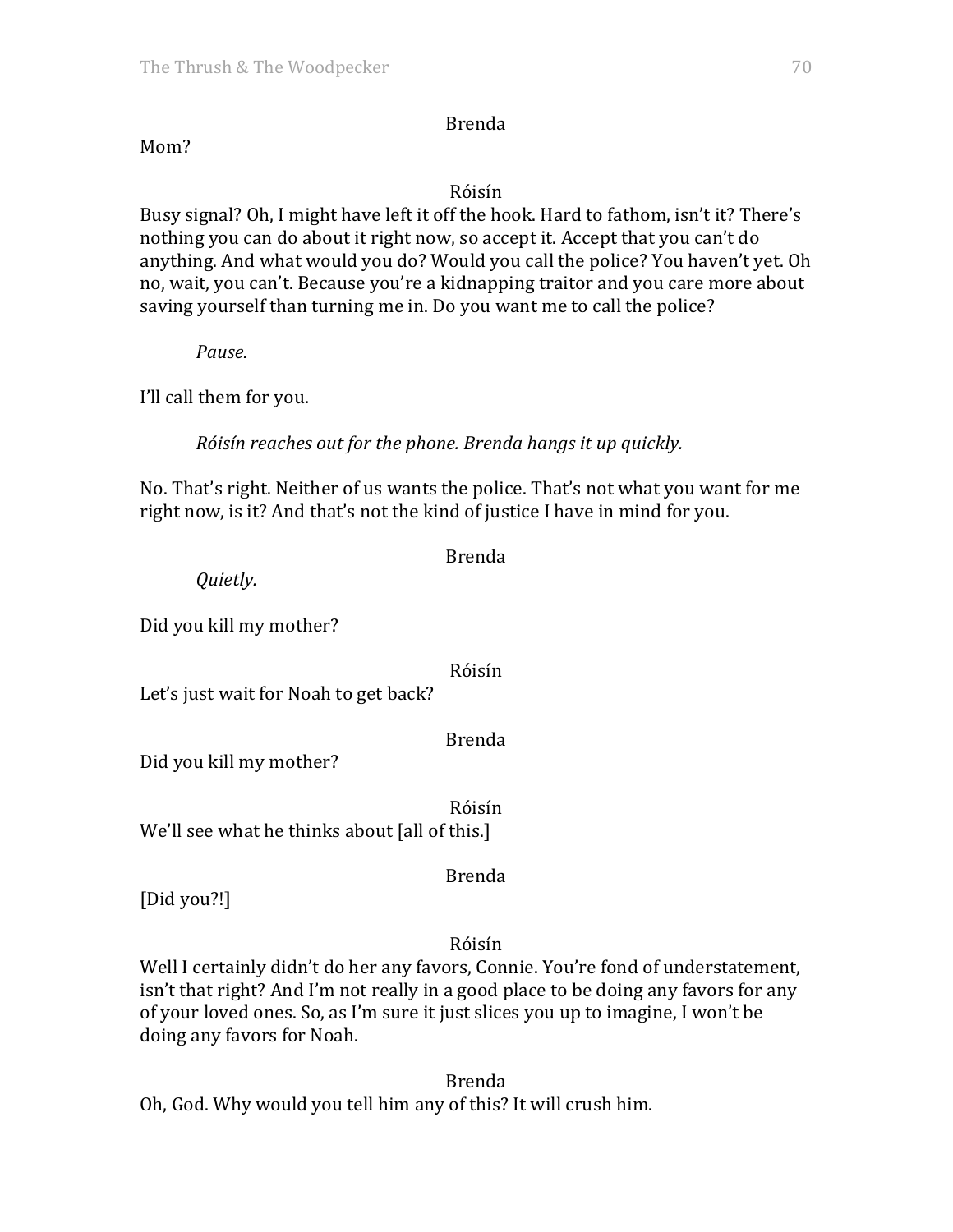Whoever Noah is, he's not Ben. You killed whoever my son would have been and replaced him with that unfamiliar albeit polite young man and I don't really care what it does to him as long as it hurts you.

# Brenda

You do still care, you can try to hide it, even if you're this monster now, [even if...]

## Róisín

[Oh, I am] a monster.

## Brenda

But you didn't expect him to be here. That's what you meant earlier, isn't it? You never thought you would see him. And now that you have [you can't...]

| Róisín                                                        |
|---------------------------------------------------------------|
| [And now that] I have it makes eviscerating you even sweeter. |

| I can see that it hurts you. | <b>Brenda</b> |
|------------------------------|---------------|
| Everything hurts me!!!       | Róisín        |
| He won't believe you.        | <b>Brenda</b> |
| Shouldn't be too long now.   | Róisín        |
| He won't.                    | <b>Brenda</b> |
| Isn't this fun?              | Róisín        |
|                              | <b>Brenda</b> |
| I should I should kill you.  | Róisín        |
| Now that's refreshing.       |               |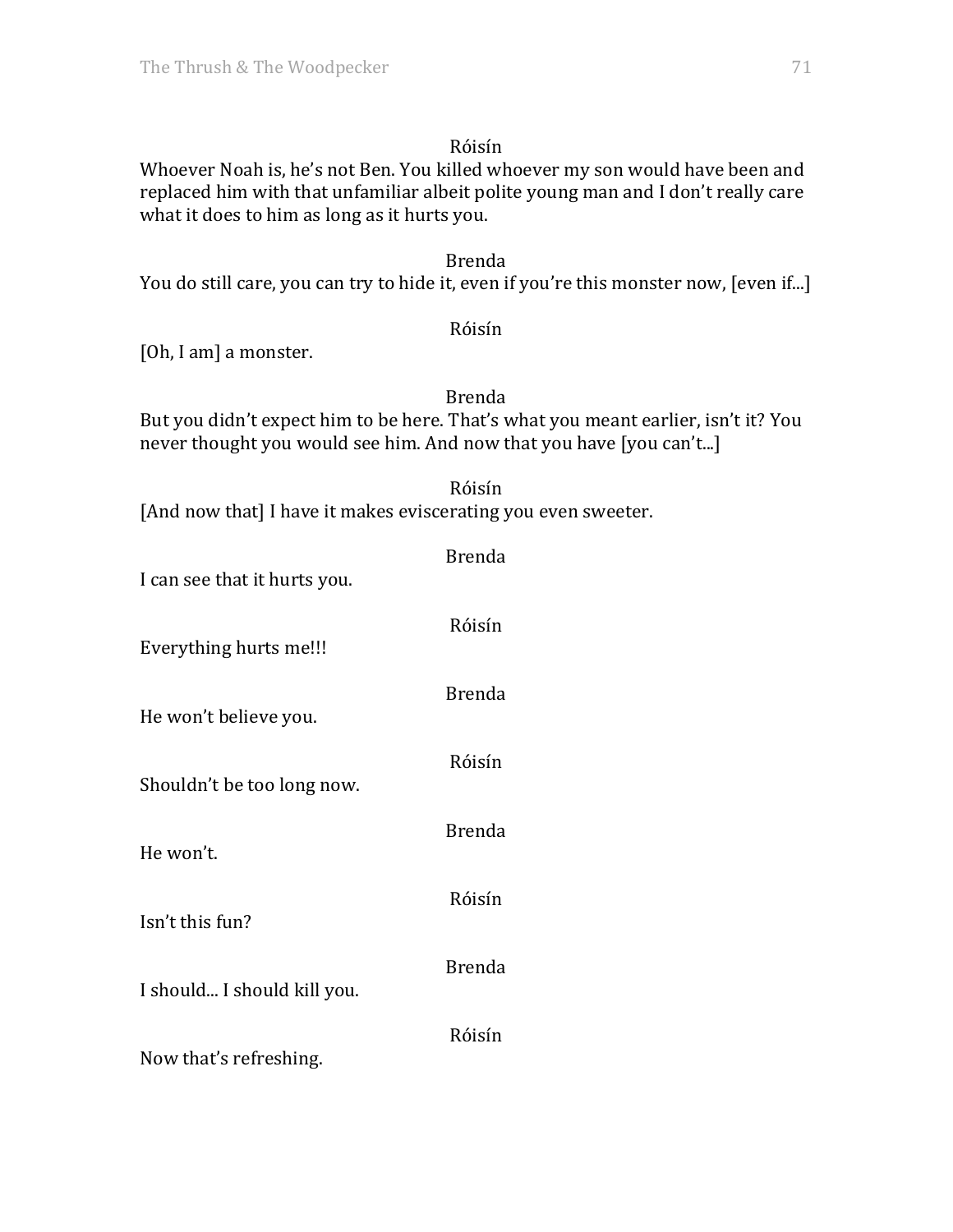|                                            | <b>Brenda</b> |  |
|--------------------------------------------|---------------|--|
| Leave now or I will make you [regret ever] |               |  |

*Róisín laughs at her and it is cruel.*

## Róisín

[Ah, I suspect you've] been making that calculation since you walked in the door and saw me with "your son."

## Brenda

I will do it, Róisín. To keep you from hurting him, from hurting anyone [else, I will absolutely...]

## Róisín

[Now, I'm truly] fascinated by this; how would you do it? In order to spare others the hurt, how would you kill me?

# Brenda

I don't [think...]

# Róisín

[In what] manner would you take my life?

# Brenda

My bare hands if that's what [it takes.]

# Róisín

[Your bare] hands? Not a knife? Not shotgun to take off half my face? Not a rope around the neck with a pull until you hear that awful cracking noise and everything [goes limp?]

Brenda [I don't] need anything except [my hands...]

Róisín

[You can't] kill me.

# Brenda

Yes I can, I will.

Róisín

All right, well do your best, Connie, but you're too late. I died seven years ago.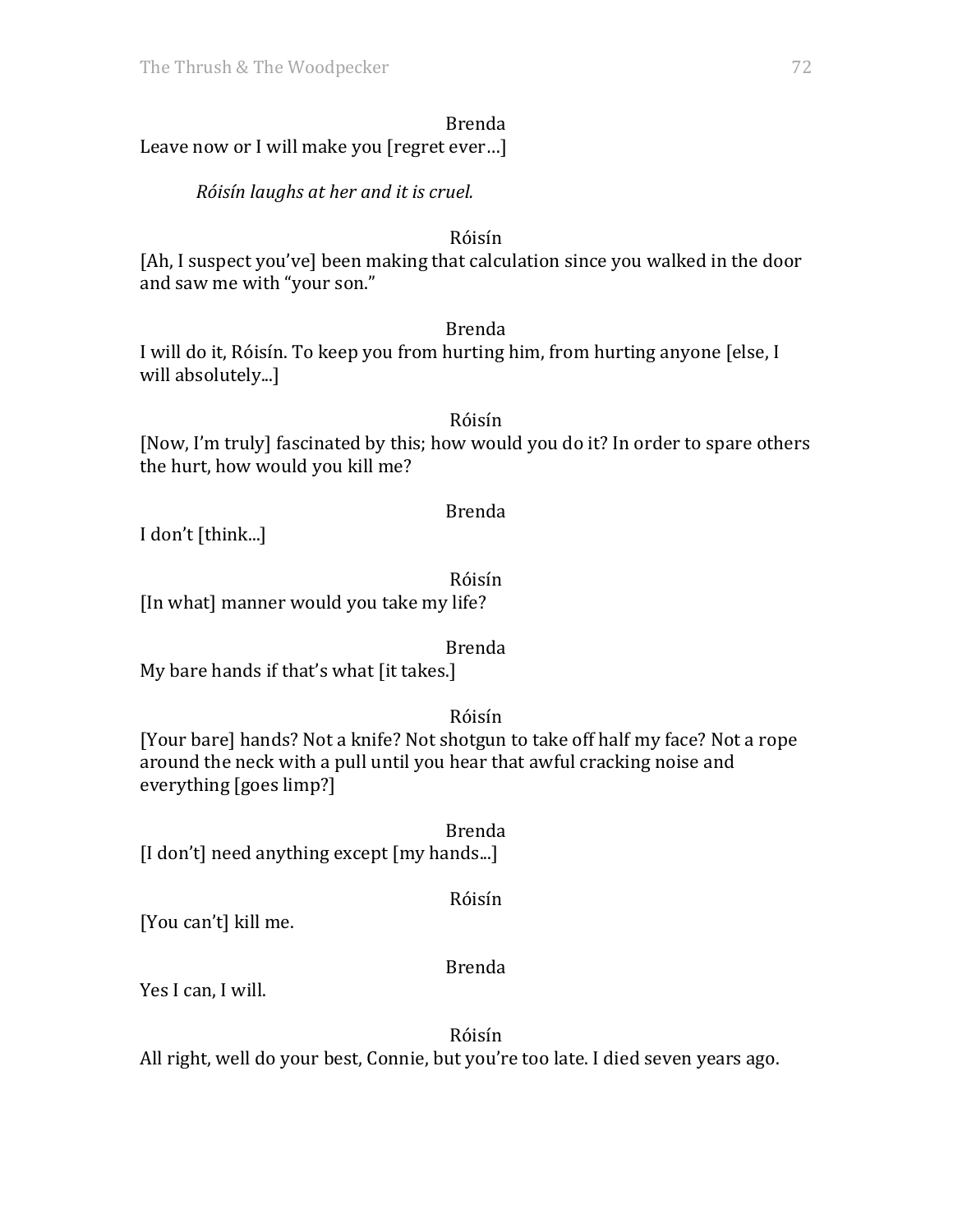# Brenda

# What  $[$ are you...? $]$

*Róisín flies into a rage, her fists clenching and releasing involuntarily again with barely controlled fury.*

# Róisín

[That's right,] dead. Dead! You can't kill me because I'm already dead. And I don't mean that figuratively, emotionally, I don't mean from the weight of the grief. I mean dead: numb hands, icy skin, no heartbeat, not a sound. You know, after you left me there with nothing, no husband, no son, no comfort at all, it only took me a few months to begin to suspect. You also suddenly vanished. And so soon after my boy, how peculiar? I couldn't find you, not a trace. No one could find you. And it suddenly became clear to me what must have happened. Not clear, but it began to make sense. Why would someone just disappear? Someone who had so often expressed deep concern for my son, for something she knew nothing about?!

*Róisín picks up a framed picture and squeezes it so tightly the wood begins* to crack. Then she and smashes it on the ground.

And after 13 years of mourning my missing son, hating you and wishing for any kind of ending, I finally reached a limit and drowned myself. In the bathtub. Which takes a hell of a lot of conviction, let me tell you.

# Brenda

Oh my God.

# Róisín

But I did it, I held myself under until I swallowed half the water in that tub and my eyes felt like they would spill out, burst open. But just look, I'm still here. And I've tried since then Connie, trust me. I hung myself, I cut myself open, I drank bleach, and I'm still here. Dead and still here.

# *She looks at her own hands and starts laughing. It's deeply unsettling.*

Because I'm not done, you see? Because instead of my son, I raised a bird, a wounded little bird that grew into a starving terror, starving for vengeance, a gigantic fucking beast that's sitting on your roof right now, so heavy, biding his time, getting impatient, can you hear him? And he won't let me finally be done until I finish this. Finish with you.

# Brenda

You really are insane.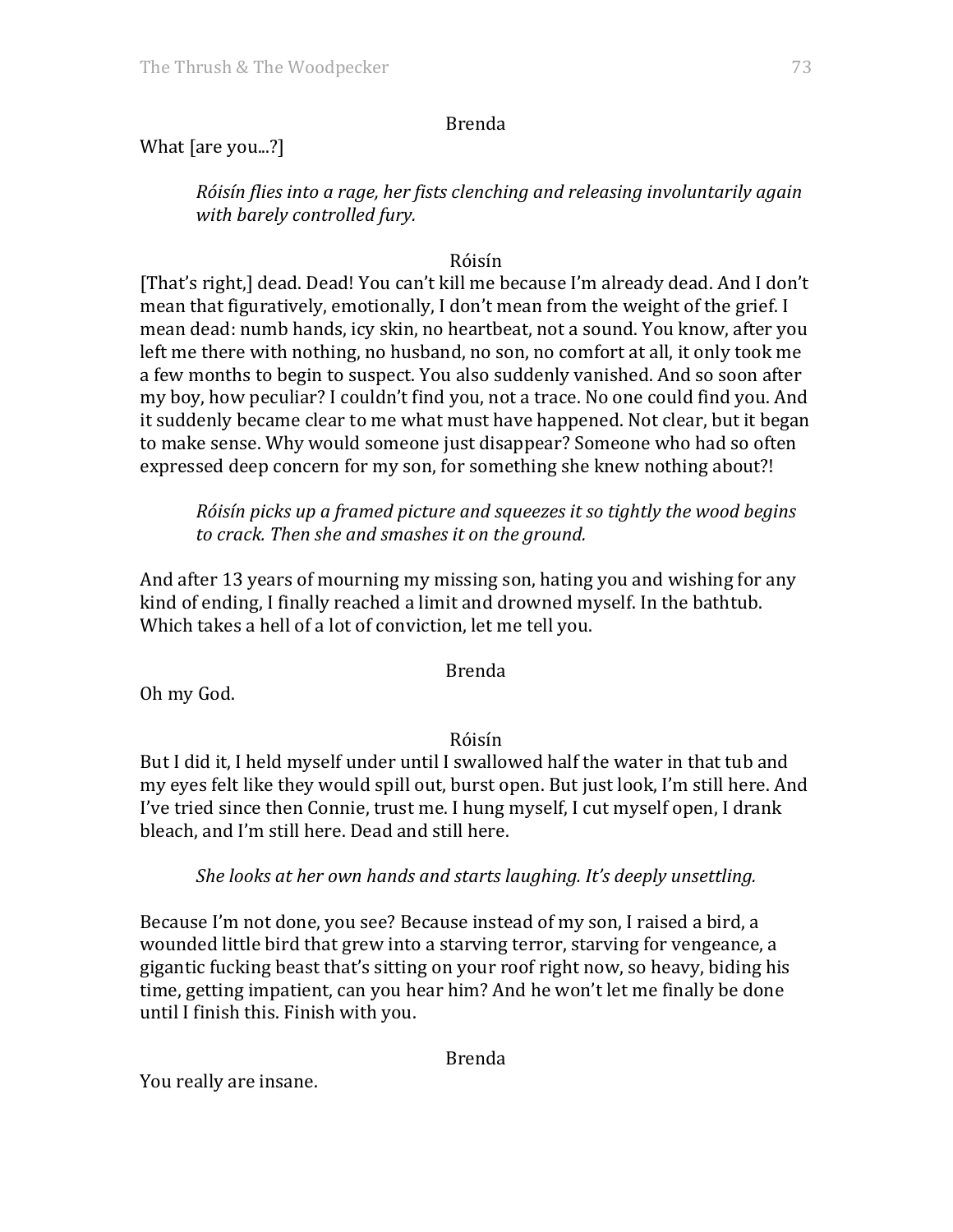*Róisín's laughing becomes more intense, almost maniacal.*

Róisín

Would that be better?

Brenda You want me to believe there's a giant bird outside [that you...]

Róisín [I raised] him and he loves me. And he wants me to finish [this.]

Brenda [The lengths] to which you'll go to [try and...]

Róisín [I'm so tired,] Connie, but he's making me [finish this.]

## Brenda

[This is] lunacy!

Róisín Because it sounds impossible? Because [it sounds....?]

# Brenda

[Yes!]

*Róisín walks over, grabs her clutch, and produces a large knife. Brenda backs away.*

Róisín

Okay. Okay. All right, you see this?

Oh God.

Róisín

Brenda

Oh, now you're afraid? Why? You think I'm crazy and violent and possibly as vicious as you. You think I brought this to stab you mercilessly over and over? What if I simply have this handy? Maybe I brought it along just in case you couldn't wrap your myopic, self-important mind around the scale of all of this, the sheer magnitude of my hate, because, Connie, it is truly... boundless.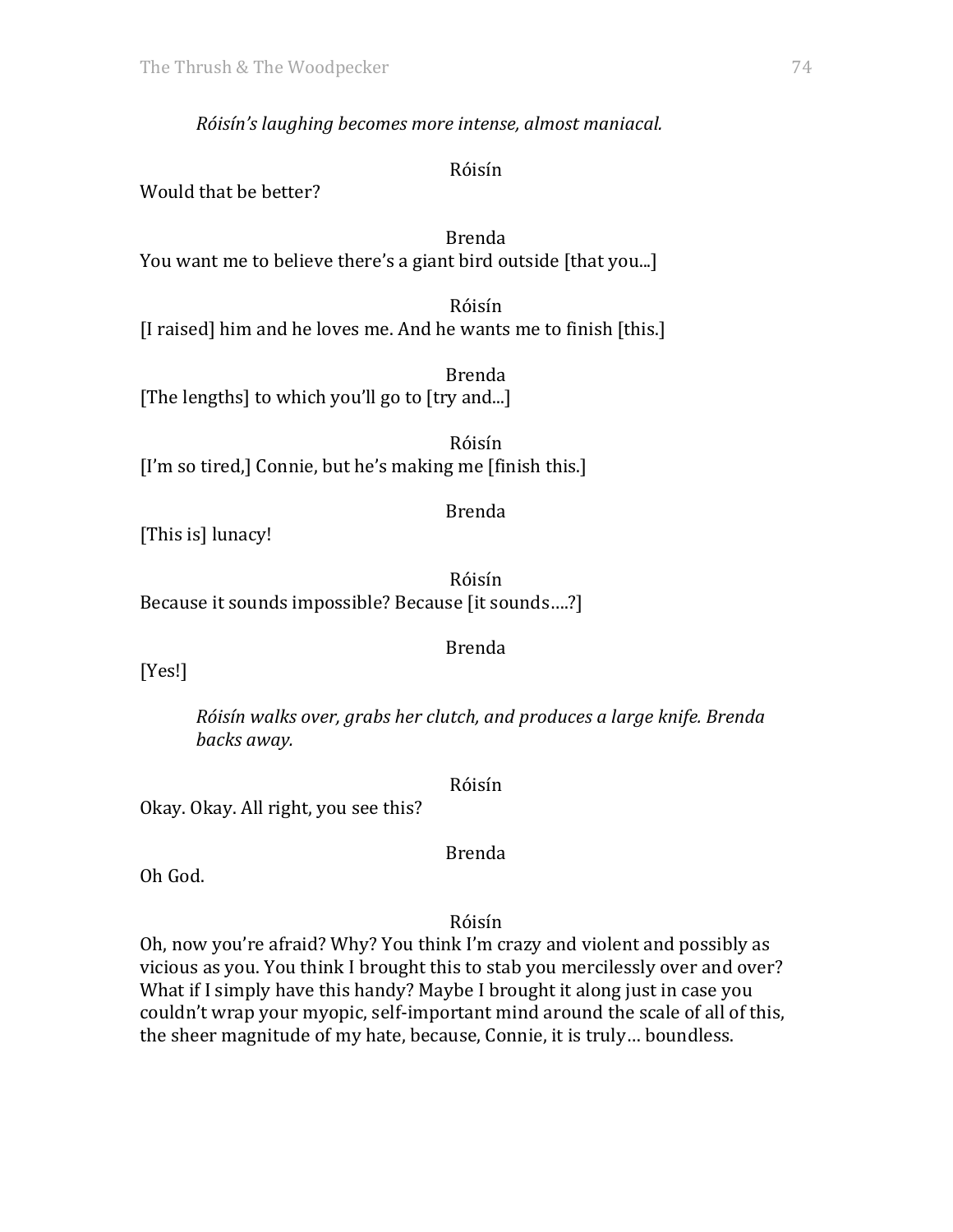*Róisín slowly stabs herself in the stomach or side with the knife with little to* no reaction. Brenda however screams. The woodpecker calls out from the roof as it moves around some more, getting a new footing. There is some *blood as Róisín pulls the now bloody knife out of her body. Brenda makes a break for the door, but Róisín gets in her way.* 

Not much blood. Honestly, I don't think there's much left.

#### Brenda

This isn't real, this  $\lceil$ isn't real. $\rceil$ 

Róisín

[It's real. And] now there is a ravenous woodpecker roughly the size of your house that does nothing but hate and hate and hate because that's all I ever gave it to eat. And that's impossible and ridiculously and insane!

*She approaches Brenda and brandishes the large, bloody knife. Suddenly the flapping of enormous wings as the bird takes off from the roof.* 

But whether you believe it or not, he's up there getting more and more restless and I'm right here without a pulse and you will pay for how you've wronged me. He will bring this house down and when I tell you that neither of us will leave here today so you had best begin digesting the finality of it.

*The front door flies open, startling both women as Noah rushes in. He slams the door and looks out a window. Róisín hides the knife behind her back.* 

Noah

Did you see that?

Brenda Oh God, Noah, we're, we're having a private conversation [and you...]

Noah [Mom,] turbine 7 isn't leaning, it's bent over like something slammed [into it.]

Brenda

[Noah.]

Noah

Like a car or, but higher up  $[than a car.]$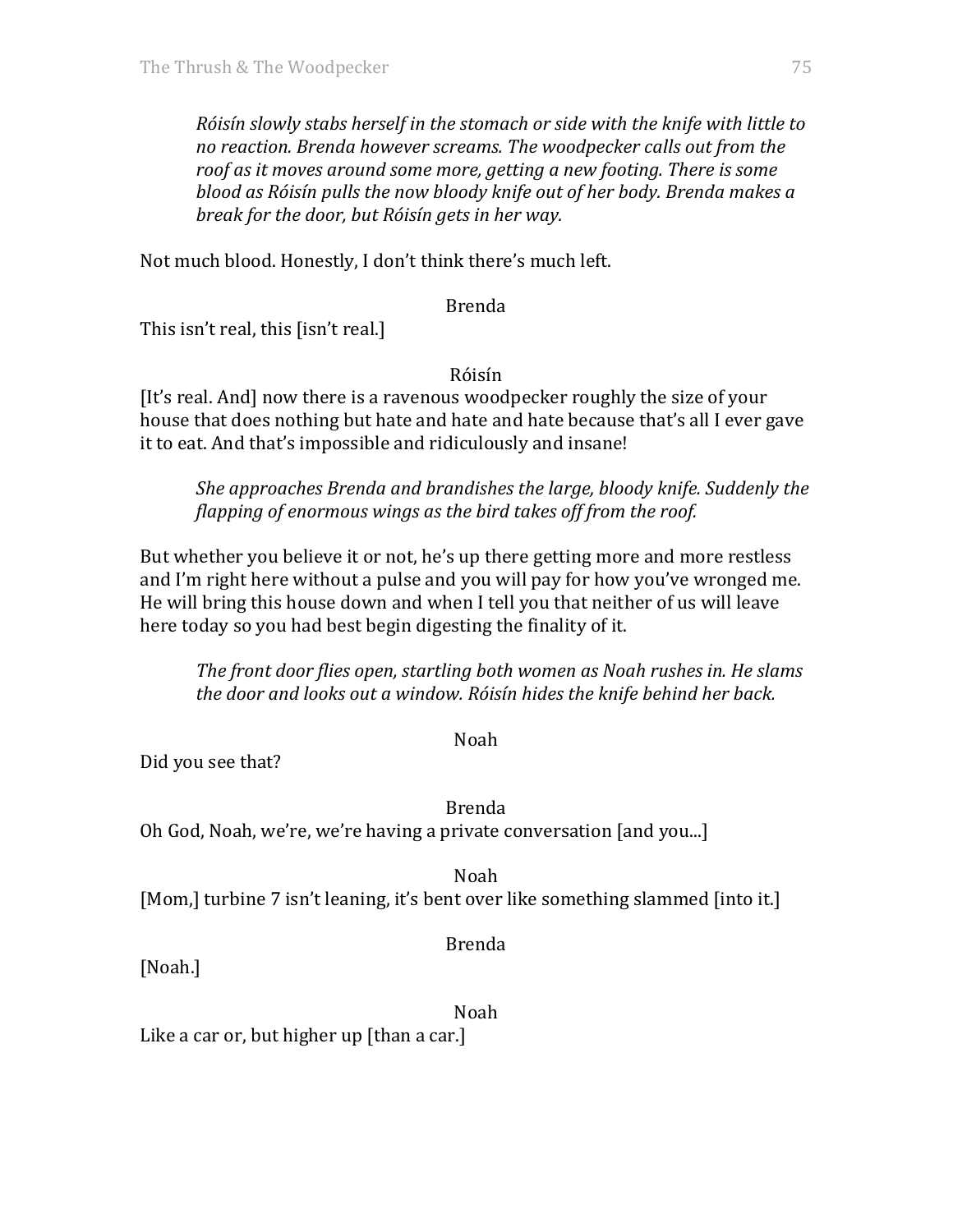| <b>Brenda</b><br>[Noah!]                                                         |  |
|----------------------------------------------------------------------------------|--|
| Noah<br>And coming up the drive I saw something huge fly away [from the house.]  |  |
| Róisín<br>[Just think, he] used to fit right here.                               |  |
| She holds out a cupped hand to Noah.                                             |  |
| Noah<br>What?                                                                    |  |
| Róisín<br>So small, just like I [told you.]                                      |  |
| Noah<br>[Is that, are] you bleeding?                                             |  |
| Róisín<br>Not much.                                                              |  |
| <b>Brenda</b><br>I need you to go into town and get the police.                  |  |
| Noah<br>What's going on?                                                         |  |
| Róisín<br>How do you think you know that song I was [singing earlier?]           |  |
| <b>Brenda</b><br>[Noah, go into] town and get the police for me, right now.      |  |
| Noah<br>Why? Can't you just [call them?]                                         |  |
| Róisín<br>[She wants you] to leave, have you ever noticed how pale your skin is? |  |
| Noah                                                                             |  |

I just don't go in the sun [very often.]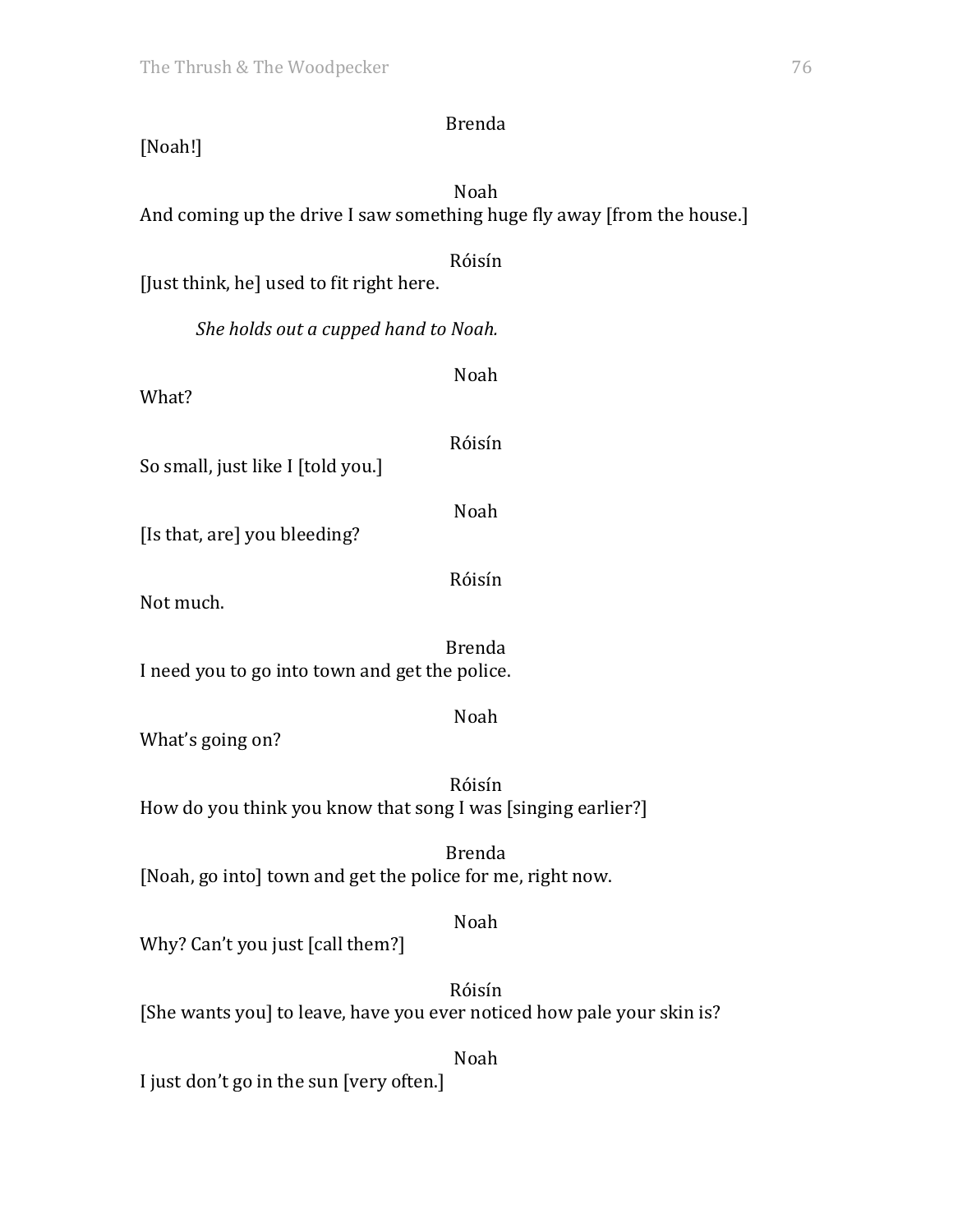Brenda

# [Noah, go.]

She pushes him out the front door and closes it. She holds it closed as he tries *to get back in, knocking and calling from outside.*

Noah (from off)

[Mom!]

Brenda [Your issue] is with me and that thing, it's after [me, right?]

Róisín [Are you asking] me to show you [kindness after...?]

Noah (from off)

[Mom, what is] [going on?]

Brenda [Róisín, he has an] entire life to be [hurt! Please!]

Róisín

[I don't] know if I [can, Connie.]

Brenda

[Maybe I was] wrong, I was only doing what I thought was right, but you're right, I did want it, I did, so don't hurt him just to hurt me.

*Noah forces his way back inside.*

Just hurt me.

Noah

Mom!

Brenda Noah, you have to take the truck back into town and [get the police.]

Noah

[Are you insane?]

*Róisín crosses to Noah. Keeping the knife hidden, she takes the slip of folded paper from her pocket. She quickly pushes it into his front pocket and then steps* back a few feet, squeezing her fists. She closes her eyes tightly.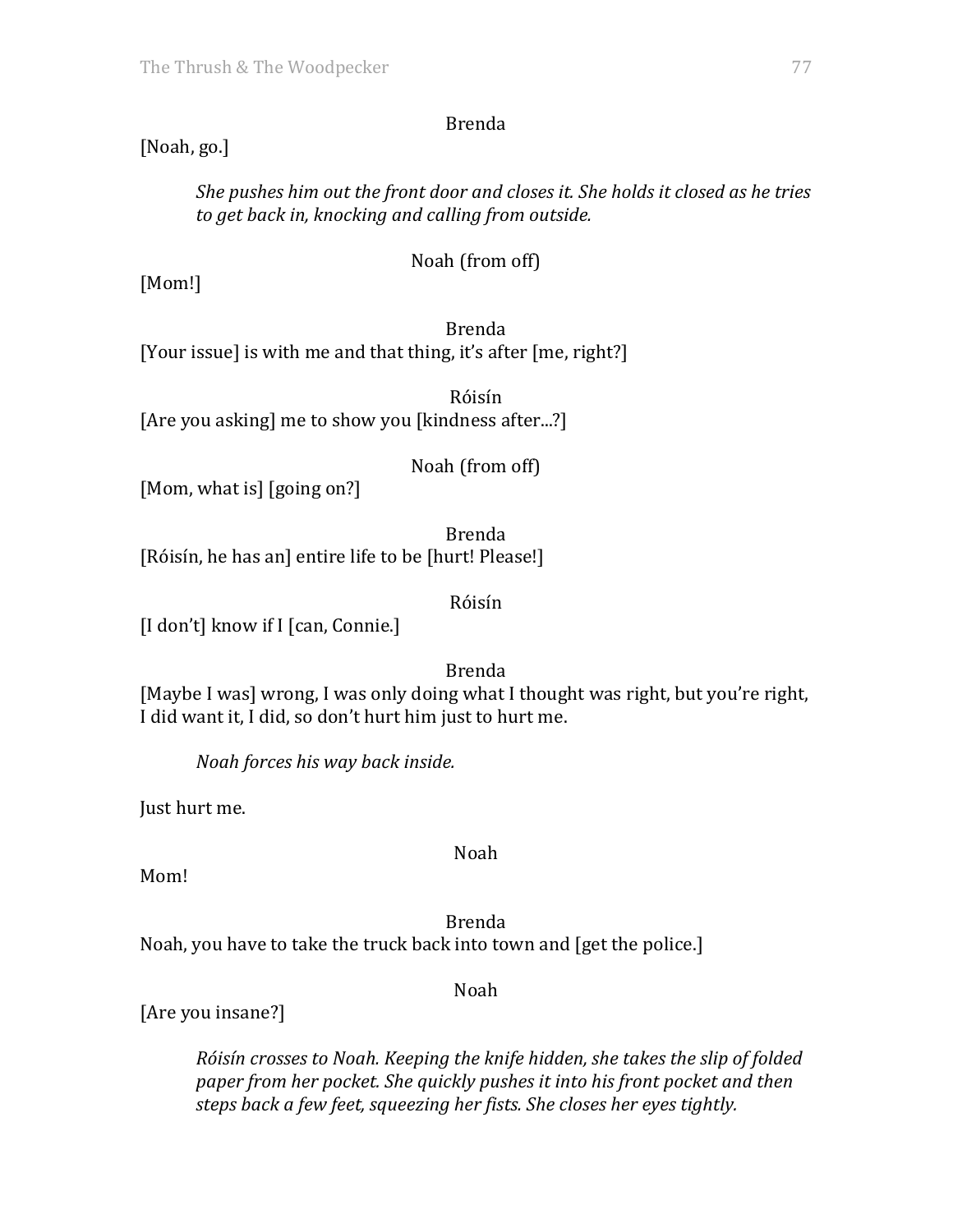## Róisín

[Get him out] of here.

Brenda Bring them back here; you have to do that for [me now.]

Noah

[Mom, I] don't [understand....]

Róisín

[Make him] leave now, Connie, I can't bear this!

*Brenda pushes Noah to the door. The thumping sound again on the roof, the* agitated scraping noises. The sounds of birds noisily beginning to mass seeps *in.* Noah looks up, but Brenda keeps him moving. She opens the door to a *chorus of birds scattering outside.*

Brenda You don't have to understand, but you [do have to go.]

Noah

[I can get her] out of here if [that's what...]

# Brenda

[I love you.] Go.

*She pushes him out and slams the door. She turns to Róisín who opens her eyes again. There are tears on her face, but she is not weeping. The birds are knocking against the walls and their flapping wings and calling become a* shifting, restless bed of sound that can be heard inside.

Brenda

Thank you.

*Róisín gasps for air and then steadies herself.*

Róisín

You're welcome.

Brenda

He will go into town.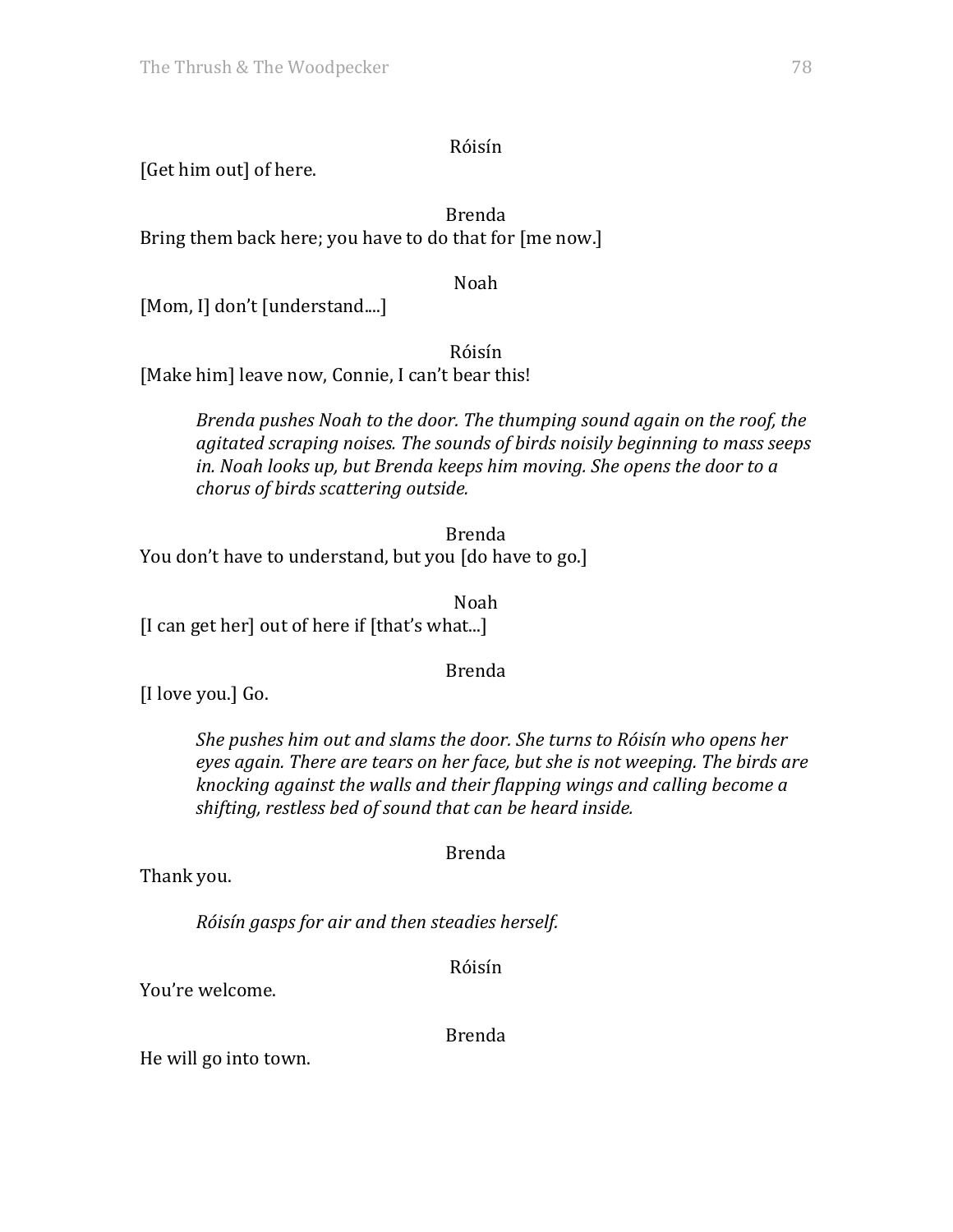| I'm sure he will.                                                                                                                                                               | Róisín        |  |
|---------------------------------------------------------------------------------------------------------------------------------------------------------------------------------|---------------|--|
| He will bring the police back here.                                                                                                                                             | <b>Brenda</b> |  |
| I'm sure he will.                                                                                                                                                               | Róisín        |  |
| He is a good boy.                                                                                                                                                               | <b>Brenda</b> |  |
| I'm sure that's true.                                                                                                                                                           | Róisín        |  |
| He will come back.                                                                                                                                                              | <b>Brenda</b> |  |
| Róisín<br>And he will find this house collapsed, piles of wood, nothing salvageable. Our<br>bodies will be picked clean to the bone, and then what's left will be carried away. |               |  |
| All of it?                                                                                                                                                                      | <b>Brenda</b> |  |
| Carried away to heaven.                                                                                                                                                         | Róisín        |  |
| But Noah will be all right.                                                                                                                                                     | <b>Brenda</b> |  |
| As far as you or I know.                                                                                                                                                        | Róisín        |  |
| Then it was worth it.                                                                                                                                                           | <b>Brenda</b> |  |
| Róisín drops the bloody knife.                                                                                                                                                  |               |  |
| Oh Connie, that all depends on the heaven part, doesn't it?                                                                                                                     | Róisín        |  |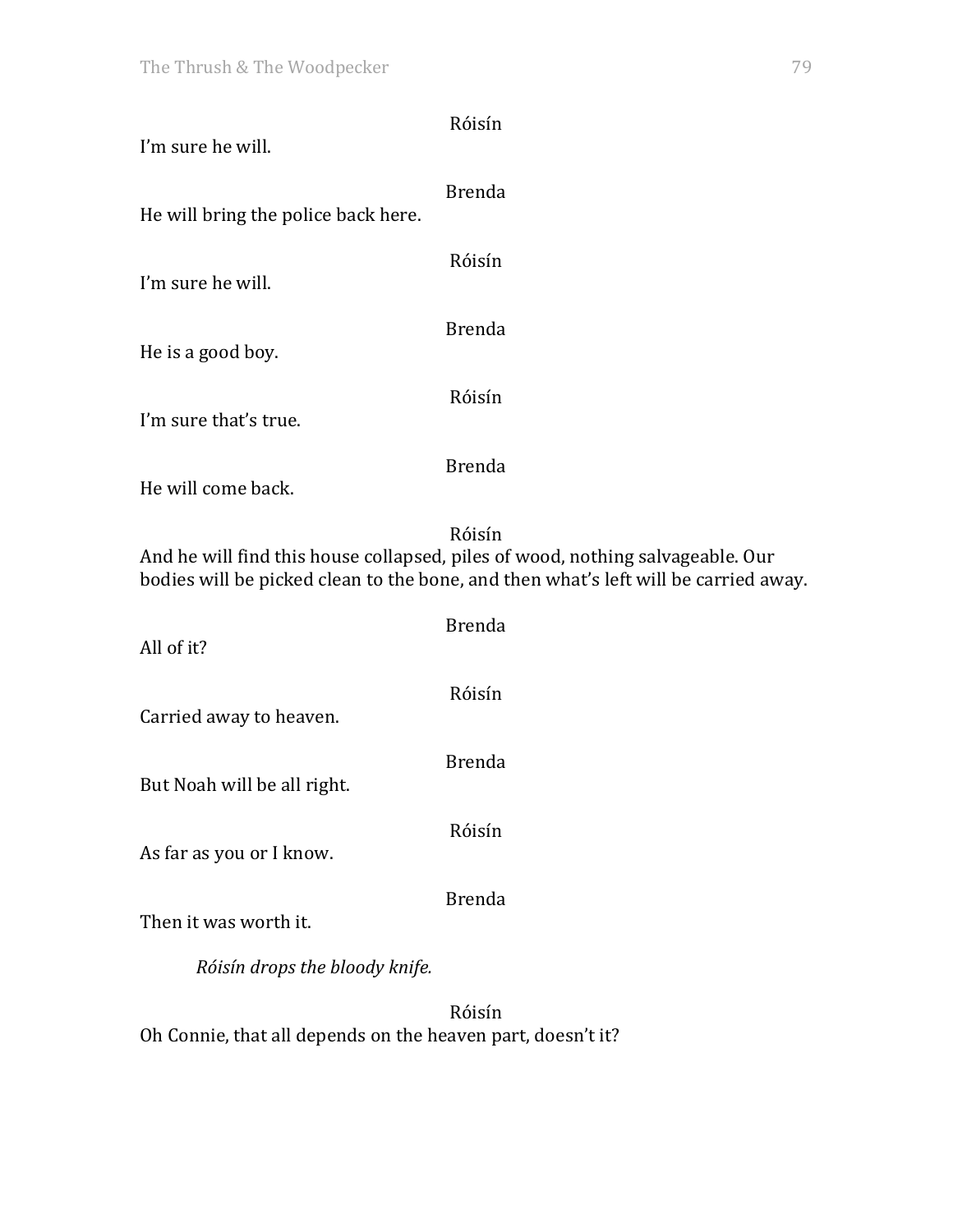*The birdcalls from outside grow even louder, the flapping wings. It is perhaps* the sound of hundreds of birds now. Growing louder and louder. The *thud* on the roof, deafening cries and scrapes, wood beginning to crack. The *light* from outside grows dimmer somehow and seems to writhe with motion.

#### Brenda

I want to, I don't know how to say this to you.

#### Róisín

I'm stunned.

#### Brenda

Róisín, I am sorry how I hurt you. And how it made you this. I've tried in every way to live my life without, I never want to regret things, but I do regret what I did to you. I do. We were friends once.

#### Róisín

I used to believe that, yes.

Brenda So even now, I want you to know that I mean it.

Róisín

I do. And I so wish that was enough.

*The cry from the giant woodpecker on the roof rings out again. The light grows* even dimmer as the mixing of the bird noises quickly swells to a *deafening cacophony that swallows the stage.* 

A dim light gently creeps downstage. Noah is suddenly illuminated in a *special standing alone off to the side across from the shadow screen wall of the living room. His hands are in his pockets. He wears a lightweight jacket.* 

As he speaks, the screen wall begins to glow. Just the wall, leaving the rest of *the living room dim and creating an eerie, isolated effect. The shadow images revealed on the wall are a few rolling hills with a line of wind turbines in the distance.* 

*They slowly turn. It's lovely. Perhaps there is the gentle sound of the immense turbines in the distance.*